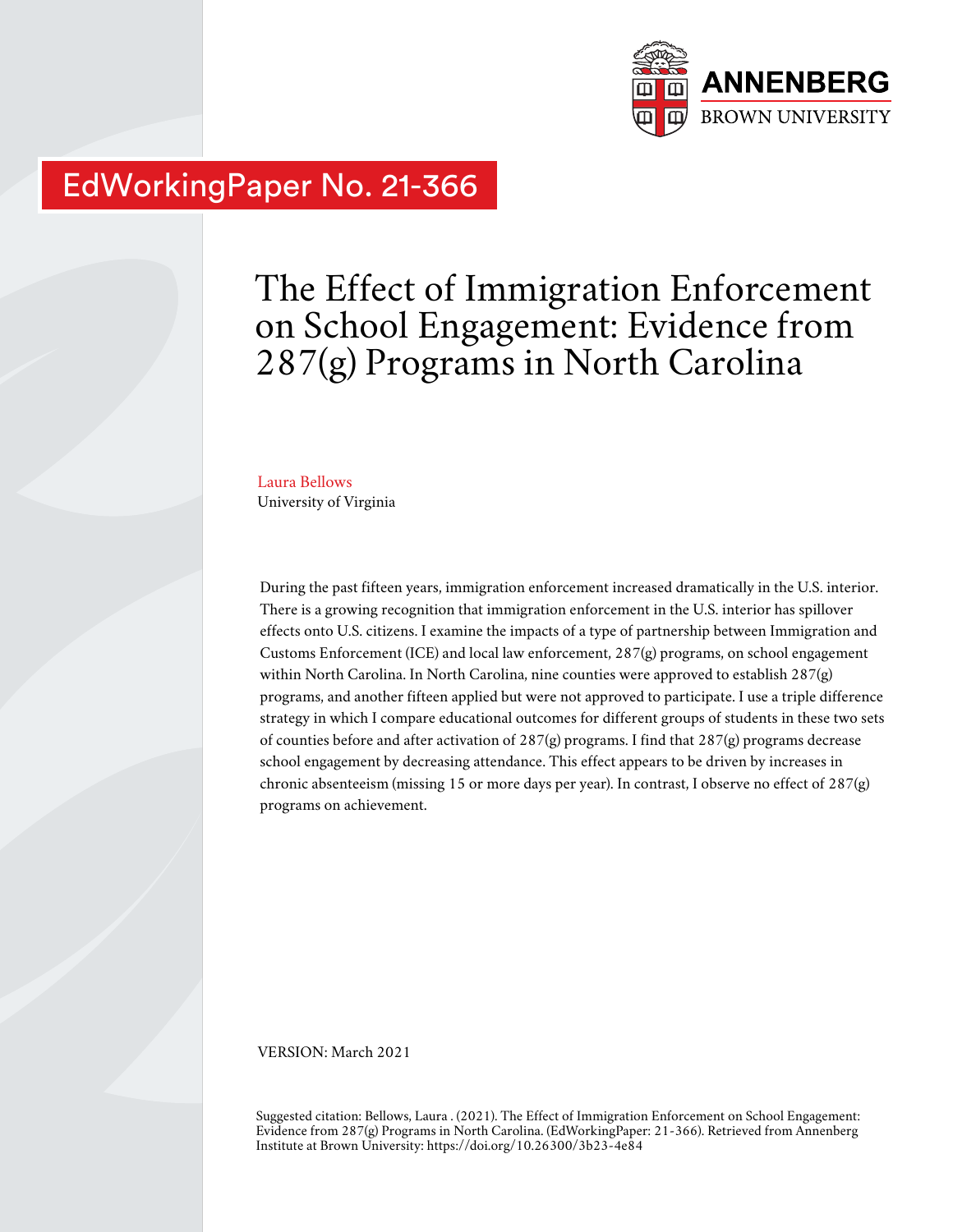## The Effect of Immigration Enforcement on School Engagement: Evidence from 287(g) Programs in North Carolina

Laura Bellows University of Virginia

#### Abstract

During the past fifteen years, immigration enforcement increased dramatically in the U.S. interior. There is a growing recognition that immigration enforcement in the U.S. interior has spillover effects onto U.S. citizens. I examine the impacts of a type of partnership between Immigration and Customs Enforcement (ICE) and local law enforcement, 287(g) programs, on school engagement within North Carolina. In North Carolina, nine counties were approved to establish  $287(g)$  programs, and another fifteen applied but were not approved to participate. I use a triple difference strategy in which I compare educational outcomes for different groups of students in these two sets of counties before and after activation of  $287(g)$  programs. I find that  $287(g)$  programs decrease school engagement by decreasing attendance. This effect appears to be driven by increases in chronic absenteeism (missing 15 or more days per year). In contrast, I observe no effect of  $287(g)$  programs on achievement.

This work has been supported (in part) by the Horowitz Foundation. Any opinions expressed are those of the author alone and should not be construed as representing the opinions of the foundation. This research was also supported by the Institute of Education Sciences, U.S. Department of Education, through Grant R305B170002 to the University of Virginia (PI: Sara Rimm-Kaufman). The opinions expressed are those of the author and do not represent views of the Institute or the U.S. Department of Education. Thanks to Stephanie Potochnick and Juan Pedroza, who made available data on 287(g) program applications and statuses. Thanks to the organizers and participants at the Summer Institute in Migration Research Methods (SIMRM); they were essential to developing this project. Thanks to participants at the annual conference of the Association for Education Finance and Policy (AEFP), and the annual conference of the Association for Public Policy Analysis and Management (APPAM) for their many helpful comments on early iterations of this paper (particularly Carolyn Heinrich, who served as a discussant for this paper twice). Many thanks to Anna Gassman-Pines, Liz Ananat, and Seth Sanders for reading and providing comments on multiple drafts of this paper. Finally, thanks to Daphna Bassok, Lucy Sorensen, and Ying Shi for their helpful comments on final iterations.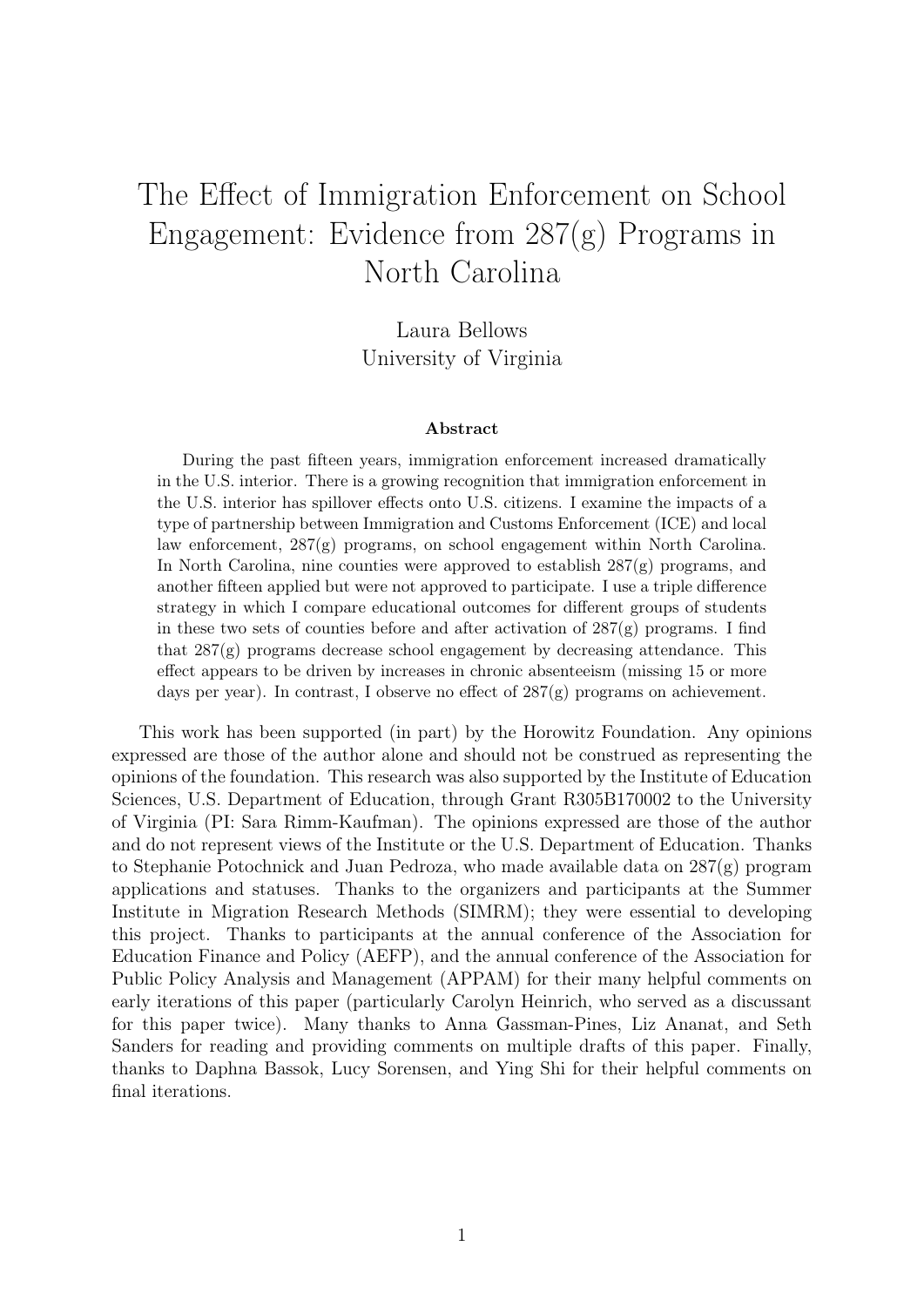#### INTRODUCTION

During the past fifteen years, partnerships between local law enforcement and Immigration and Customs Enforcement (ICE) greatly expanded the reach of immigration enforcement into the U.S. interior (Capps et al., 2018). The best known of these partnerships between ICE and local law enforcement, 287(g) programs, give authority to local law enforcement to act as immigration enforcement agents. When asked about their experiences with 287(g) programs, immigrants express high awareness of these programs, describing increases in contact with local law enforcement following program activation (Nguyen and Gill, 2015). In response, unauthorized immigrants, and immigrant communities more generally, may reduce their contact with public institutions to avoid exposing themselves, their friends, or their family members to detection by immigration enforcement. In deterring families from accessing public services to which they are entitled, immigration enforcement represents a form of administrative burden (Heinrich, 2018). Although prior work finds that immigration enforcement consistently decreases affected families' engagement with social services and other public institutions (Hagan et al., 2010; Watson, 2014; Vargas, 2015; Vargas and Pirog, 2016; Alsan and Yang, 2018), less work has examined the effects of immigration enforcement on youth engagement with public institutions.

Most youth have substantial contact with public institutions via public schools; one measure of their engagement with schools is attendance. Beyond its usefulness as a measure of short-term engagement, school attendance also affects a variety of other student outcomes. Each day of increased absence per year is associated with lower achievement (Gershenson et al., 2017, 2019). Chronic absenteeism, defined by the U.S. Department of Education's Office of Civil Rights as missing fifteen or more days per school year, is negatively associated with longer-term student outcomes. Students who are chronically absent for multiple years in early elementary school are less likely to read on grade level by third grade (Ehrlich et al., 2018). Middle school and high school students with high levels of absenteeism have greatly increased risk of dropping out of high school (Balfanz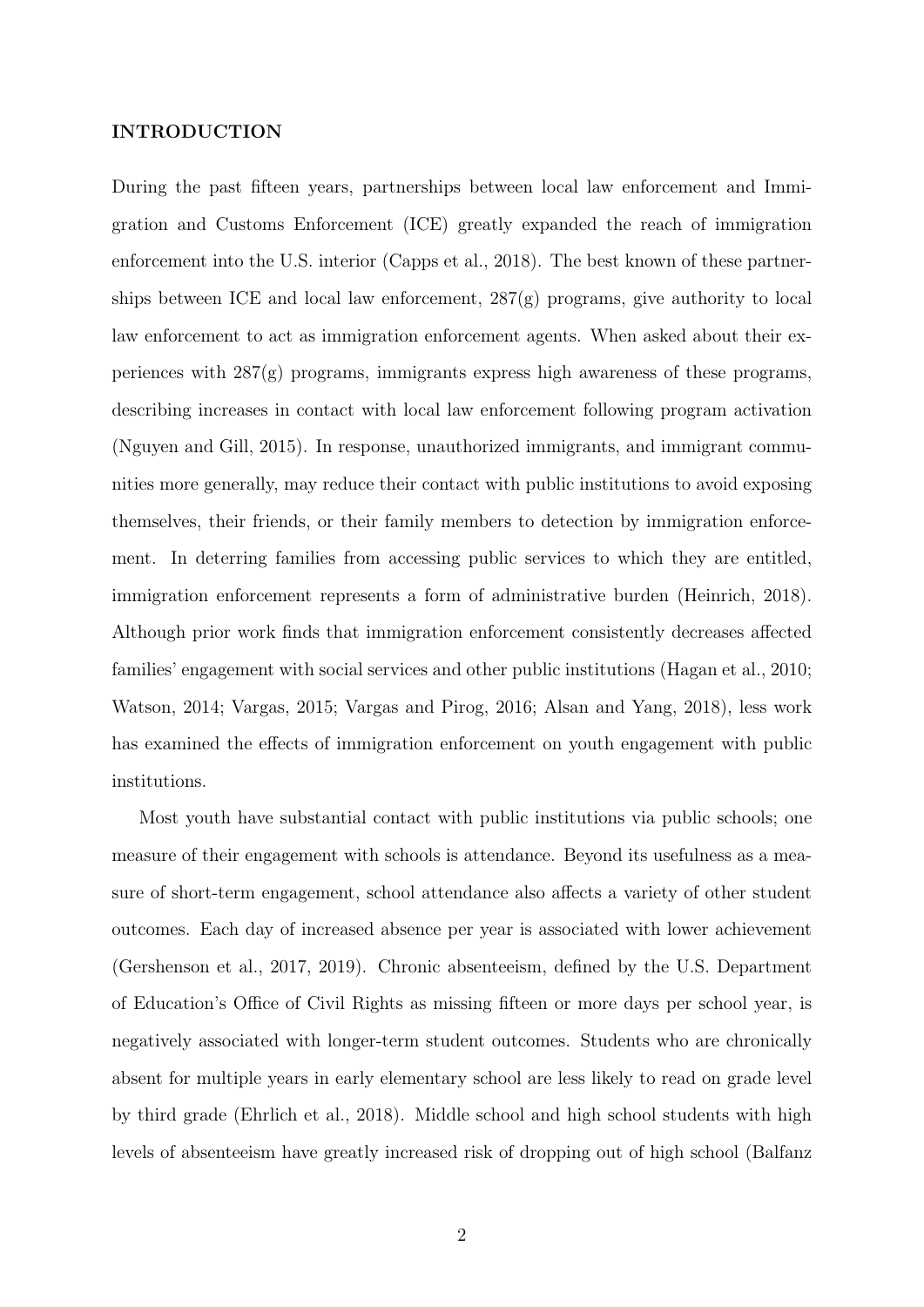et al., 2007; Schoeneberger, 2012).

This paper adds to the extant literature by examining the effect of immigration enforcement, via the activation of  $287(g)$  programs, on school engagement via student attendance. In North Carolina, nine counties established  $287(g)$  programs in different years, whereas another 15 counties applied for  $287(g)$  programs but were denied. To isolate the causal effect of 287(g) programs on student attendance, I use a triple differences strategy in which I compare attendance for different groups of students in these two sets of counties before and after activation of  $287(g)$  programs. I find that  $287(g)$  programs increase absences for Hispanic students ever classified as Limited English Proficient (LEP).<sup>1</sup> I also find that 287(g) programs increase the likelihood that students will be chronically absent, a probable sign of school disengagement. I also examine the impact of  $287(g)$  programs on academic achievement for students in grades 3 through 9 but find no effects.

### BACKGROUND ON 287(g) PROGRAMS

 $287(g)$  programs refer to Section  $287(g)$  of the Immigration and Nationality Act (INA) and were first authorized as part of the 1996 Illegal Immigration Reform and Immigrant Responsibility Act (Rosenblum and Kandel, 2011). In  $287(g)$  programs, ICE enters into agreements allowing state and local law enforcement to act as immigration enforcement agents. Under these arrangements, ICE provides training and other capacities to state and local law enforcement agents. In return, state and local law enforcement agents question individuals about their immigration status and issue detainers, or holds of up to 48 hours to transfer individuals into ICE custody.

Between 2005 and 2012, 70 county and city local law enforcement agencies implemented  $287(g)$  programs; another 142 local law enforcement agencies submitted applications or inquiries to the Department of Homeland Security (DHS) but did not implement a 287(g) program under the Obama administration (Pedroza, 2018).<sup>2</sup> Of those that did

<sup>&</sup>lt;sup>1</sup>I use Hispanic rather than Latino/a/x throughout because students are classified as Hispanic or non-Hispanic in my source data. Similarly, Limited English Proficient (LEP) is the classification used in my source data to refer to students who speak another language (or languages) and are learning English.

<sup>&</sup>lt;sup>2</sup>Several state-wide entities also either implemented  $287(g)$  programs or applied to implement  $287(g)$ programs; these are not included.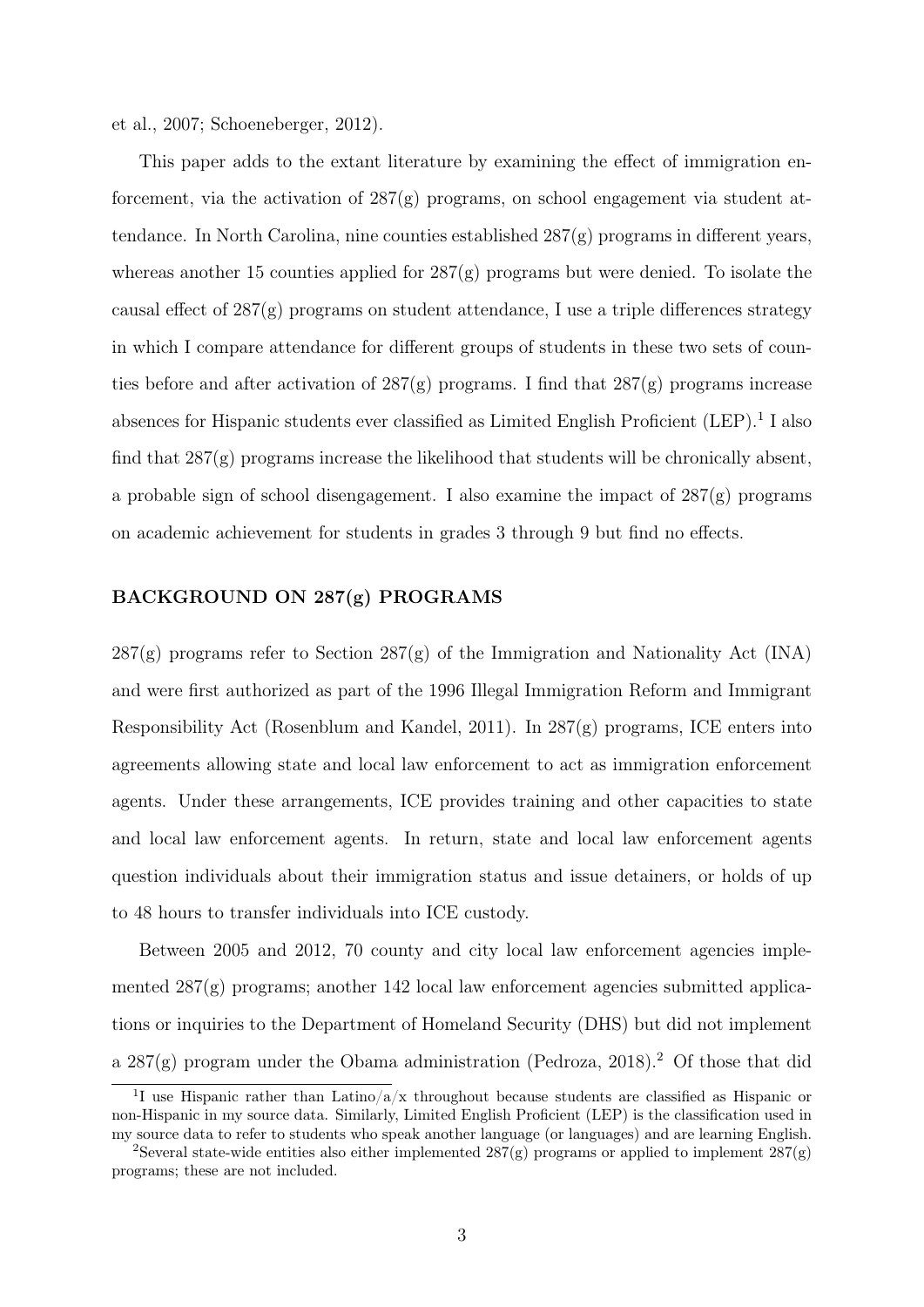not implement a 287(g) program, about half (71) had the application denied by DHS, whereas another 52 withdrew the application.<sup>3</sup>

ICE reported that applications were denied for multiple reasons, mostly related to internal ICE capacity but also related to characteristics of the applying agency. According to a 2010 DHS report, of the 51 applications that had been denied at that time, about three-quarters were denied because ICE either had insufficient field staff or insufficient funding for training or other requirements (Skinner, 2010). The remaining applications were denied if ICE determined that the agency did not have sufficient need for the program, if ICE believed another program could better suit community needs, or if the agency had insufficient detention space. Notably, the early application process did not require that law enforcement agencies submit any information related to potential effects on civil rights and civil liberties, such as agencies' past history with civil rights complaints. Therefore, sites were unlikely to be denied for this reason (Skinner, 2010). Early comparisons of counties that were approved versus not approved to participate in a  $287(g)$  program indicate that approved counties are larger and have higher shares of Hispanic residents (Wong, 2012).

Approved  $287(g)$  programs follow the task-force model, the jail model and a combined hybrid model. Under the task-force model,  $287(g)$  officers can ask individuals about their immigration status and issue detainers in the community. Under the jail model, individuals are first arrested for a nonimmigration offense; inquiries into their immigration status under the 287(g) program occur after they are booked (Rosenblum and Kandel, 2011). However, particularly in early years of  $287(g)$  programs, there may have been little practical distinction between models: Police reports in North Carolina counties, for example, suggest that law enforcement in some counties with jail models questioned individuals about immigration status prior to arrest (Nguyen and Gill, 2010, 2015).

The express purpose of partnerships with local law enforcement agencies is to target noncitizens who have committed crimes (Rosenblum and Kandel, 2011). However, critics have noted that many of the individuals who are identified as a result of 287(g) programs

<sup>3</sup>The majority of the remaining applications were listed as "pending."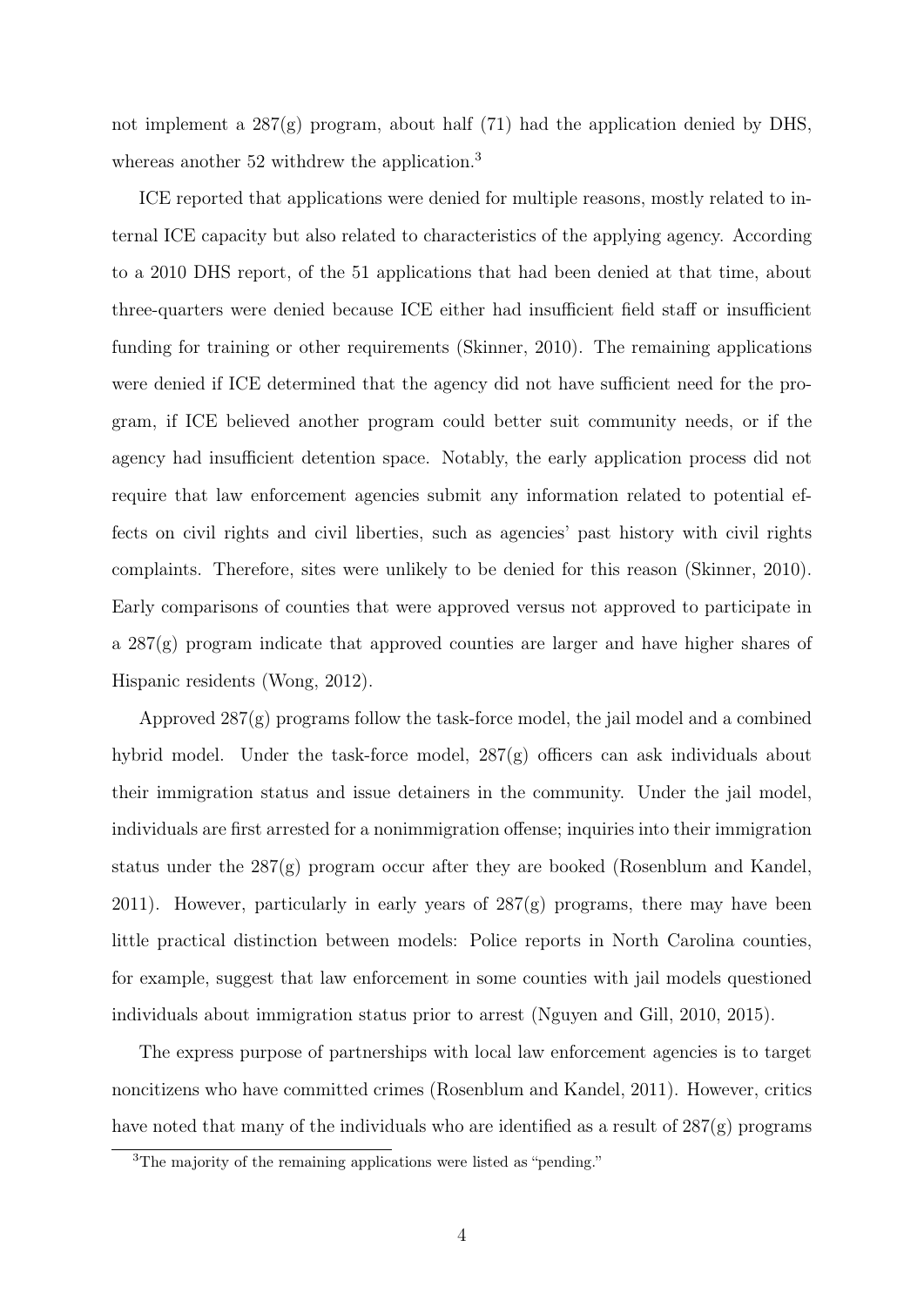have only low-level offenses, such as traffic violations. Therefore, it is unclear whether these programs are targeting immigrants who have committed crimes or unauthorized immigrants, regardless of criminal status.<sup>4</sup>

As a "new destination" for Hispanic immigrants, North Carolina has been at the forefront of immigration enforcement (Nguyen and Gill, 2010). In 2006, Mecklenburg County became one the first U.S. counties to establish a 287(g) agreement. Mecklenburg County was also the first county to implement a "universal" model, in which local law enforcement did not specifically target serious criminal offenders but identified as many unauthorized immigrants as possible (Capps et al., 2011). As shown in Table 1, between 2006 and 2009, eight more local law enforcement agencies in North Carolina established  $287(g)$  agreements. Law enforcement agencies in another fifteen counties attempted to establish agreements during this time period but were rejected by ICE (Capps et al., 2011; Potochnick et al., 2016; Rugh and Hall, 2016).

In December of 2012, ICE scaled back on  $287(g)$  programs by not renewing any agreements for task force programs.<sup>5</sup> In 2013, ICE created a new MOA, and jail programs continued to operate.

#### THEORETICAL FRAMEWORK

Increases in immigration enforcement via  $287(g)$  programs may affect student attendance through several mechanisms. Although the largest driver of absences is illness, other causes of absences include chronic health conditions, family responsibilities (such as caring for younger siblings or working), transportation issues, housing instability, exclusionary discipline, and bullying, as well as students not wanting to attend school (Balfanz and Byrnes, 2012). Immigration enforcement may increase student absences by leading families to disengage with public institutions, increasing parents' reluctance to venture into public spaces, or increasing the likelihood of students experiencing poor physical or

<sup>4</sup>Unauthorized presence in the United States, absent other factors, is a civil, not criminal, offense.

<sup>5</sup>FY 2012: ICE announces year-end removal numbers, highlights focus on key priorities and issues new national detainer guidance to further focus resources (2012, December 20). Retrieved from https://www.ice.gov/news/releases/ fy-2012-ice-announces-year-end-removal-numbers-highlights-focus-key-priorities-and.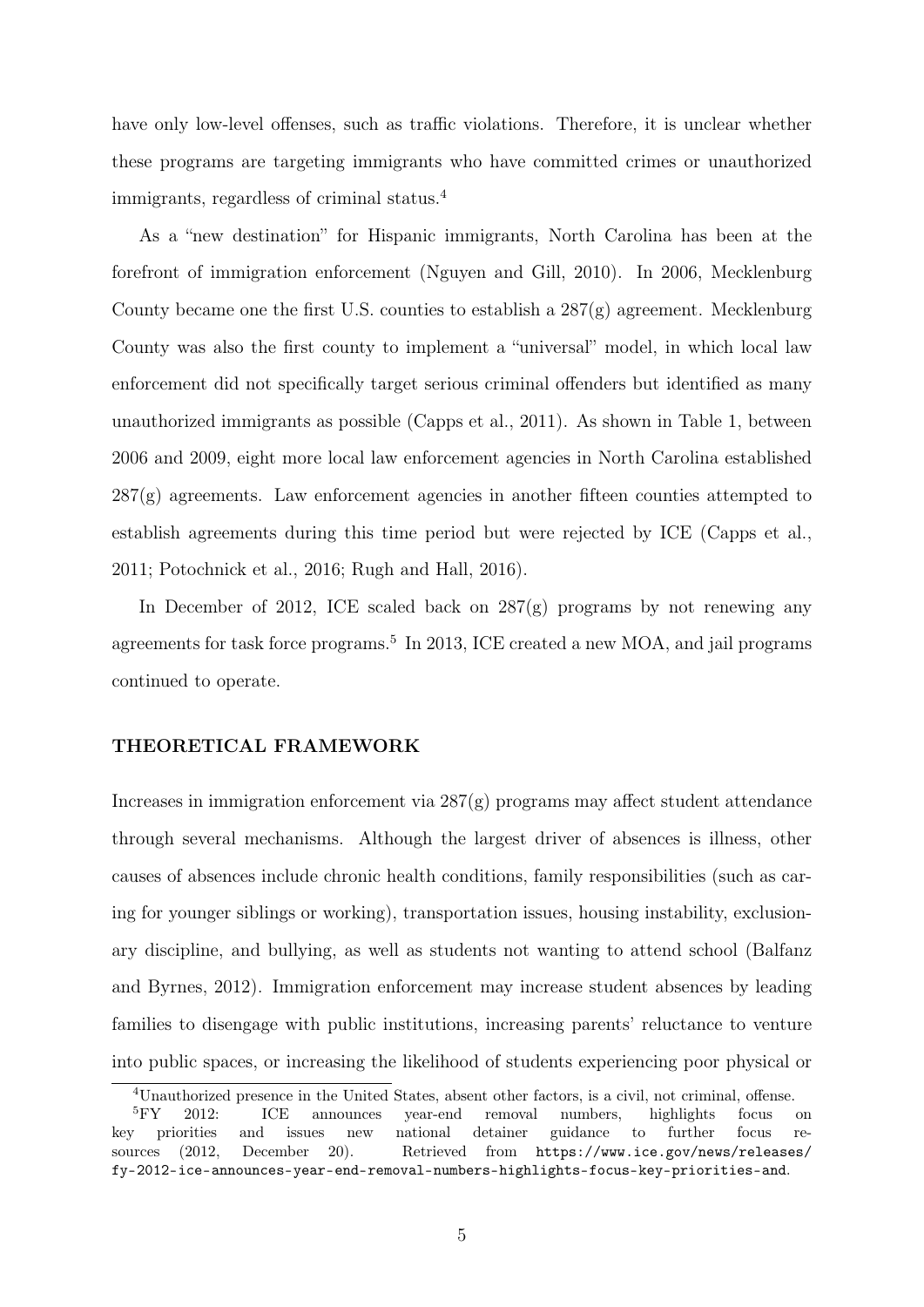mental health.

Under conditions of heightened immigration enforcement, families are less likely to engage with public institutions. Immigration enforcement produces a chilling effect on public benefit receipt, leading families to be less likely to apply or recertify for public benefits to which they are entitled (Watson, 2014; Vargas, 2015; Vargas and Pirog, 2016; Alsan and Yang, 2018). Immigration enforcement also reduces engagement with public safety units, via reductions in crime reporting, and use of other public services, such as libraries and parks (Hagan et al., 2010; Nguyen and Gill, 2015; Dhingra et al., 2021). These effects all appear to be driven by fear around possible detection by immigration authorities (Nguyen and Gill, 2015; Alsan and Yang, 2018). Schools represent another government institution that could pose a danger to families with unauthorized members: Families may fear school authorities' potential cooperation with ICE.<sup>6</sup> Under conditions of increased immigration enforcement, families may be less likely to bring children to schools because of fear of detection by immigration authorities.

Unauthorized immigrants' reluctance to be in public spaces in which there is a chance of detection by immigration authorities may have secondary effects on children's attendance. First, the majority of offenses for which unauthorized immigrants were arrested under partnerships between local law enforcement and ICE were traffic offenses. If parents are more afraid to drive children to school, children may end up missing school; this might just be a small increase in marginal absences if, for example, children typically take the bus but miss the bus a few days a year. Second, employment by noncitizen men with lower levels of education decreases when immigration enforcement increases, likely due to fear over potential detection (East et al., 2018). Older students may therefore leave school in order to supplement their families' incomes (Martinez, 2016).

Immigration enforcement may increase student absences through negative effects on mental or physical health. Partnerships between local law enforcement and ICE increase mental health distress for Latino immigrants (Wang and Kaushal, 2019). To my knowledge, no studies have examined the effects of immigration enforcement on children's

<sup>6</sup>Several school districts have released statements emphasizing that school personnel would not report students to ICE for this reason.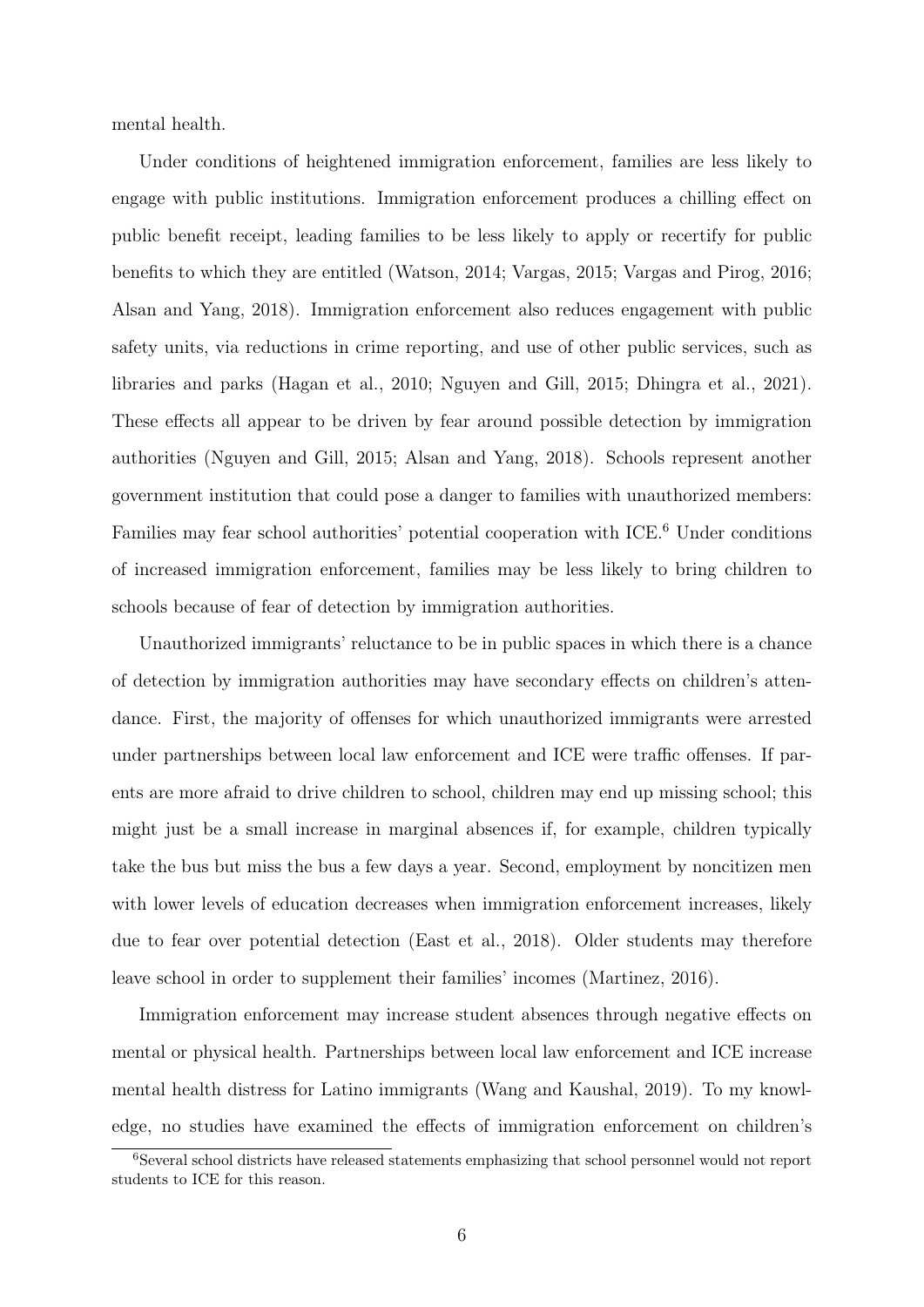physical health or pediatric care, but immigration enforcement appears to worsen birth outcomes through expectant mothers receiving less prenatal care (Rhodes et al., 2015; Tome et al., 2021). Although ICE policy designates health care facilities as sensitive locations, this does not prevent cooperating local law enforcement from conducting arrests near health care facilities. In North Carolina, sheriff's deputies have been reported waiting outside of migrant health clinics (Arriaga, 2017). Illness is the main reason students are absent from school, so even small declines in children's health are likely to increase absenteeism.

Immigration enforcement may also affect child health through reductions in health care coverage. Multiple studies have found that increases in immigration enforcement reduce families' likelihood of healthcare coverage via Medicaid and the Affordable Care Act (ACA) (Vargas, 2015; Alsan and Yang, 2018). Children with breaks in health insurance coverage are less likely to receive preventive care and prescriptions (Olson et al., 2005), which is particularly likely to create a detrimental effect for children with chronic conditions. Approximately 29 percent of school-age children have chronic conditions, with 8.8 percent suffering from asthma and 7.9 percent suffering from attention deficit disorder (ADD) or attention deficit hyperactivity disorder (ADHD), both of which require ongoing care and medication.<sup>7</sup> If immigration enforcement increases the likelihood of breaks in insurance coverage, children with chronic health conditions will be more likely to miss school.

#### PRIOR RESEARCH

Prior research on the effects of immigration enforcement on student attendance reaches mixed conclusions. In one study, first and second generation Kindergarten through third grade immigrant students attend school at higher rates in Enforcement and Removal Operations (ERO) areas with higher numbers of ICE apprehensions (Sattin-Bajaj and Kirksey, 2019). However, there are only 24 ERO offices that cover relatively large geo-

<sup>7</sup>National Survey of Children's Health. NSCH 2011/12. Data query from the Child and Adolescent HealthMeasurement Initiative, Data Resource Center for Child and Adolescent Health website. Retrieved [08/07/2016]from www.childhealthdata.org.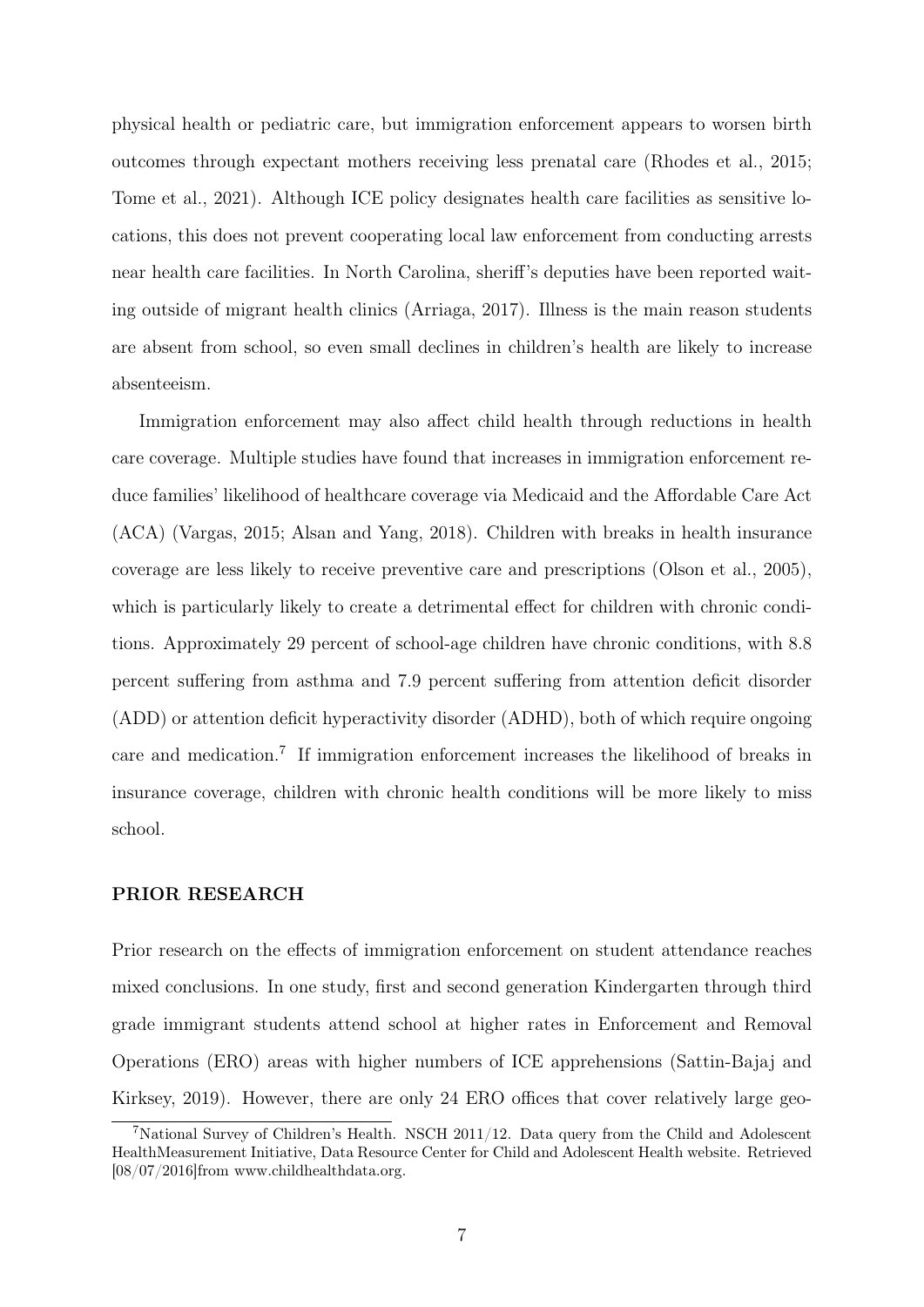graphic areas, and it is unclear that apprehensions are evenly geographically distributed across areas covered.

In contrast, immigration raids conducted by ICE agents, whether at worksites or in the community, have negative impacts on student attendance and Head Start enrollment. Following worksite raids, children with an arrested parent are likely to miss school (Chaudry et al., 2010). Reports of immigration enforcement activities have large immediate effects on daily high school attendance, with declines up to 11 percentage points for migrant students (Kirksey, 2020). In the wake of immigration raids, county Head Start enrollment declines for Hispanic children. Although some of this effect is potentially driven by migration, the majority appears to be driven by deterrence, in that families are no longer enrolling children in Head Start (Santillano et al., 2020).

Results described above may vary because of differences in immigration enforcement policies. ICE raids are a traumatic and salient form of immigration enforcement that may produce larger effects than partnerships between local law enforcement and ICE. Worksite raids, in particular, appear to have large negative effects on student achievement (Zuniga, 2018). In contrast, the relationship between another partnership between ICE and local law enforcement, Secure Communities, and student achievement is negative but small (Bellows, 2019). Understanding the effects of both types of enforcement is important in part because ICE raids represent a fraction of immigration enforcement activity in the U.S. interior: The majority of ICE arrests derive from transfers into ICE custody from federal, state, or local custody, not from community arrests made by ICE (TRAC Immigration, 2018).

Apart from student achievement and attendance, a few prior studies have examined the effects of partnerships between ICE and local law enforcement on other measures of student engagement. In qualitative studies, fear of parental detention and removal under these policies reduces reported participation in extracurricular educational activities (Hagan et al., 2010; Koball et al., 2015). Using an index of policies, including  $287(g)$ programs and Secure Communities, Amuedo-Dorantes and Lopez (2015) find that intensified immigration enforcement increases dropout rates and grade retention rates among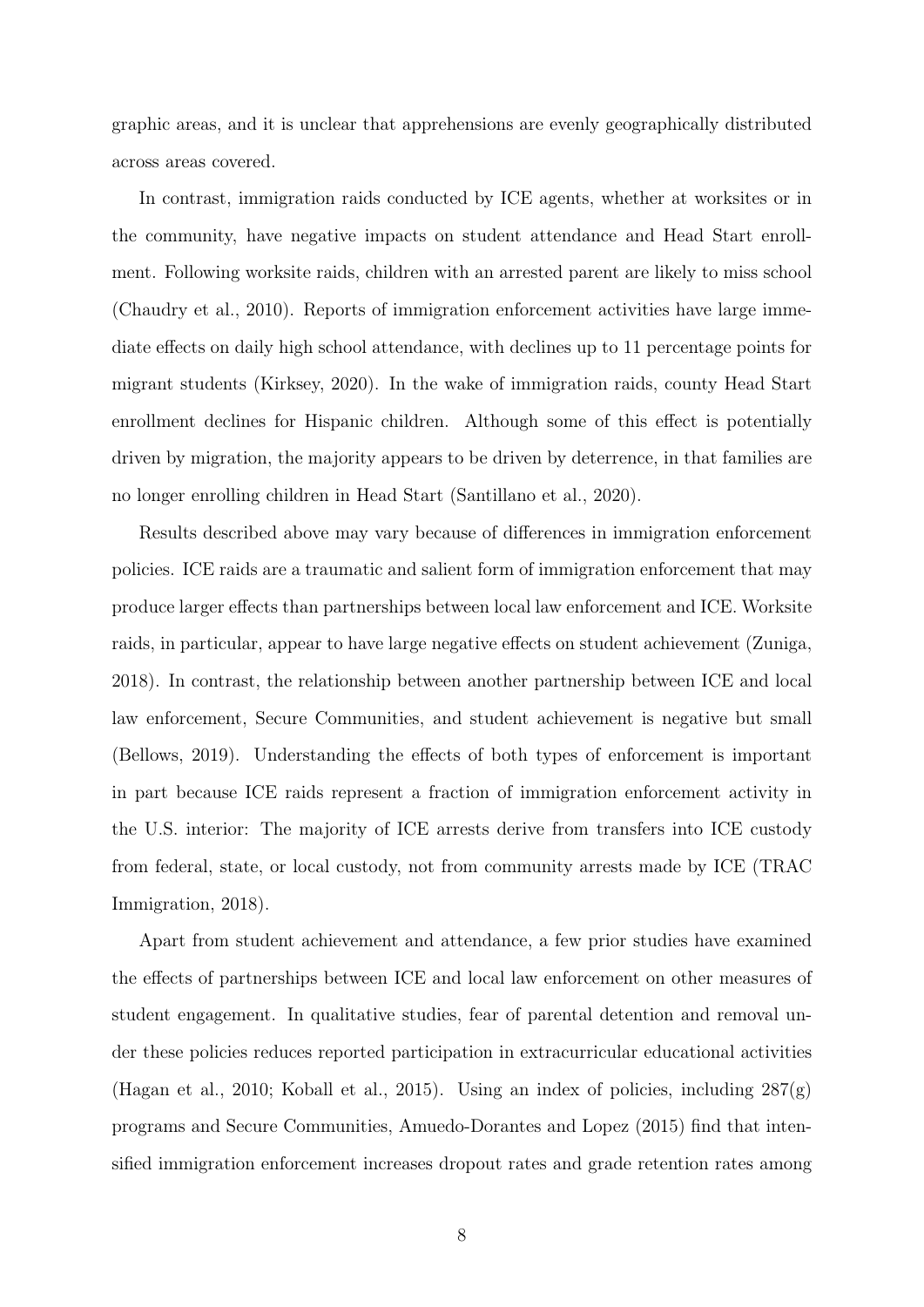the children of likely unauthorized immigrants. Comparing counties that activated  $287(g)$ programs with counties that applied to participate but were not approved by ICE, Dee and Murphy (2019) find that Hispanic student enrollment declined in activating counties. The authors are unable to distinguish between increases in student mobility and increases in student dropout rates, although they find that effects are driven by younger students.

This project builds on previous work by examining the effects of immigration enforcement on student attendance and uses a quasi-experimental design to recover plausibly causal estimates. This design addresses endogeneity arising from local conditions that would motivate local officials to participate in partnerships with ICE. I also use administrative education data covering the entire student population of North Carolina over the course of nearly a decade. Unlike much work in this area, which uses data at a more aggregated level, I am able to track individual students from grade to grade, as well as identify their location prior to the activation of  $287(g)$  programs. I am also able to identify a more narrowly defined treatment group, Hispanic students ever classified as Limited English Proficient (LEP). I ask how  $287(g)$  programs affect absences for a group of students likely affected by immigration enforcement (Hispanic students ever classified as LEP), as compared with a group of students less likely affected (White students never classified as LEP). Finally, I explore whether effects on attendance translate to declines in academic achievement.

### DATA

Data for this paper come from two sources. First, from Immigration and Customs Enforcement (ICE), I use publicly available data on the dates of North Carolina 287(g) programs, as well as more detailed information on historical  $287(g)$  agreements and applications made available to me by Stephanie Potochnick and Juan Pedroza (used in Potochnick et al. (2016); Rugh and Hall (2016); Dee and Murphy (2019)). Second, I match this information with individual-level student data on attendance for the 2003/2004 through 2012/2013 school years from the North Carolina Education Research Data Center (NCERDC), housed at Duke University. NCERDC maintains all of the administrative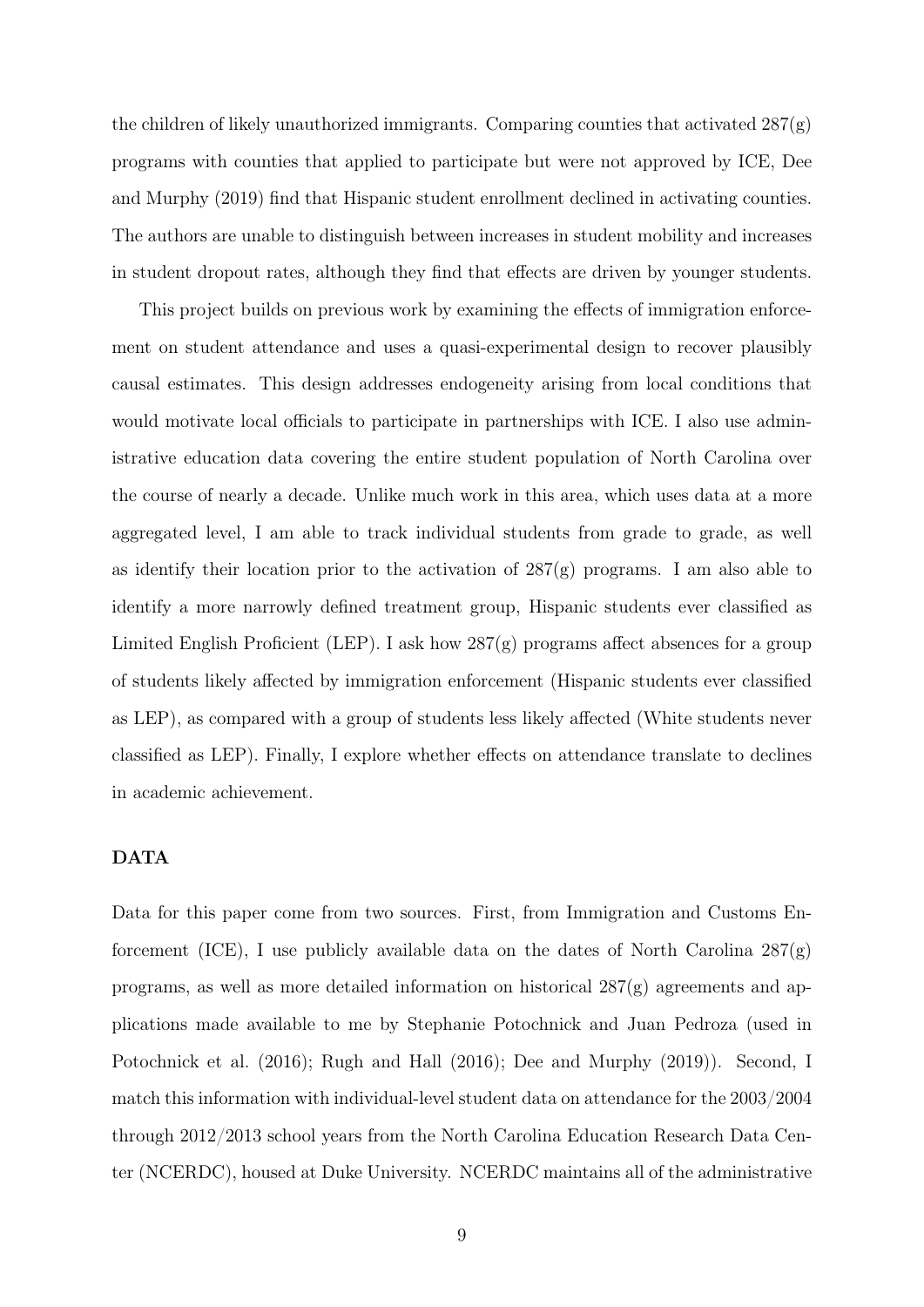records on North Carolina public school students that are collected by the state Department of Public Instruction and makes them available to researchers.

#### Measures

In primary analyses, I use information on days absent, as well as days in school membership, which is available for every student in grades 3 through 12 on a yearly (and later semesterly) basis from 2003/2004 forward. Although attendance is sometimes recorded for students in grades PK-2 in later years of data, this information is not required to be collected and is unavailable prior to the 2005/2006 school year. I therefore exclude students in pre-Kindergarten through second grade in all analyses. Because students switch schools during the year, I total days in membership and days absent over all schools. If a student was absent from school because they had not yet been enrolled in a new school, however, that absence is not included. I also exclude students who have unrealistic values of days in membership or days absent (more days than in the year or more days in absenteeism than in membership).

I also use information on end-of-grade (EOG) test scores in reading and math and end-of-course (EOC) test scores in English 1 and Algebra 1 from the 2003/2004 through 2010/2011 academic years. All 3rd- through 8th-grade students in North Carolina are required to take EOG achievement tests in both reading and math.<sup>8</sup> Most students take the EOC achievement test in English 1 in 9th grade, and many also test that year in Algebra 1 (although some students test in earlier years and many test in tenth grade). I use any student with a valid first (regular administration) test score in either math or reading. I exclude retest scores, as well as students who had only retest scores, because students were scheduled to take retests nonrandomly (students who took retests were mostly students who scored at not proficient levels on the regular administration). I

<sup>8</sup> In October 2010, the State Board of Education stopped requiring schools' use of EOG scores in student promotion decisions in Grades 3, 5, and 8. However, EOG scores continued to be used to compute school growth and performance as required by North Carolina's ABCs Accountability Program and to determine adequate yearly progress (AYP). EOG tests in reading comprehension measure the ability to demonstrate understanding of a written passage and knowledge of vocabulary. EOG tests in math measure proficiency in numbers and operations, measurement, geometry, data analysis and probability, and algebra. EOG test score files include raw test scores, as well as students' race/ethnicity, sex, grade level, and school.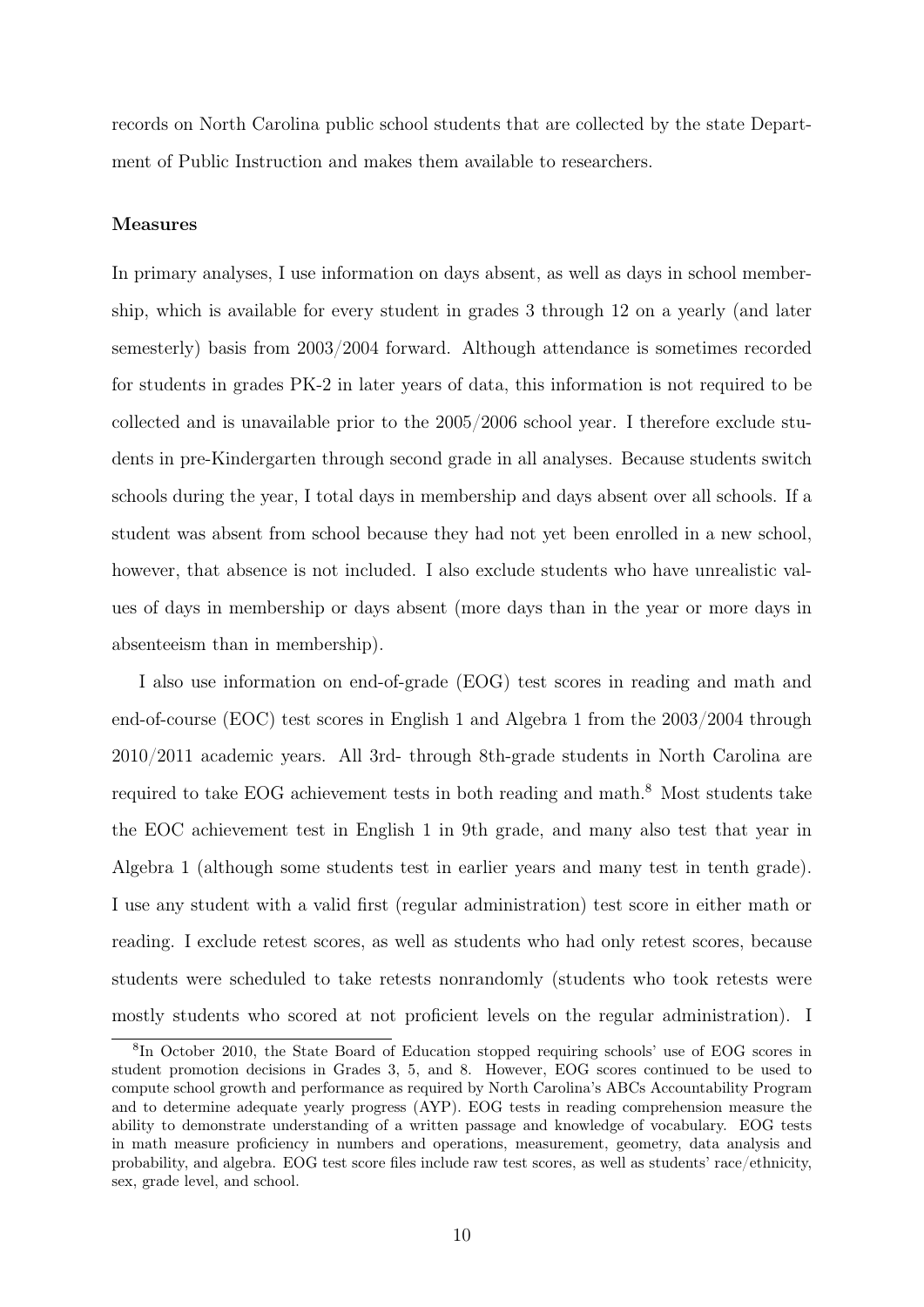standardize test scores using the entire population of students within the same grade and subject.

#### Defining Student Treatment Status

NCERDC also contains information about student demographics, which I use to define which students are most likely to be affected by immigration enforcement policies (the "treatment group"). In main analyses, I use Hispanic students ever classified as LEP as the treatment group, with White students never classified as LEP as the control group. I focus on this group as the treatment group for several reasons. First, immigration enforcement largely affects Hispanic immigrants (Rosenblum and Soto, 2015). Second, students' English proficiency may serve as a proxy for parental nativity. Among Mexicanorigin kindergarteners, 95 percent of first generation and 75 percent of second generation students spoke only Spanish or predominantly Spanish at home, whereas 85 percent of third generation students spoke only English or predominantly English at home (Reardon and Galindo, 2009).

I focus on White students never classified as LEP as the control group because White students are the largest subgroup in North Carolina and White students are less likely than Black students to be affected by potential spillover effects of immigration enforcement, such as increases in racial animus. However, I also present robustness checks using Black students never classified as LEP and all non-Hispanic students never classified as LEP as the control group.

In NCERDC, race and ethnicity are captured in most years by a single categorical variable, in which students are identified as American Indian, Asian-American, Black, Hispanic, Multiracial, or White (in some years, students are identified as Pacific Islander). I identify students' modal race and/or ethnicity, or the race and/or ethnicity category they are recorded as most frequently across years.<sup>9</sup>

<sup>9</sup>Overall, about three percent of students are recorded in multiple race and/or ethnicity categories, with the majority who have more than one race and/or ethnicity recorded in two. This is most common for students who are recorded most frequently as Multiracial: Approximately 34 percent of students identified most frequently as Multiracial have been identified in a different category during another year. However, it is also quite common for American Indian students, 22 percent of whom have been identified as a different race/ethnicity in another year. The three groups that I use in my analyses, Hispanic,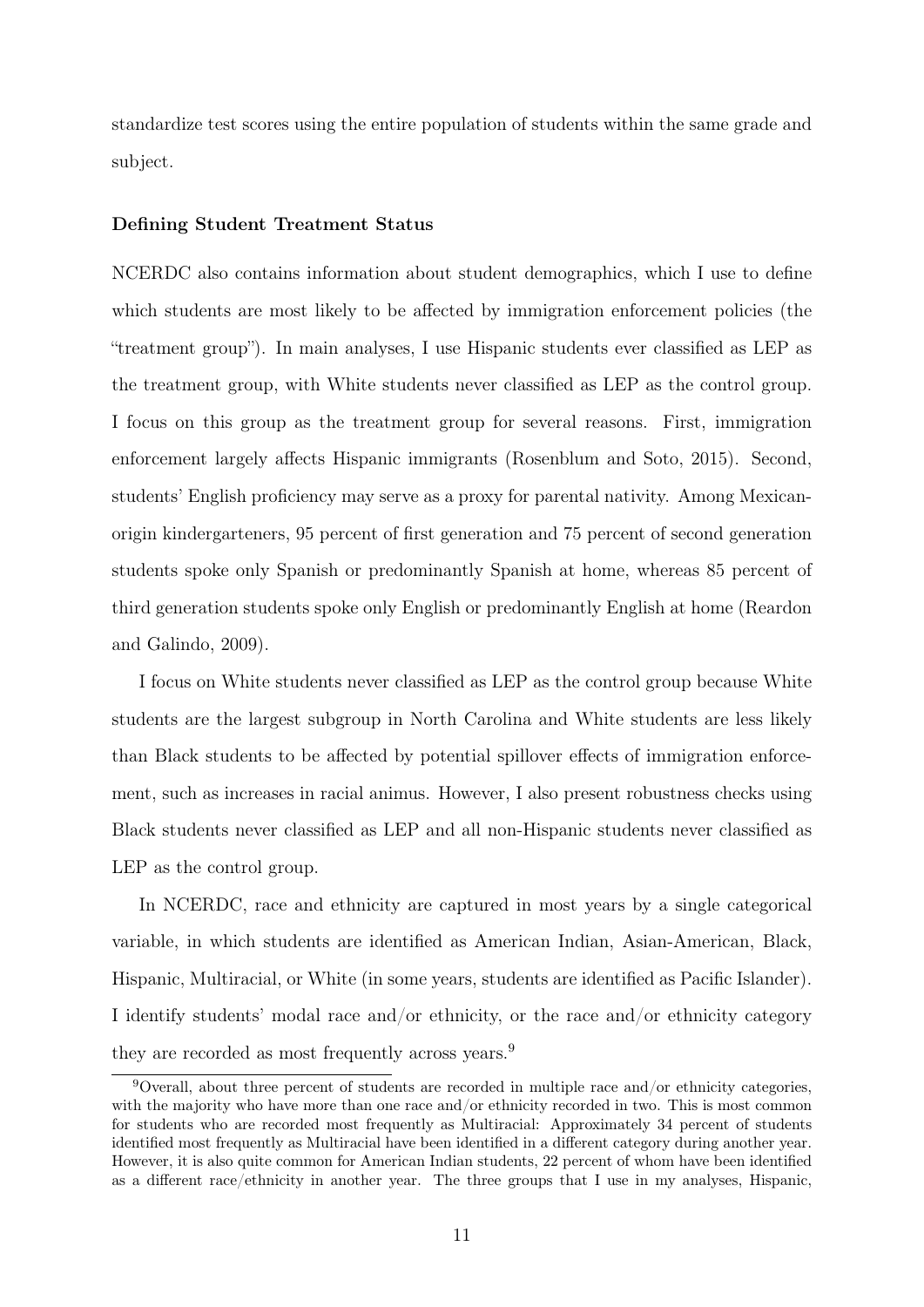I define whether a student was classified as LEP using information on students' current Limited English Proficiency (LEP) status and year exiting LEP. I find that, during my study period, a majority of Hispanic students in North Carolina (over 70%) are classified as LEP or identified as having previously exited LEP status in at least one school year.

Families may migrate in response to  $287(g)$  programs (Capps et al., 2011). Using NCERDC data, I am able to track these migrating families, as long as they remain in North Carolina.<sup>10</sup> Therefore, in these models I treat students' county as observed in the 2005/2006 school year as their "permanent county." In robustness checks, I investigate effects for non-migratory students as well as effects based on assigning students to the county observed in the 2004/2005 school year. In mapping students to counties, I use the substantial overlap between North Carolina district boundaries and county lines. I exclude students who were located at charter schools.<sup>11</sup>

#### Control Variables

I control for certain student characteristics, particularly grade and gender.<sup>12</sup> I also control for other county-level immigration enforcement policies. Between 2008 and 2011, ICE activated Secure Communities, another type of partnership between ICE and local law enforcement, in all counties in North Carolina. Secure Communities required law enforcement agencies to automatically submit fingerprints of arrested individuals to the Department of Homeland Security's (DHS) Automated Biometric Identification System (IDENT). If a match was determined to be a potentially removable individual, ICE might issue a detainer against that individual, or a request to local law enforcement to hold that

White, and Black students, have lower rates (all under 3%) of being identified in multiple race/ethnicity classifications.

<sup>10</sup>According to the American Community Survey 5-year estimates for 2005/2009, approximately 2 percent of school-aged children living within North Carolina the previous year were living in another state during the following year. This does not include children who moved abroad in the following year.

<sup>&</sup>lt;sup>11</sup>Between  $2003/2004$  and  $2012/2013$ , approximately one percent of students in North Carolina (and half a percent of Hispanic students) were located in charter schools in any given year.

<sup>12</sup>Gender is collected in every year; however, students may differ in terms of recorded gender across years. I observe that approximately 0.5 percent of students have more than one recorded gender across years. Although I treat these as misclassifications and use students' most frequently recorded gender, these students may be transgender: Indeed, recent estimates suggest that about 0.6 percent of the adult population identify as transgender. To my knowledge, the North Carolina Department of Public Instruction collects no additional information on students' sexual orientation or gender identity.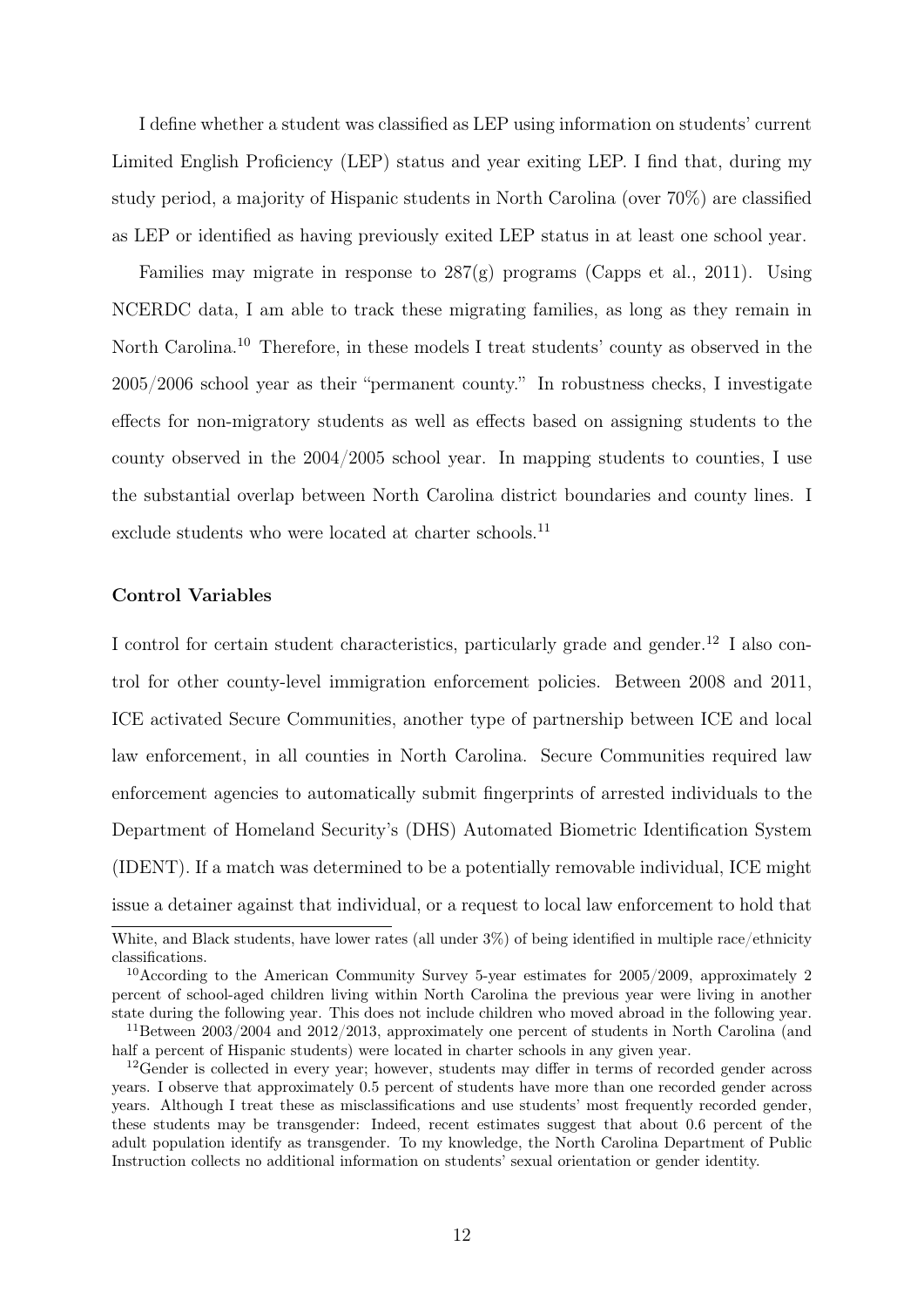individual for up to 48 hours for transfer into ICE custody (Kohli et al., 2011; Rosenblum and Kandel, 2011). I control for Secure Communities activation in a particular county school-year using publicly available data on Secure Communities' activation from ICE. In North Carolina, all  $287(g)$  programs were active in approved counties prior to Secure Communities' activation.

#### Sample

Overall, I identify 1,032,136 students in grades 3 through 12 whom I can observe in a North Carolina county during the spring of 2005/2006. In most models, I restrict my sample to 540,180 unique students who were located in a county that applied to participate in a 287(g) program. I only include student-year observations if the student has information on spring absences in that year; I therefore exclude student-year observations where the student is only observed in the fall.<sup>13</sup> If students subsequently move (post  $2005/2006$ ) to another county in North Carolina, they remain in my sample. However, if students leave North Carolina, I am unable to observe them.

## ANALYTIC PLAN

To estimate the effects of increased immigration enforcement via 287(g) programs on student attendance and achievement, I compare students before and after activation of a  $287(g)$  program. The activation of  $287(g)$  programs is an endogenous policy change: Local law enforcement may have applied to host a  $287(g)$  programs because of increases in violence in local immigrant communities or because of increases in anti-immigrant animus, both of which would negatively impact student attendance. Therefore, I compare only counties that applied to participate in  $287(g)$  programs. This controls for unobserved time-varying factors related to the local county's desire to participate in 287(g) programs. This approach of comparing individuals in counties that were approved for  $287(g)$  programs only to individuals in counties that were not approved for  $287(g)$  programs is similar to that used in several prior nationwide studies to estimate the effects of

<sup>&</sup>lt;sup>13</sup>I am only able to observe students recorded only in fall beginning in 2005/2006.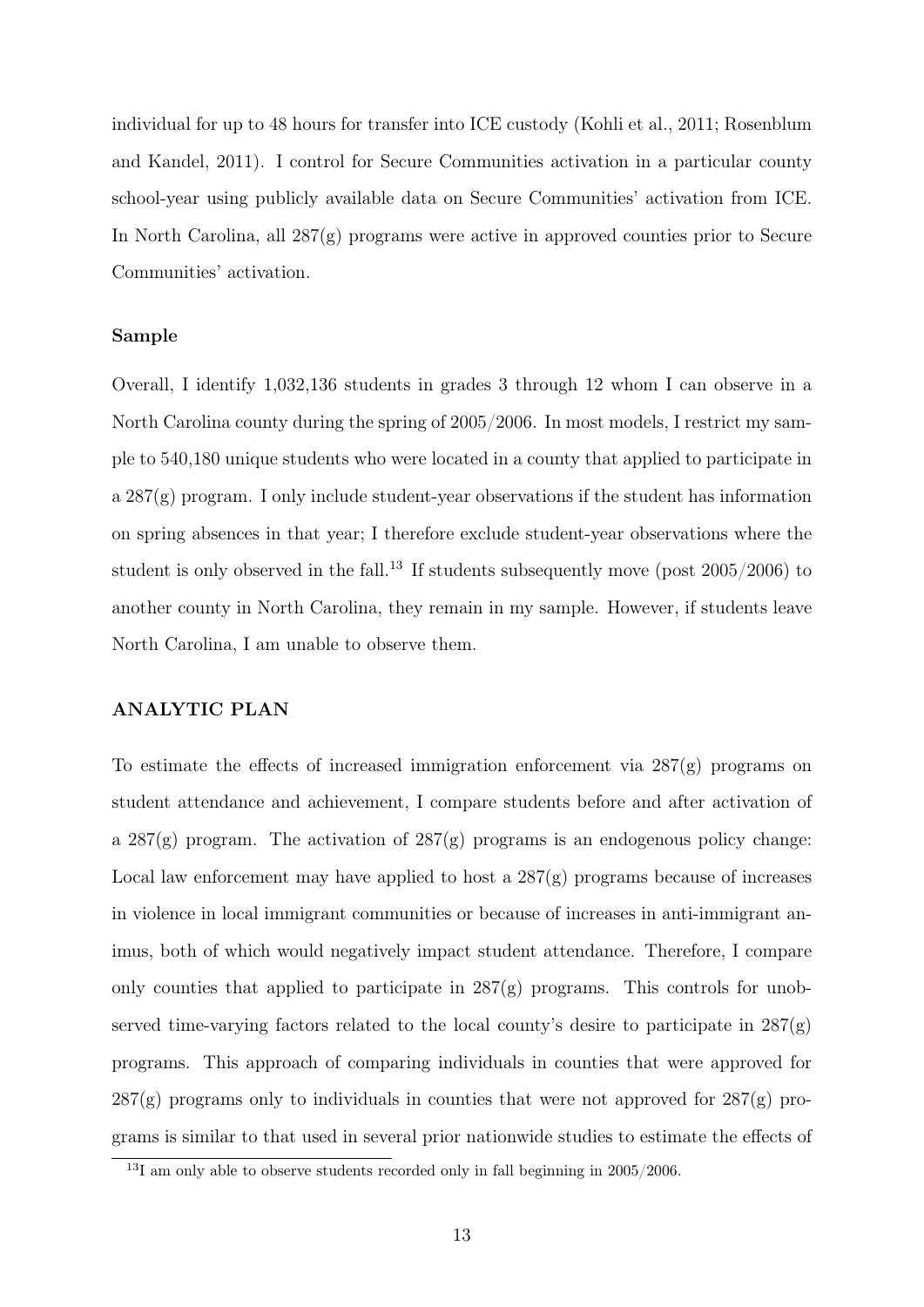287(g) programs on food insecurity, foreclosure rates, and school enrollment (Potochnick et al., 2016; Rugh and Hall, 2016; Dee and Murphy, 2019).

Although I show results for Hispanic students ever classified as LEP and all Hispanic students alone in a difference-in-difference specification, my preferred approach introduces a third difference, in most cases comparing Hispanic ever classified as LEP to White students never classified as LEP. This third difference accounts for any trends in participating and non-participating counties affecting all students. In alternate specifications, I compare all Hispanic students to all White students and show a falsification check comparing all Black and White students.

The difference-in-difference-in-differences specification uses the following equation:

$$
Y_{ict} = \alpha + \beta_1 T_i + \beta_2 A_c + \beta_3 P_{ct} + \beta_4 T_i \times A_c + \beta_5 T_i \times P_{ct} + \beta_6 A_c \times P_{ct}
$$
  
+
$$
\beta_7 T_i \times A_c \times P_{ct} + \beta_m \text{Student}_i + \phi_c + \gamma + \eta_t + T_i \times \eta_t + \epsilon
$$
 (1)

Here, Y is the number of absences for an individual student  $i$  in county  $c$  in school year t. T is the treatment group of Hispanic students ever identified as LEP, with White students never identified as LEP serving as the control group. A is an indicator variable that is 0 if a county applied but was not approved for a  $287(g)$  program and 1 if a county applied and was approved for a  $287(g)$  program, and P is an indicator variable representing post-287 $(g)$  implementation. For counties that are rejected from  $287(g)$ programs, P represents what would likely have been the post-287(g) implementation period, beginning a year following the application, if the application had been approved. This roughly approximates implementation timing for counties that were approved for participation. Four out of nine 287(g) programs ended prior to the final year of my data, 2012/2013: The programs in Cumberland and Guilford discontinued after a single year, and the programs in Durham and Alamance ended in 2013. I continue to treat those counties as activated but show robustness checks in which I drop 2012/2013 entirely (effects remain similar).

As described earlier, I control for student gender and county-level Secure Communities activation. I also use several layers of fixed effects, including permanent county fixed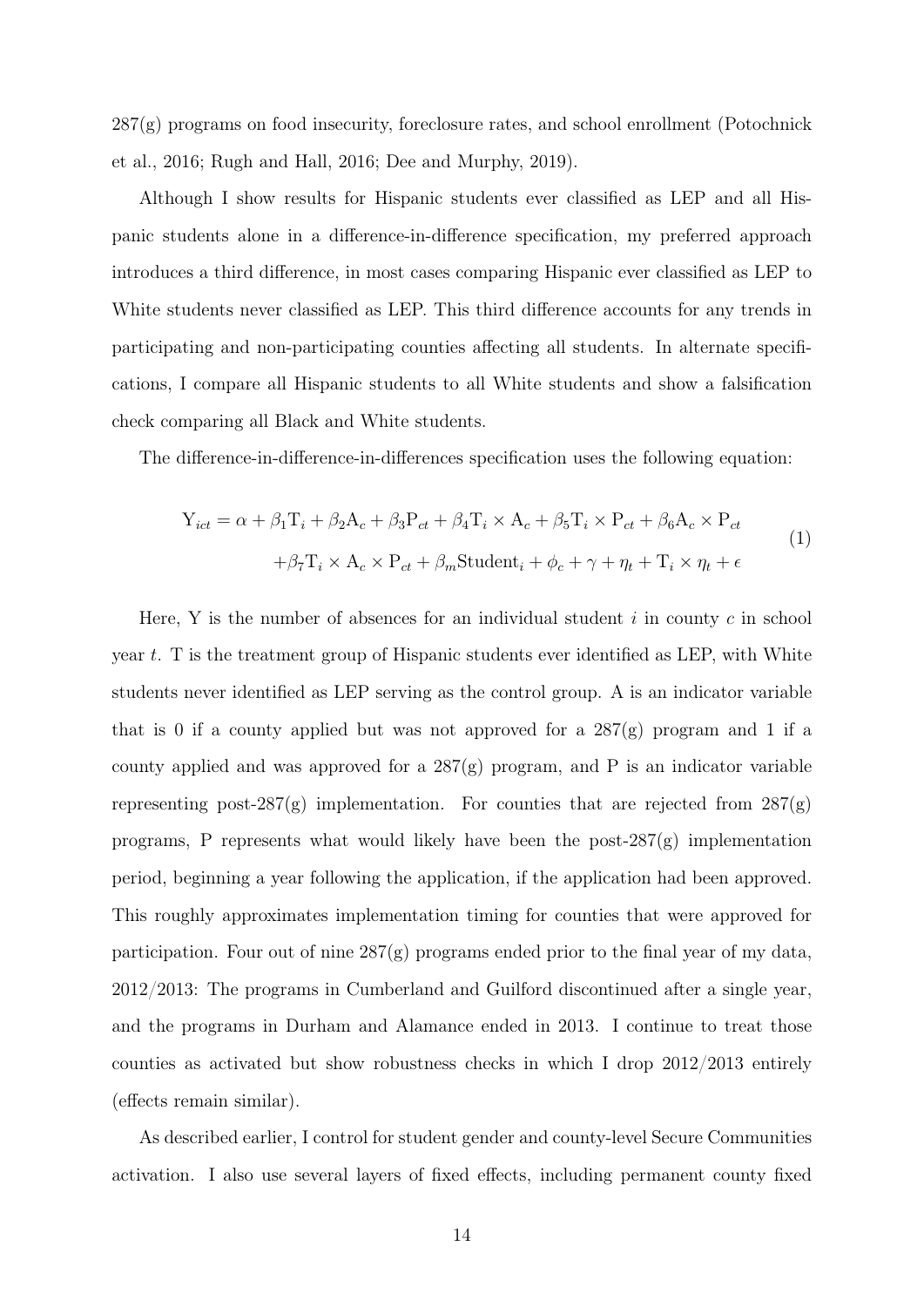effects ( $\phi$ ); grade fixed effects ( $\gamma$ ); year fixed effects ( $\eta$ ); and treatment group by year fixed effects. These layers of fixed effects control for time-invariant characteristics of counties that affect attendance, persistent differences in attendance between grades, and any state-wide or national policy changes in a particular year. To examine effects on achievement, I substitute test scores as the dependent variable but otherwise maintain the same approach.

In specification checks for effects of  $287(g)$  programs on absences, I estimate negative binomial regressions.<sup>14</sup> Because I reach similar results using all approaches, I use OLS in additional robustness and falsification checks. Since restricting only to counties that applied for a 287(g) program drastically reduces the number of counties in my analysis, I use a wild cluster bootstrap (user-written boottest in Stata) to account for clustering at the county-level as well as small numbers of counties (Roodman et al., 2019).

#### RESULTS

#### Descriptive Statistics

Table 2 shows descriptive statistics for the three groups of counties in North Carolina, which are counties that did not apply to host a  $287(g)$  program (76), counties that did apply but were not approved to host a  $287(g)$  program  $(15)$ , and counties that were approved for  $287(g)$  program (9). Counties that were approved to host a  $287(g)$  program are much larger, on average, than counties that did not apply to host a 287(g) program and counties that were not approved for a 287(g) program. Two of the most populous counties in North Carolina, Mecklenburg and Wake, activated  $287(g)$  programs.

Counties also differ in terms of racial/ethnic makeup. Counties that were approved for  $287(g)$  programs have the highest percentage of Hispanic students ever classified as LEP (5.92%), and counties that did not apply for 287(g) programs have the lowest percentage of Hispanic students ever classified as LEP (4.74%). A much larger share of students in counties not approved for  $287(g)$  programs are White, relative to students in either

<sup>&</sup>lt;sup>14</sup>I use negative binomial rather than Poisson models because there is substantial overdispersion of the dependent variable (Ryan et al., 2018).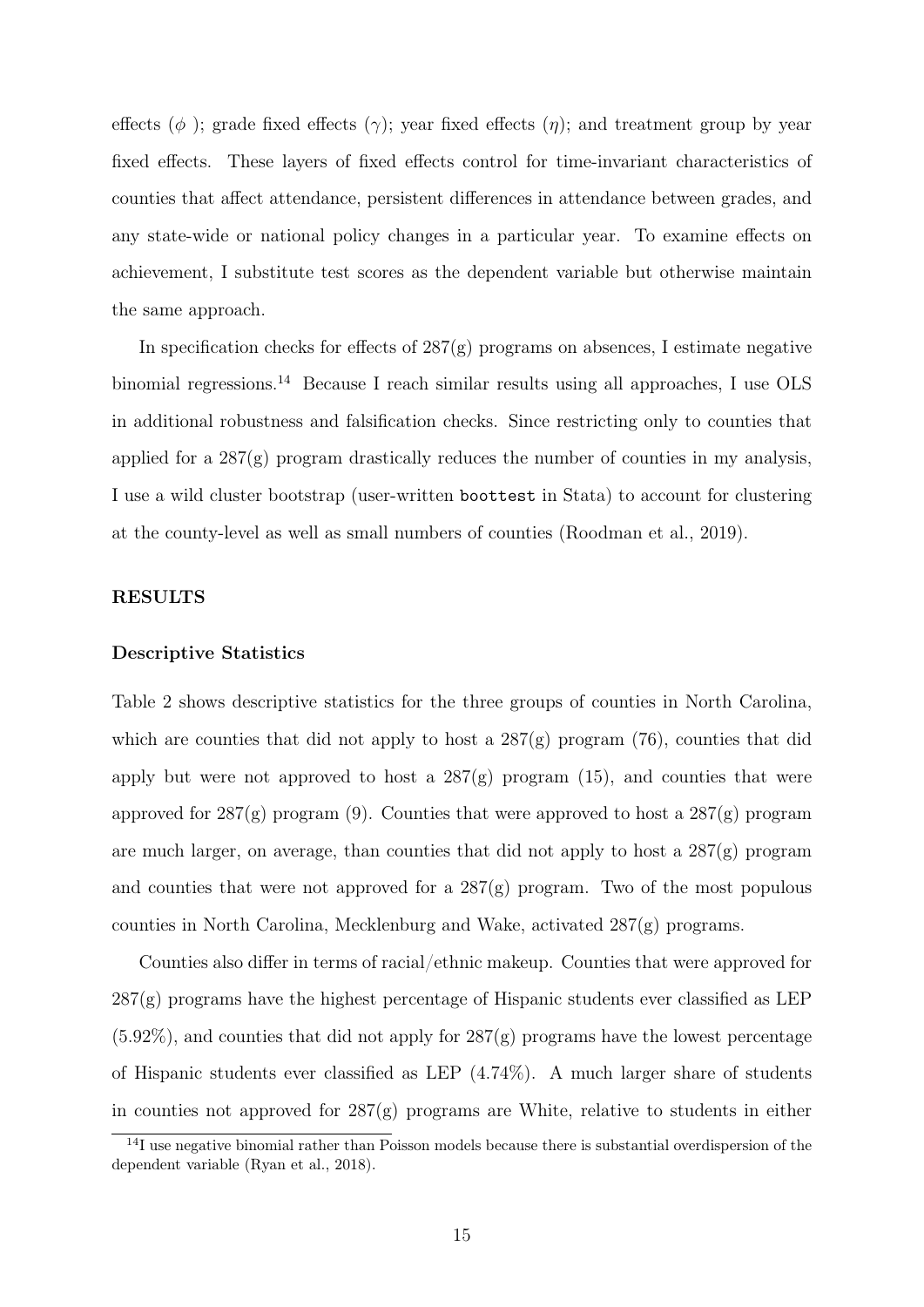counties that did not apply to host 287(g) programs and counties that were approved for  $287(g)$  programs. Nearly three-quarters of students in counties not approved for  $287(g)$ programs are White, as compared with half of students in counties approved for  $287(g)$ programs. Correspondingly, in counties approved for 287(g) programs, approximately 36 percent of students are Black, whereas only 16 percent of students are Black in counties not approved. Counties that did not apply to host  $287(g)$  programs fall in between counties that were approved or not approved. Very few students are identified as Asian-American, American Indian, or Multiracial, although a higher share of Asian-American students reside in approved counties as compared with both counties that did not apply and counties that were not approved. In all counties, the majority of White students are never identified as LEP (99% across all counties), whereas the majority of Hispanic students are identified as LEP (73% across all counties).

Table 2 shows average days absent and absence rates (number of absences divided by days in membership) for counties by  $287(g)$  application and approval status. In counties that did not apply to host  $287(g)$  programs, students are absent an average of 8.03 days per year, with an absence rate of 4.85 percent. In approved counties, students are absent slightly less, with an average of 7.82 days per year and an absence rate of 4.81 percent. In denied counties, students are absent the least, with an average of 7.34 days a year and an absence rate of 4.41 percent. Overall, nearly 90 percent of students have at least one absence during a school year, and nearly half of students are absent at least six days. A large number of students are absent ten or more (28%), fifteen or more (14%), or twenty or more days (8%). Differences begin to emerge between counties by approval status in terms of high numbers of absences: Counties approved for 287(g) programs have higher percentages of students who are absent for larger numbers of days than counties not approved for  $287(g)$  programs. Once I control for student demographics (grade, gender, and race/ethnicity), these differences shrink but are still significant (not shown).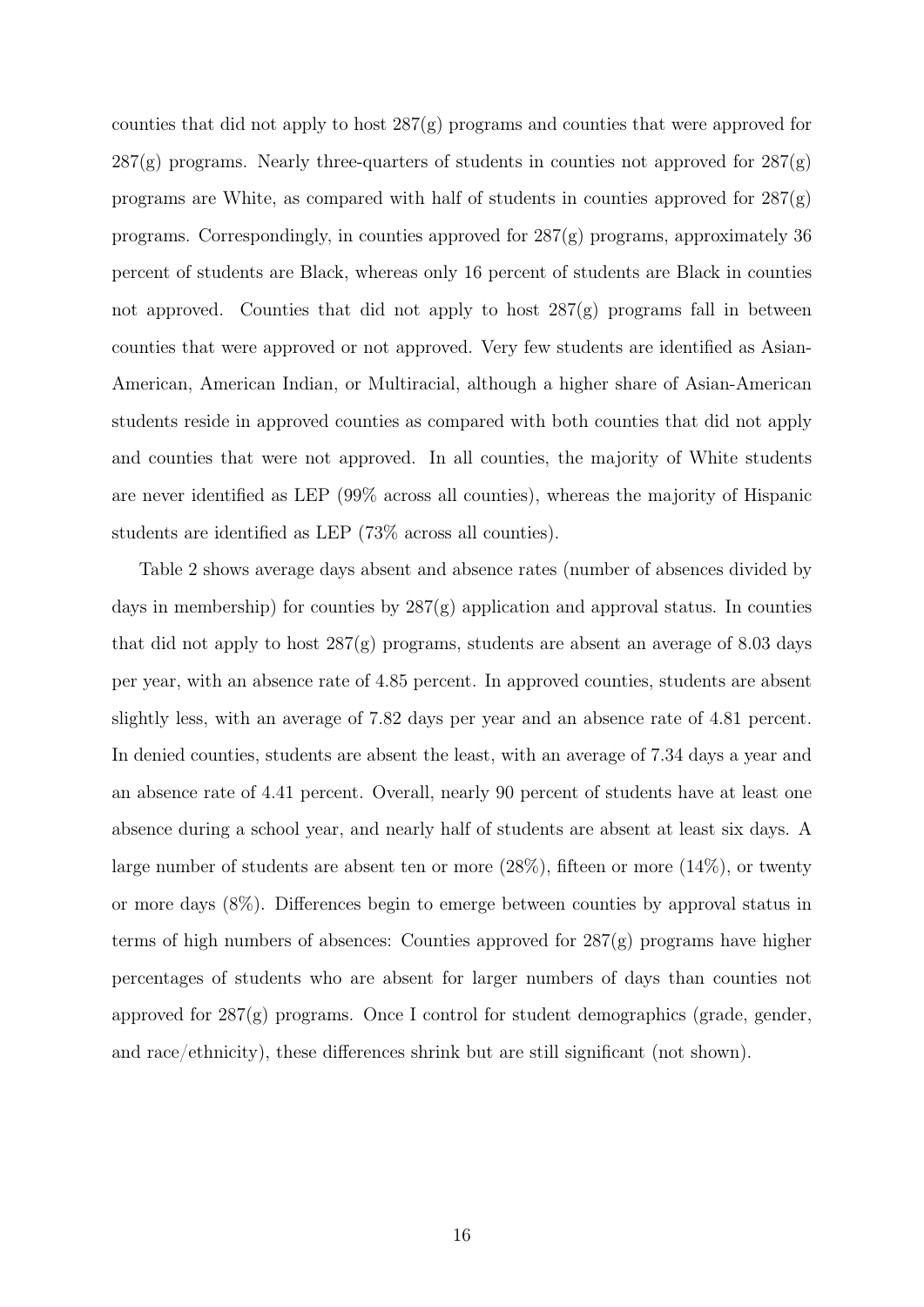#### Main Findings

I first present difference-in-differences results for Hispanic students ever classified as LEP and all Hispanic students, comparing students in counties activating 287(g) programs to students in counties not activating  $287(g)$  programs prior to and following activation. As shown in Table 4, the activation of a 287(g) program appears to increase absences for Hispanic students ever classified as LEP by about a day. The effect size appears slightly smaller for the entire population of Hispanic students, but the activation of a  $287(g)$ program also increases absences for all Hispanic students by nearly a day (91%).

As falsification checks, I estimate similar models with White students never classified as LEP, White students regardless of LEP classification, and Black students, again comparing students in counties activating 287(g) programs to students in counties not activating 287(g) programs prior to and following activation. White and Black students are less likely to be directly affected by  $287(g)$  programs than Hispanic students, as few White and Black students in North Carolina are immigrants or the children of immigrants. Although 287(g) programs may affect Black students indirectly through increases in racial animus, all evidence in North Carolina suggests that both law enforcement and community members were aware that  $287(g)$  programs were focused on the identification and removal of Hispanic immigrants. As expected, I find that the activation of 287(g) programs has no effect on attendance for White students never classified as LEP, the larger group of White students, or Black students.

I then introduce the third difference, comparing Hispanic students ever classified as LEP to White students never classified as LEP. As expected, I continue to find that the activation of  $287(g)$  programs increases the number of days absent for Hispanic students ever classified as LEP by about a day (Table 5). Results are, again, similarly sized if slightly attenuated when I compare all Hispanic students to all White students. When I estimate a similar triple difference model comparing Black to White students, I find no effect of 287(g) programs on absences, as suggested by the previous results from Table 4.

The lack of results for White and Black students, as compared to the increase in absences for Hispanic students ever classified as LEP and all Hispanic students, gives me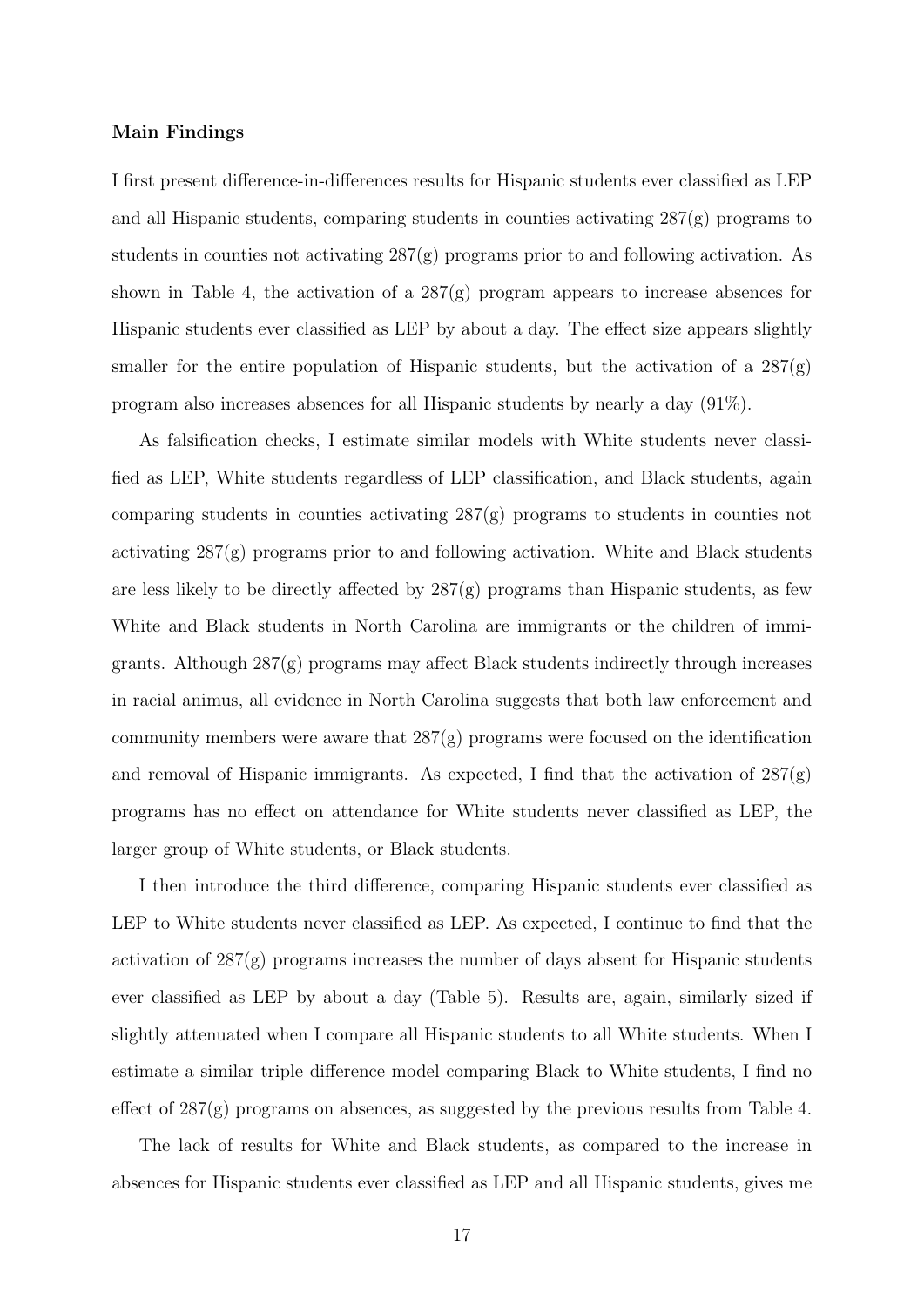greater confidence that increases in absences for Hispanic students ever classified as LEP and all Hispanic students are due to the activation of  $287(g)$  programs, rather than any other simultaneous policy change.

I employ an event study analysis in which I interact indicators for my treatment group and approved counties with a series of leading and lagged indicators, with the period one year prior to activation serving as the base group. As shown in Figure 1, I see no effect of 287(g) activation on leading indicators of program activation, giving me greater confidence that effects do not arise solely from prior trends in counties activating  $287(g)$  programs. Although not all effects remain significant at conventional levels once I interact year of activation and year lags with program approval and treatment group, estimates of the effects of year of activation and lagging indicators appear fairly consistent over the course of the program. However, they do appear much larger for programs that have been active for four years or more.

#### Robustness Checks

In addition to the event history analysis and falsification checks, I conduct a variety of specification, robustness, and placebo checks. As shown in Table 6, results are similar for days absent when I use negative binomial models rather than OLS. The activation of a  $287(g)$  program increases absences for both Hispanic students ever classified as LEP and all Hispanic students by about half a day, lower than the sizes of the estimated increases from OLS models. Results are also similar when I substitute absence rate for days absent, calculated as the percent of absences out of days in membership (Table 7). The activation of a 287(g) program increases the absence rate by approximately 0.5 percentage points. This is equivalent to an increase of one day per year.

In Table 8, I show results when I vary control variables and fixed effects, vary control group, and vary sampling decisions. Estimates for the effects of 287(g) programs on Hispanic students ever classified as LEP range from about two-thirds of a day to slightly more than a day when I include or exclude different combinations of control variables and fixed effects. Estimates are similarly sized when I switch control groups, comparing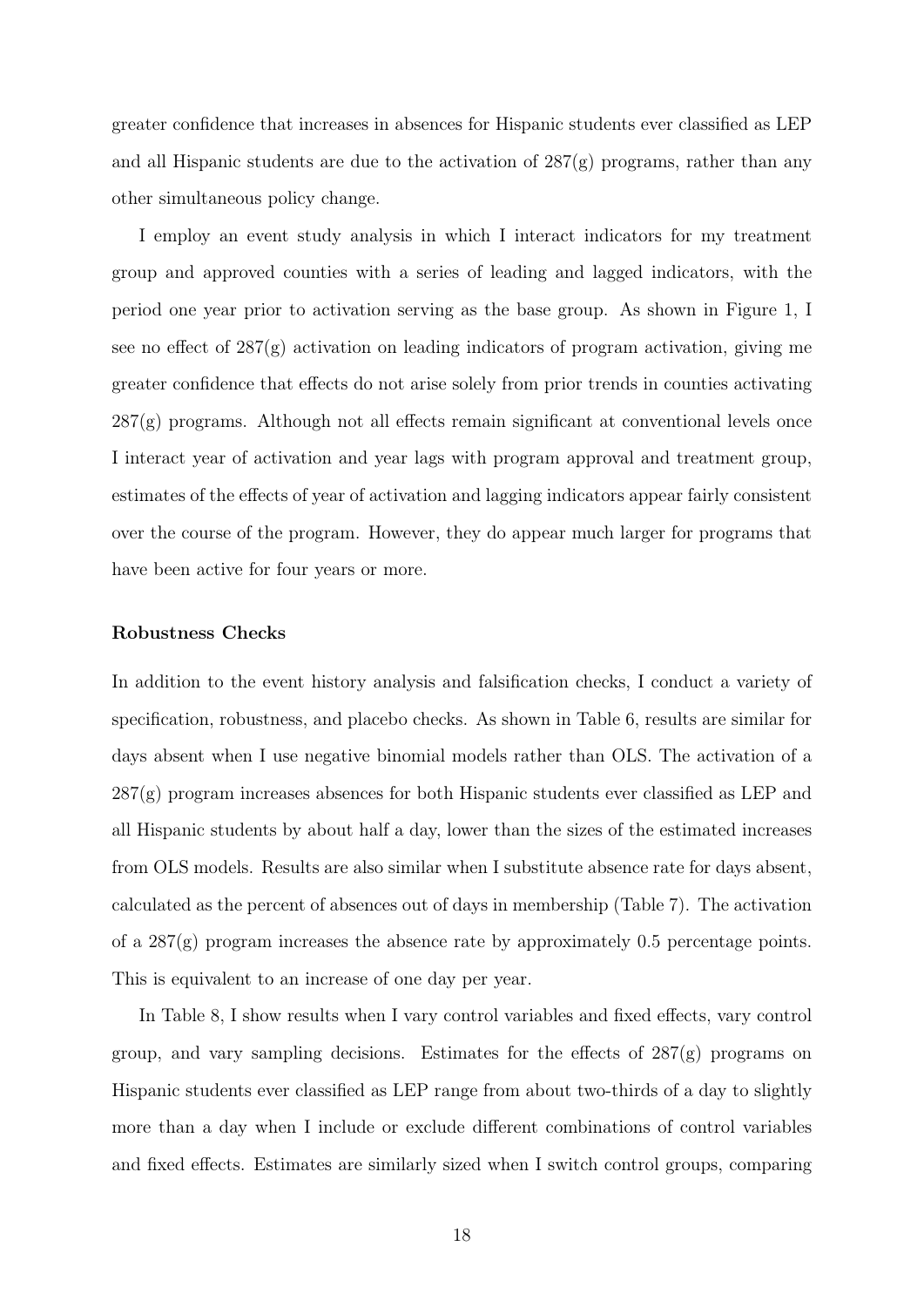Hispanic students ever classified as LEP to either Black students never classified as LEP or to all non-Hispanic students never classified as LEP. Estimates are also robust to different data decisions. First, I exclude 2013, in which Durham and Alamance had deactivated their  $287(g)$  programs. Second, I include only students who do not move from their permanent county. Finally, I use students' county as identified in the 2004/2005 school year. In main models, I use students' county as identified in the 2005/2006 school year; Mecklenburg activated their  $287(g)$  program in February of 2006, which is immediately before information on attendance for the year was collected but might have led to some student mobility. In all robustness checks, I reach very similar results: The activation of  $287(g)$  programs increases absences for Hispanic students ever classified as LEP by about a school day.

Counties vary dramatically in population size, with Mecklenburg and Wake together accounting for approximately a third of all students. In order to determine whether one county is driving results, I iteratively drop counties (both approved and denied) and reestimate models using my preferred triple difference specification. As shown in Figure 2, results are largely robust to this test. When I drop Mecklenburg, the triple difference estimate is similar in size but does not reach conventional levels of statistical significance. Similarly, excluding Wake or Durham county does not reduce the estimated size of the effect but does reduce precision so that effects are only marginally significant.

I additionally run two separate placebo tests. In the first, I randomly assign Hispanic ever classified as LEP and White students never classified as LEP from my main models to treatment or control condition and estimate my main specification over one thousand simulations. In the second, I randomly assign students from my main models to approved or denied counties and again estimate my main specification over one thousand simulations. In results from these two placebo tests (shown in Figures 3 and 4), I find that estimated coefficients from my main results (shown with red lines) are much larger than any estimates from placebo tests.<sup>15</sup>

<sup>&</sup>lt;sup>15</sup>In addition to the specification checks using Hispanic students as the treatment group and White students as the control group shown in Tables 6 and 7, I have conducted all robustness and placebo checks from Table 8 and Figures 2-4 using entire populations of Hispanic and White students and reach similar conclusions. Results are available upon request.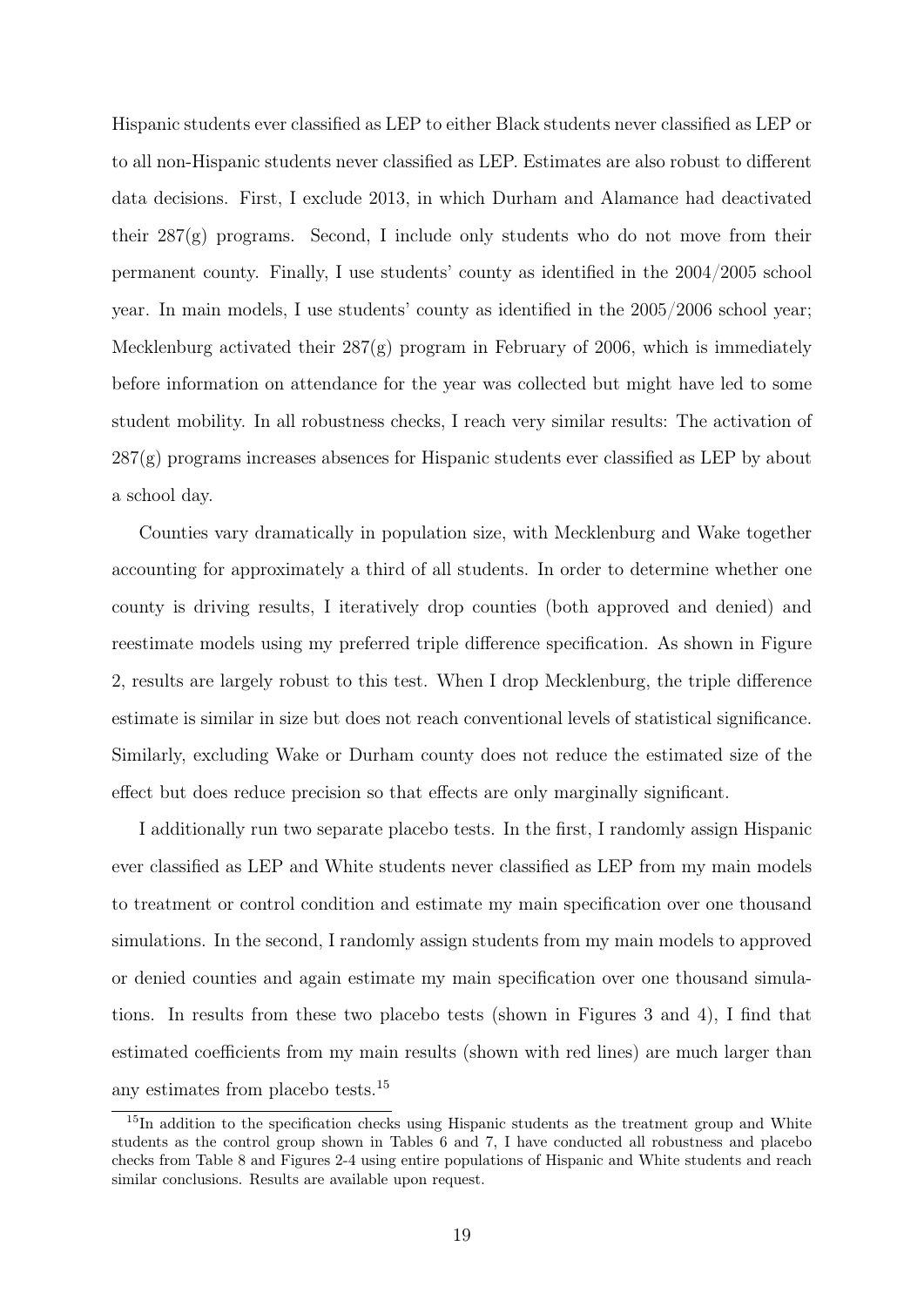#### Varying Effects Based on Number of Days Absent

Effects on number of days absent may result from increases in a few days absent or increases in many days absent. To identify where in the distribution of absences increases occur, I therefore estimate a series of linear probability models, using the same triple difference approach, in which the outcomes are indicators for number of absences. I divide these into one or more absences, two or more absences, three or more absences, six or more absences, ten or more absences, fifteen or more absences, twenty or more absences, or fifty or more absences.

As shown in Figure 5, I find that increases in absences are driven by increases in chronic absenteeism. There are no effects of the activation of 287(g) programs on the likelihood that students will have up to ten absences. However, the activation of  $287(g)$ programs appears to increase the likelihood that Hispanic students ever classified as LEP will have fifteen or more, twenty or more, or fifty or more absences, relative to White students never classified as LEP (or, as shown in orange, Hispanic students relative to White students). The activation of a  $287(g)$  program appears to increase the probability that Hispanic students ever classified as LEP will be absent fifteen or more days by about two percentage points, with a similarly sized increase in the probability that Hispanic students ever classified as LEP will be absent twenty or more days. As shown in Table 3, across all counties, about 14 percent of students are absent fifteen or more days, and eight percent of students are absent 20 or more days. The activation of a  $287(g)$  program also increases the probability Hispanic students will be absent fifty or more days by about one percentage point; this represents a doubling in the likelihood of missing fifty or more days from the baseline rate of 0.78 percent of students overall who are absent 50 or more days.

#### Varying Effects Based on Grade Level and Gender

When I split models by students identified as female or male, estimates appear larger for male students, although the difference is not significant. For age, I split models by school level (grades 3 through 5, grades 6 through 8, and grades 9 through 12). Although all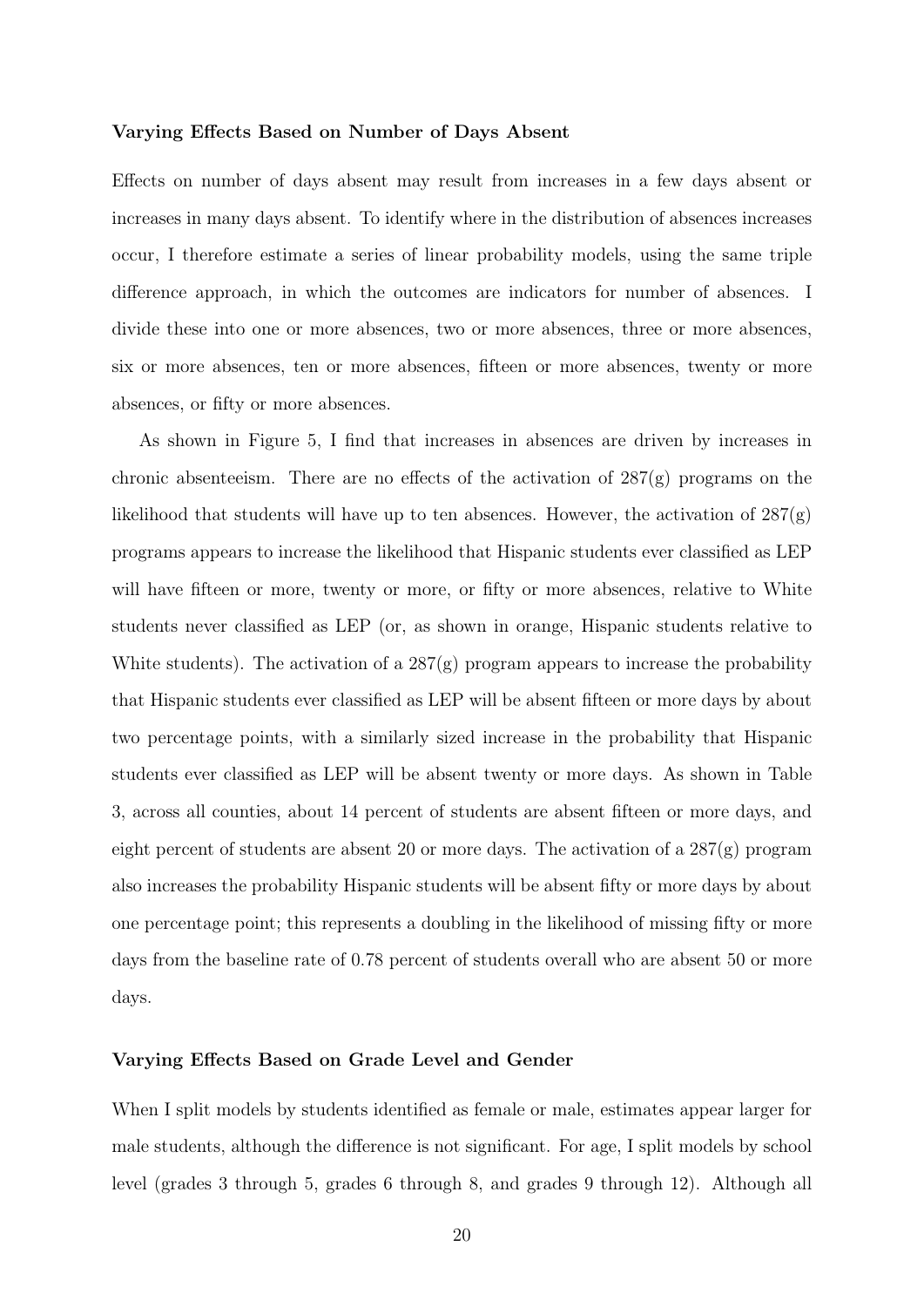estimates are imprecisely measured, coefficients for elementary and middle school students are negative, suggesting that results are primarily driven by high school students. Indeed, most observations are for students in upper grades because absence data are not available for students in grades K through 2 and because I restrict to students who were observed in the spring of  $2005/2006.^{16}\,$ 

#### Student Achievement

Increases in absences are likely to decrease student achievement. Additionally, student achievement seems likely to be affected by increases in immigration enforcement through mechanisms other than increases in absences: Students may experience increases in stress or worry, which may decrease their ability to focus in school. However, as shown in Table 9, I find no effect of the activation of 287(g) programs in North Carolina for Hispanic students in either math or reading achievement. I also find no effects on English I or Algebra I test scores (Table 10). I additionally split models of effects on math and reading achievement by age and gender and continue to find no separate effects (results available upon request).

#### DISCUSSION

In prior studies, immigration raids have been found to decrease student attendance (Chaudry et al., 2010; Kirksey, 2020); no prior research has examined the effects of partnerships between local law enforcement and ICE on school attendance. Work on achievement suggests that immigration raids appear to have stronger effects on schooling outcomes than partnerships between ICE and local law enforcement. However, prior studies suggest that partnerships between ICE and local law enforcement may decrease school engagement, via an increase in student dropout rates (Amuedo-Dorantes and Lopez, 2015). My results also suggest the immigration enforcement decreases student engagement, via decreases in student attendance. Overall, I find that these partnerships increase absences for Hispanic students ever classified as LEP by a day per year. This

<sup>16</sup>All results from this section available upon request.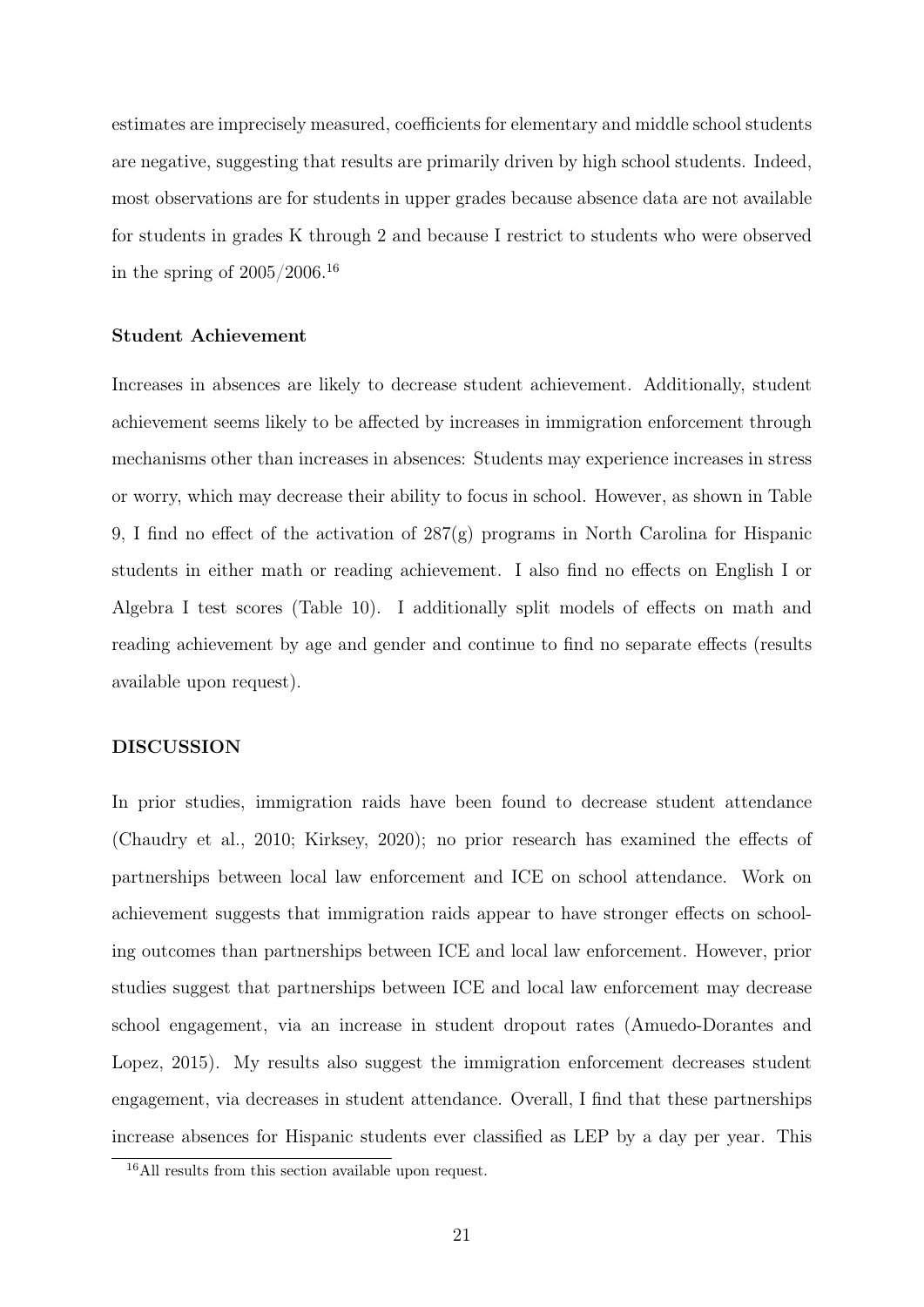increase is primarily driven by an increase in chronic absenteeism, as defined by the U.S. Department of Education's Office of the Civil Rights as missing fifteen or more days of school. I find significant increases in the number of Hispanic students ever classified as LEP absent from school fifteen or more, twenty or more, and even fifty or more days.

Attendance is a marker of school engagement (Fredricks et al., 2004). My findings confirm a general pattern of disengagement with public institutions in the wake of immigration enforcement. Increases in absences appear to be driven by high school students, who have greater control over their own school attendance. Therefore, a decrease in attendance may represent decreased engagement with public institutions amongst youth. Although this increase in disengagement following the activation of partnerships between local law enforcement and ICE has been documented for adults, this study demonstrates the same pattern amongst youth.

Decreasing school attendance has ramifications for students and families. Although I detect no impact of 287(g) programs on achievement, overall, most evidence suggests that absences decrease student achievement (Gottfried, 2011; Aucejo and Romano, 2016; Goodman, 2014; Gershenson et al., 2017; Liu et al., 2019). High rates of absenteeism have long been associated with increased risk of dropping out of high school (Balfanz et al., 2007; Schoeneberger, 2012). Here, increases in chronic absenteeism may be a precursor to students leaving school entirely.

Decreasing school attendance also has implications for schools. When students are absent, schools lose federal and state education funding based on daily attendance. Recently, schools' accountability for attendance has increased. Under the Every Student Succeeds Act (ESSA), states are also required to report chronic absenteeism, or the rate of students absent fifteen or more days. Thirty-seven states and the District of Columbia have also incorporated chronic absenteeism into their additional "school quality or student success" (SQSS) accountability indicator required under the Every Student Succeeds Act (ESSA) of 2015, which revised the structure of No Child Left Behind (NCLB). Districts and schools in these states are now held accountable for chronic absenteeism rates.<sup>17</sup> Al-

<sup>&</sup>lt;sup>17</sup>North Carolina happens to be one of the thirteen states not using chronic absenteeism in its "nonacademic" accountability.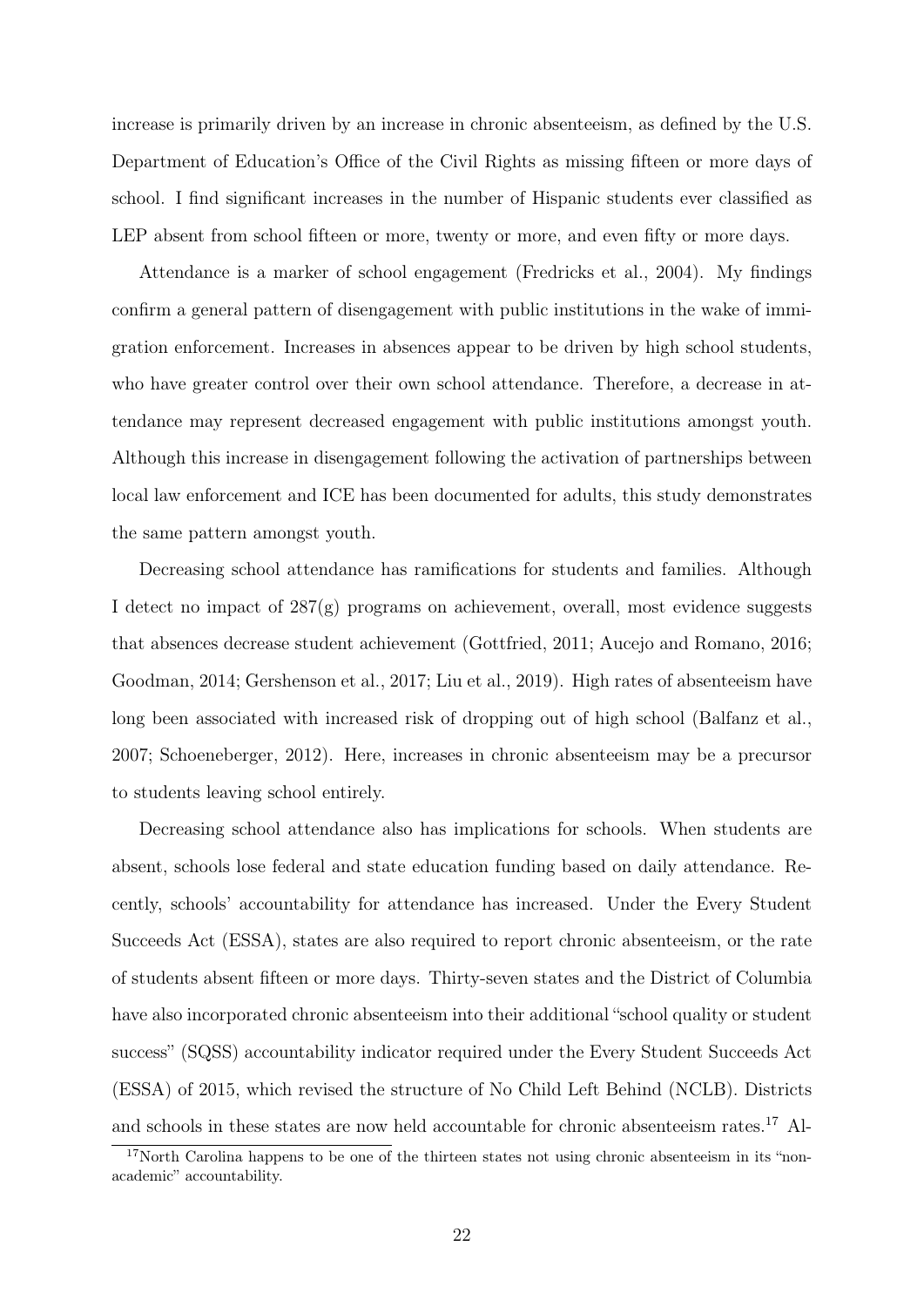though several promising practices suggest that in-school interventions can reduce chronic absenteeism rates (Cook et al., 2017), out-of-school policies may also be drivers of chronic absenteeism and can also be addressed via policy.

The mechanism through which  $287(g)$  programs affect attendance is unclear, although results for chronic absenteeism suggest that increases in episodic illness are not the cause (although the worsening of chronic health conditions could be). However, there are still multiple potential mechanisms. First, students may simply feel less motivated to attend school. Second, students may need to work more or assist their parents with childcare. Third, older students may be more likely to be at risk themselves for immigration enforcement.

Despite this increase in absences, I find no effect of 287(g) programs on achievement in either math or reading in elementary or middle school; I also find no effects on ninth grade test scores in English 1 or Algebra 1. In contrast, as previously noted, large worksite raids appear to have large negative effects on math and reading achievement for grade 3 through 8 students in the same vicinity (Zuniga, 2018). Although I find effects on attendance, I find an increase in absences of only a day per year, a smaller effect than increases in absences following raids (Kirksey, 2020).

Because school attendance is mandatory, any effect I detect on student attendance is likely larger for non-mandatory educational programming. Under conditions of increased immigration enforcement, students in families with unauthorized members are less likely to attend after-school programs or enroll in early childhood education programs (Santillano et al., 2020). One limitation is that North Carolina does not consistently collect data on attendance for children in grades PK-2. Future work should focus on the effects of different immigration enforcement policies on non-mandatory educational programming.

#### **CONCLUSION**

During the second term of the Obama administration, immigration enforcement activity deescalated, as the administration put a stronger focus on identifying and removing serious criminal offenders. In contrast, the Trump administration adopted a universal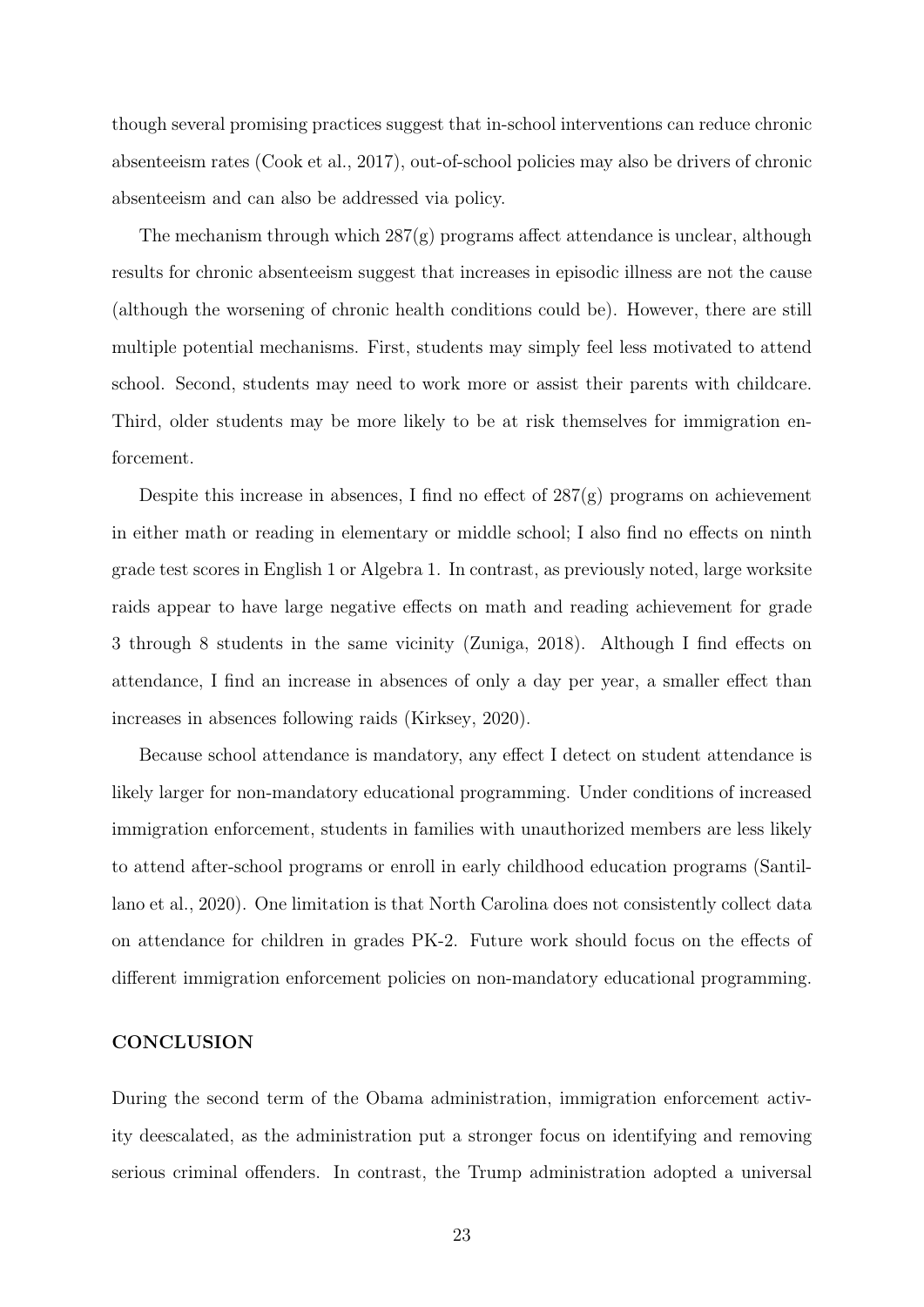approach to immigration enforcement, with the goal to identify and remove as many unauthorized immigrants as possible, regardless of criminal status. From 2017 to 2018, the number of active  $287(g)$  agreements grew from 30 to 76, the most in the history of the program (Capps et al., 2018). The Biden administration has again reversed course and proposed an array of more immigrant-friendly policies, including a pathway to citizenship for unauthorized immigrants residing in the United States. However, the country remains divided on many questions around immigration policy, including on how to treat unauthorized immigrants living in the U.S. interior.

My results add to a growing body of literature suggesting that harsh immigration enforcement policies have negative consequences for the children of unauthorized immigrants. In this specific case, school attendance is necessary for other positive schooling outcomes, and chronic absenteeism is linked particularly to increases in school dropout rates. Reducing overall levels of educational attainment will negatively impact the U.S. economy, as well as reduce the likelihood of political engagement.

In Plyler v. Doe, the Supreme Court overturned a Texas law withholding state funds for the education of unauthorized immigrant children and authorizing school districts to disenroll unauthorized immigrant children. In the opinion for the majority, Justice Brennan wrote, "It is difficult to understand precisely what the State hopes to achieve by promoting the creation and perpetuation of a subclass of illiterates within our boundaries, surely adding to the problems and costs of unemployment, welfare, and crime" (Plyler v Doe, 1982, p.230). Although immigration enforcement is a more subtle form of administrative burden than laws restricting access to education based on immigration status, it also has negative spillover effects on access to education for both children who are unauthorized immigrants themselves and for the larger population of children of unauthorized immigrants. When considering the full costs of immigration enforcement, policymakers should consider Justice Brennan's implied question from nearly fifty years ago: Are the costs associated with leading multiple generations of individuals to disengage from U.S. society really worth the benefits?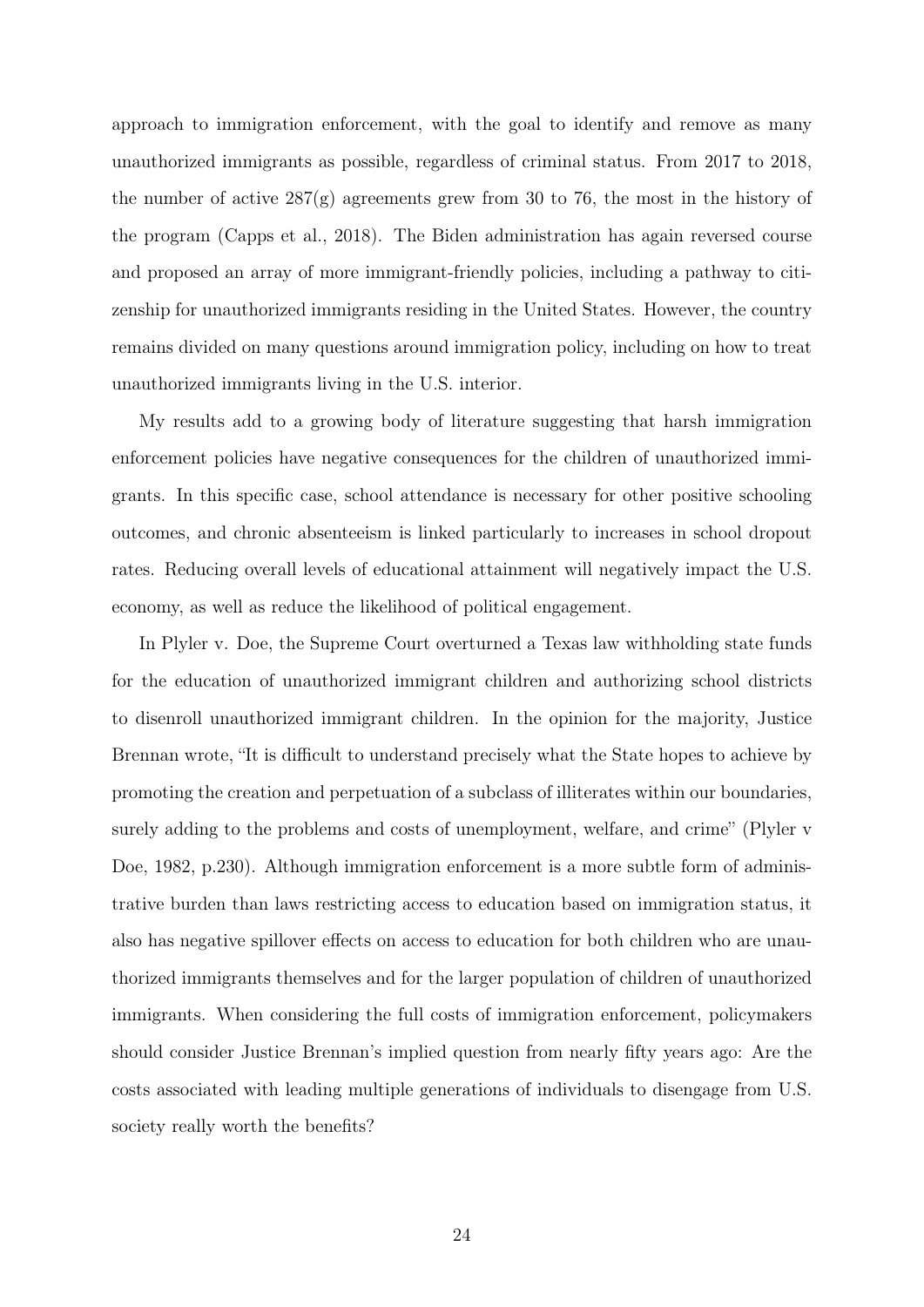#### REFERENCES

- Alsan, M. and Yang, C. (2018). Fear and the safety net: Evidence from Secure Communities. Working Paper 24731, National Bureau of Economic Research.
- Amuedo-Dorantes, C. and Lopez, M. J. (2015). Falling through the cracks? Grade retention and school dropout among children of likely unauthorized immigrants. The American Economic Review, 105(5):598–603.
- Arriaga, F. (2017). Relationships between the public and crimmigration entities in North Carolina: A  $287(g)$  program focus. Sociology of Race and Ethnicity,  $3(3):417-431$ .
- Aucejo, E. M. and Romano, T. F. (2016). Assessing the effect of school days and absences on test score performance. Economics of Education Review, 55:70–87.
- Balfanz, R. and Byrnes, V. (2012). Chronic absenteeism: Summarizing what we know from nationally available data. Baltimore, MD: Johns Hopkins University Center for Social Organization of Schools.
- Balfanz, R., Herzog, L., and Iver, D. J. M. (2007). Preventing student disengagement and keeping students on the graduation path in urban middle-grades schools: Early identification and effective interventions. Educational Psychologist, 42(4):223–235.
- Bellows, L. (2019). Immigration enforcement and student achievement in the wake of Secure Communities. AERA Open, 5(4).
- Capps, R., Chishti, M., Gelatt, J., Bolter, J., and Ruiz Soto, A. G. (2018). Revving up the deportation machinery: Enforcement and pushback under Trump. Washington, D.C.: Migration Policy Institute.
- Capps, R., Rosenblum, M. R., Rodriguez, C., and Chishti, M. (2011). Delegation and divergence: A study of 287 (g) state and local immigration enforcement. Washington, D.C.: Migration Policy Institute.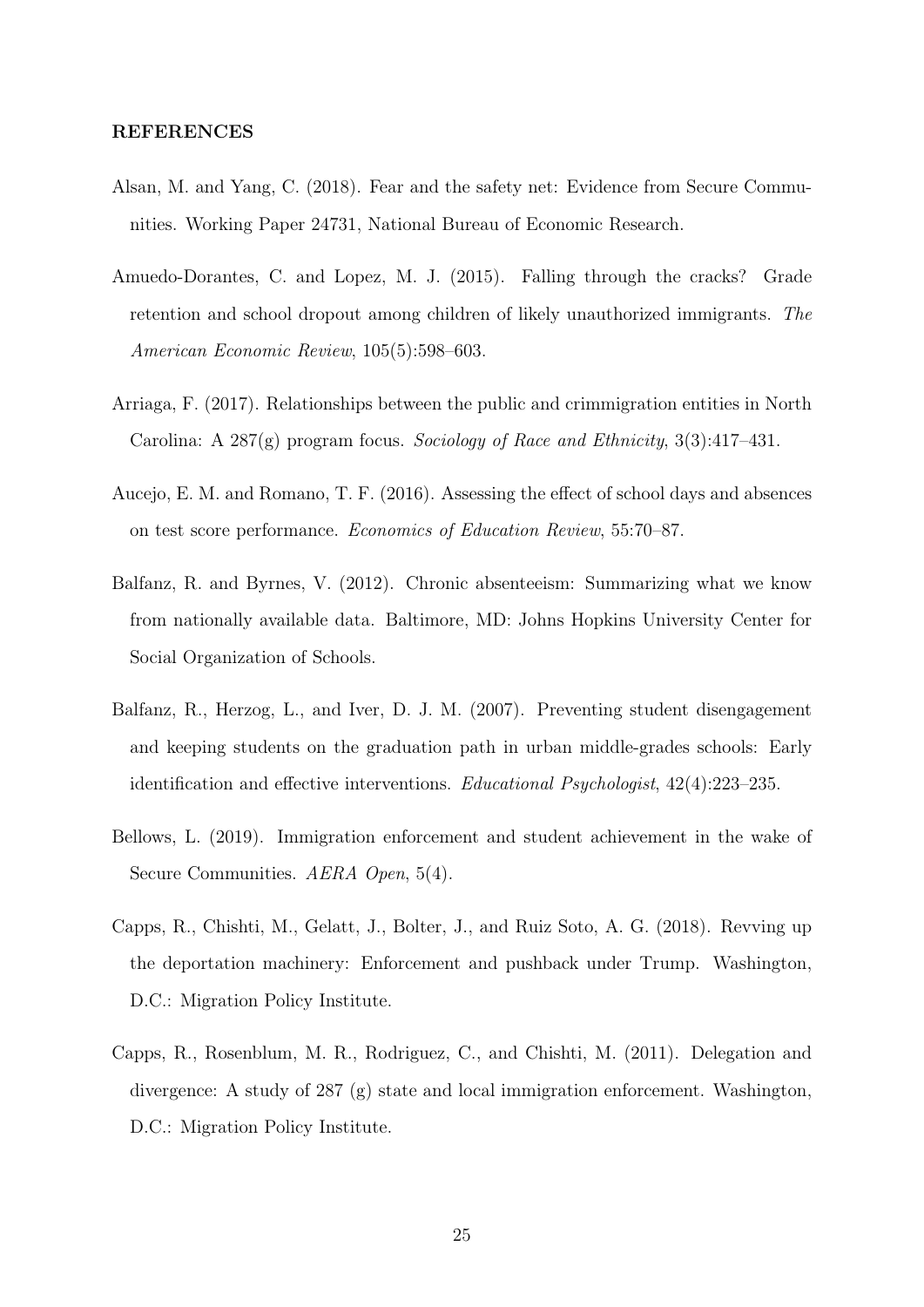- Chaudry, A., Capps, R., Pedroza, J., Castaneda, R., Santos, R., and Scott, M. (2010). Facing our future: Children in the aftermath of immigration enforcement. Washington, D.C.: Urban Institute.
- Cook, P. J., Dodge, K. A., Gifford, E. J., and Schulting, A. B. (2017). A new program to prevent primary school absenteeism: Results of a pilot study in five schools. Children and Youth Services Review, 82:262–270.
- Dee, T. S. and Murphy, M. (2019). Vanished classmates: The effects of local immigration enforcement on school enrollment. American Educational Research Journal, 57(2):694– 727.
- Dhingra, R., Kilborn, M., and Woldemikael, O. (2021). Immigration policies and access to the justice system: The effect of enforcement escalations on undocumented immigrants and their communities. Political Behavior: 1–29.
- East, C. N., Hines, A. L., Luck, P., Mansour, H., and Velasquez, A. (2018). The labor market effects of immigration enforcement. Discussion Paper 11486, IZA.
- Ehrlich, S. B., Gwynne, J. A., and Allensworth, E. M. (2018). Pre-kindergarten attendance matters: Early chronic absence patterns and relationships to learning outcomes. Early Childhood Research Quarterly, 44:136–151.
- Fredricks, J. A., Blumenfeld, P. C., and Paris, A. H. (2004). School engagement: Potential of the concept, state of the evidence. Review of Educational Research, 74(1):59–109.
- Gershenson, S., Jacknowitz, A., and Brannegan, A. (2017). Are student absences worth the worry in U.S. primary schools? Education Finance and Policy, 12(2):1–47.
- Gershenson, S., McBean, J. R., and Tran, L. (2019). The distributional impacts of student absences on academic achievement. In Gottfried, M. A. and Hutt, E. L., Editors, Absent from School (pp. 101–120). Harvard Education Press.
- Goodman, J. (2014). Flaking out: Student absences and snow days as disruptions of instructional time. Working Paper 20221, National Bureau of Economic Research.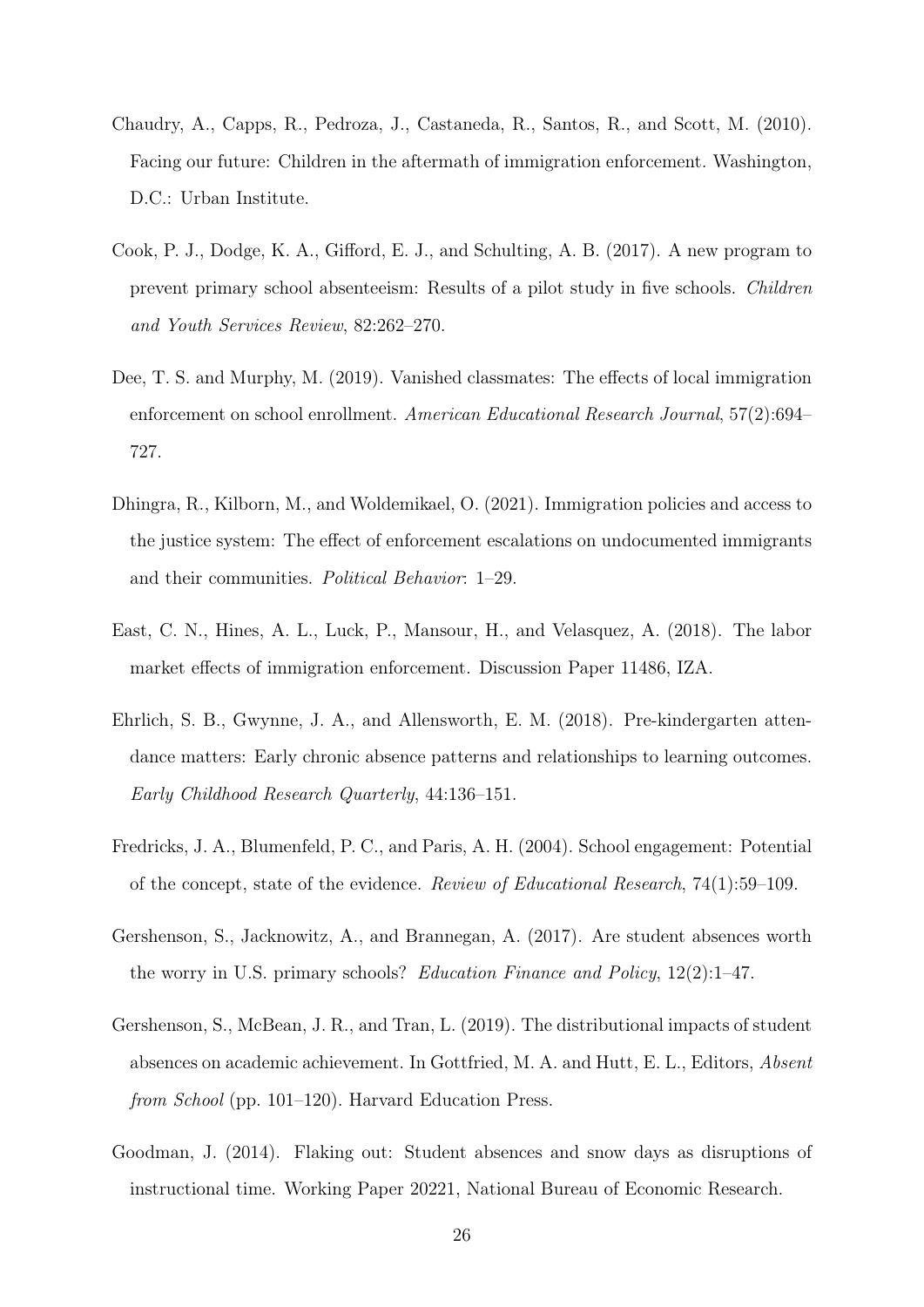- Gottfried, M. A. (2011). The detrimental effects of missing school: Evidence from urban siblings. American Journal of Education, 117(2):147–182.
- Hagan, J., Castro, B., and Rodriguez, N. (2010). The effects of U.S. deportation policies on immigrant families and communities: Cross–border perspectives. North Carolina Law Review, 88:1799–1824.
- Heinrich, C. J. (2018). "A thousand petty fortresses": Administrative burden in U.S. immigration policies and its consequences. Journal of Policy Analysis and Management, 37(2):211–239.
- Kirksey, J. J. (2020). Weeks after the raid: The immediate and sustained changes in student attendance rates following immigration arrests. Available from EdArXiv.
- Koball, H., Capps, R., Perreira, K., Campetella, A., Hooker, S., Pedroza, J. M., Monson, W., and Huerta, S. (2015). Health and social service needs of U.S.-citizen children with detained or deported immigrant parents. The Urban Institute, Washington, D.C.
- Kohli, A., Markowitz, P. L., and Chavez, L. (2011). Secure Communities by the numbers: An analysis of demographics and due process. Berkeley, CA: Chief Justice Earl Warren Institute on Law and Social Policy.
- Liu, J., Lee, M., and Gershenson, S. (2019). The short-and long-run impacts of secondary school absences. Discussion Paper 12613, IZA.
- Martinez, I. (2016). Supporting two households: Unaccompanied Mexican minors and their absences from U.S. schools. Journal of Latinos and Education, 15(3):229–243.
- Nguyen, M. T. and Gill, H. (2015). Interior immigration enforcement: The impacts of expanding local law enforcement authority. Urban Studies: 1–22.
- Nguyen, M. T. and Gill, H. E. (2010). The 287 (g) program: The costs and consequences of local immigration enforcement in North Carolina communities. Latino Migration Project.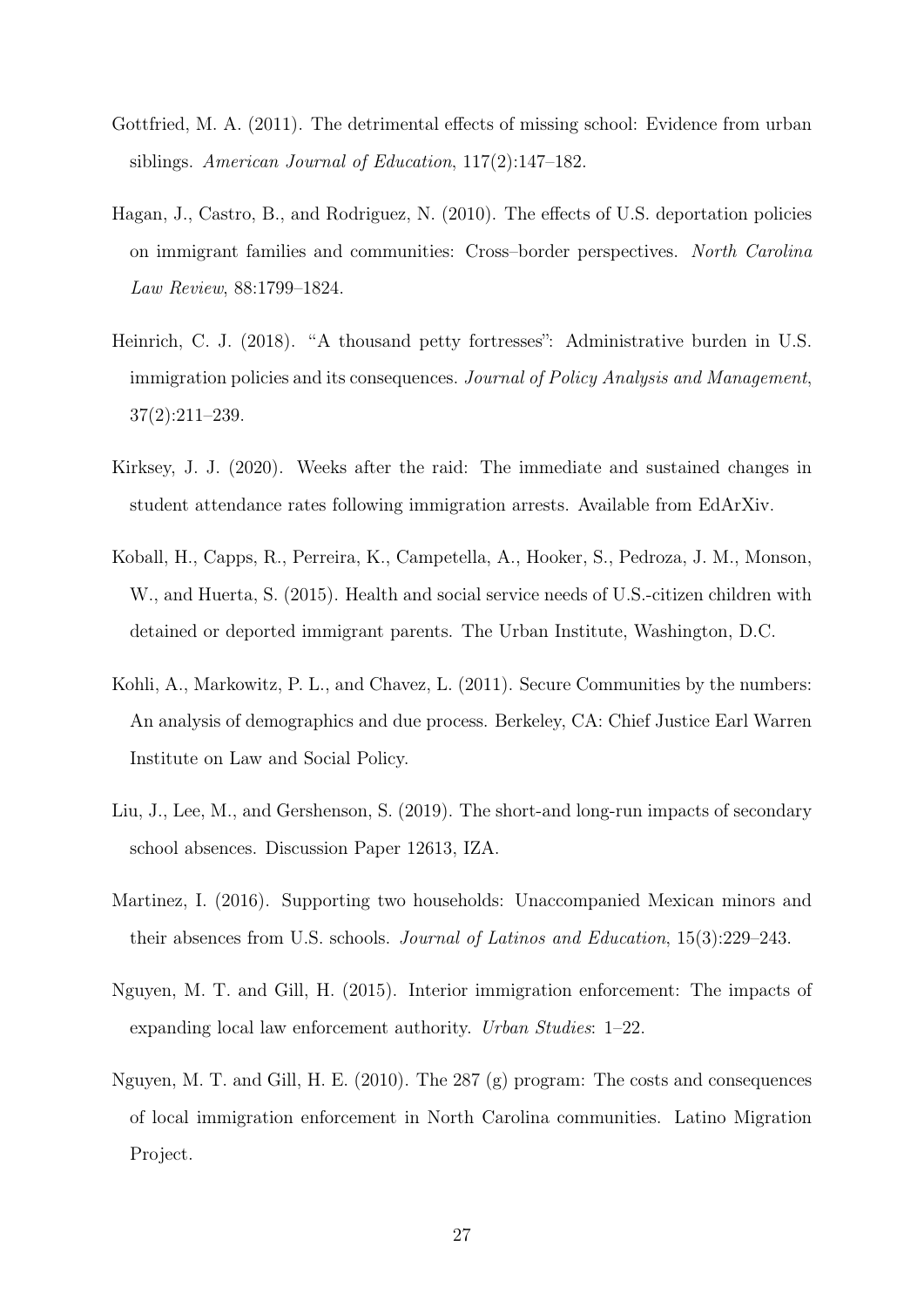- Olson, L. M., Tang, S. S., and Newacheck, P. W. (2005). Children in the United States with discontinuous health insurance coverage. New England Journal of Medicine, 353(4):382–391.
- Pedroza, J. (2018). Where immigration enforcement agreements stalled: The location of local 287 (g) program applications and inquiries (2005-2012). Available from SocArXiv.
- Potochnick, S., Chen, J.-H., and Perreira, K. (2016). Local-level immigration enforcement and food insecurity risk among Hispanic immigrant families with children: Nationallevel evidence. Journal of Immigrant and Minority Health, 19(5):1–8.
- Reardon, S. F. and Galindo, C. (2009). The Hispanic-white achievement gap in math and reading in the elementary grades. American Educational Research Journal, 46(3):853– 891.
- Rhodes, S. D., Mann, L., Simán, F. M., Song, E., Alonzo, J., Downs, M., Lawlor, E., Martinez, O., Sun, C. J., O'Brien, M. C., Reboussin, B. A., and Hall, M. A. (2015). The impact of local immigration enforcement policies on the health of immigrant Hispanics/Latinos in the United States. American Journal of Public Health, 105(2):329–337.
- Roodman, D. M., MacKinnon, J. G., Nielsen, M. Ø., and Webb, M. (2019). Fast and wild: Bootstrap inference in Stata using boottest. The Stata Journal, 19(1):4–60.
- Rosenblum, M. R. and Kandel, W. (2011). Interior immigration enforcement: Programs targeting criminal aliens. Washington, D.C.: Congressional Research Service.
- Rosenblum, M. R. and Soto, A. G. R. (2015). An analysis of unauthorized immigrants in the United States by country and region of birth. Washington, D.C.: Migration Policy Institute.
- Rugh, J. S. and Hall, M. (2016). Deporting the American dream: Immigration enforcement and Latino foreclosures. Sociological Science, 3:1053–1076.
- Ryan, W., Evers, E., and Moore, D. A. (2018). False positive Poisson. Available from PsyArXiv.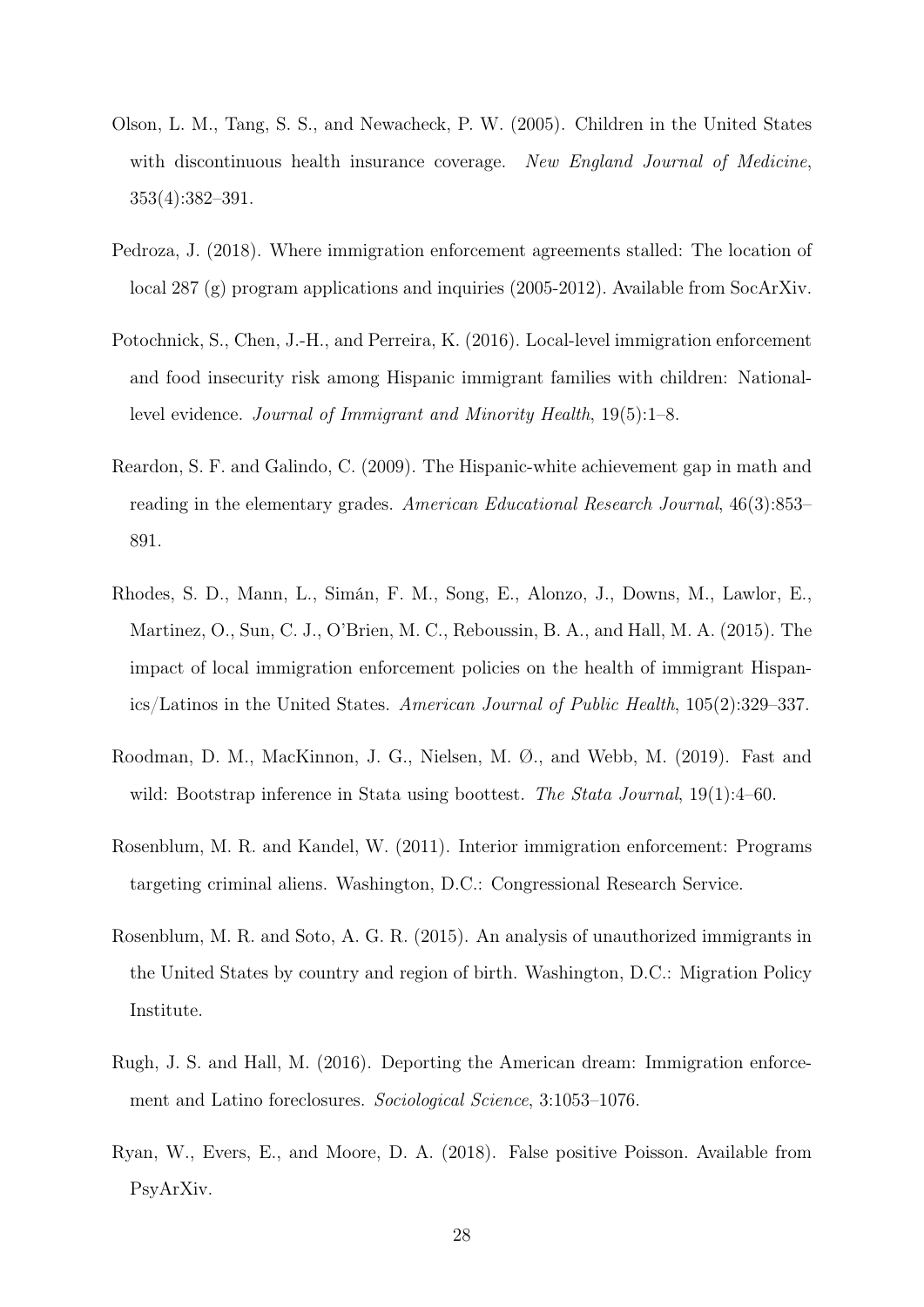- Santillano, R., Potochnick, S., and Jenkins, J. (2020). Do immigration raids deter Head Start enrollment? American Economic Association Papers and Proceedings, 110:419– 423.
- Sattin-Bajaj, C. and Kirksey, J. J. (2019). Schools as sanctuaries? Examining the relationship between immigration enforcement and absenteeism rates for immigrant-origin children. In Gottfried, M. A. and Hutt, E. L., Editors, Absent from School (pp. 101– 120). Harvard Education Press.
- Schoeneberger, J. A. (2012). Longitudinal attendance patterns: Developing high school dropouts. The Clearing House: A Journal of Educational Strategies, Issues and Ideas,  $85(1):7-14.$
- Skinner, R. (2010). The performance of 287(g) agreements. U.S. Department of Homeland Security.
- Tome, R., Rangel, M. A., Gibson-Davis, C. M., and Bellows, L. (2021). Heightened immigration enforcement impacts US citizens' birth outcomes: Evidence from early ICE interventions in North Carolina. PLOS ONE, 16(2):1–15.
- TRAC Immigration (2018). Tracking over 2 million ICE arrests: A first look. Transactional Records Access Clearinghouse (TRAC), Syracuse University. Retrieved from https://trac.syr.edu/immigration/reports/529/.
- Vargas, E. D. (2015). Immigration enforcement and mixed-status families: The effects of risk of deportation on Medicaid use. Children and Youth Services Review, 57:83–89.
- Vargas, E. D. and Pirog, M. A. (2016). Mixed-status families and WIC uptake: The effects of risk of deportation on program use. Social Science Quarterly, 97(3):555–572.
- Wang, J. S.-H. and Kaushal, N. (2019). Health and mental health effects of local immigration enforcement. International Migration Review, 53(4):970–1001.
- Watson, T. (2014). Inside the refrigerator: Immigration enforcement and chilling effects in Medicaid participation. American Economic Journal: Economic Policy, 6(3):313–338.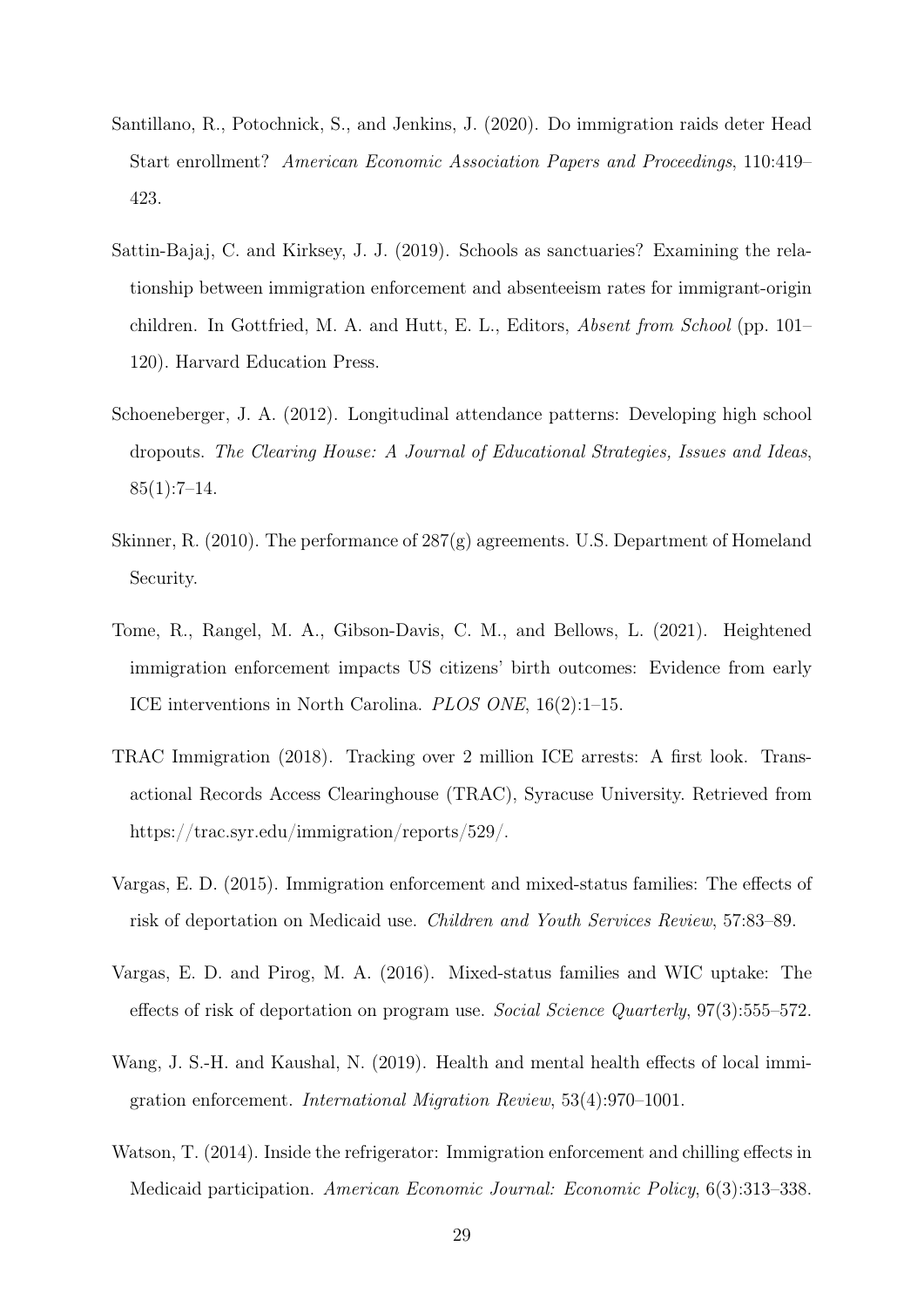- Wong, T. K. (2012). 287 (g) and the politics of interior immigration control in the United States: Explaining local cooperation with federal immigration authorities. Journal of Ethnic and Migration Studies, 38(5):737–756.
- Zuniga, R. (2018). The chilling effect of ICE: An examination of student achievement following a large worksite raid. Annual conference of the Association for Education Finance and Policy, Portland, OR.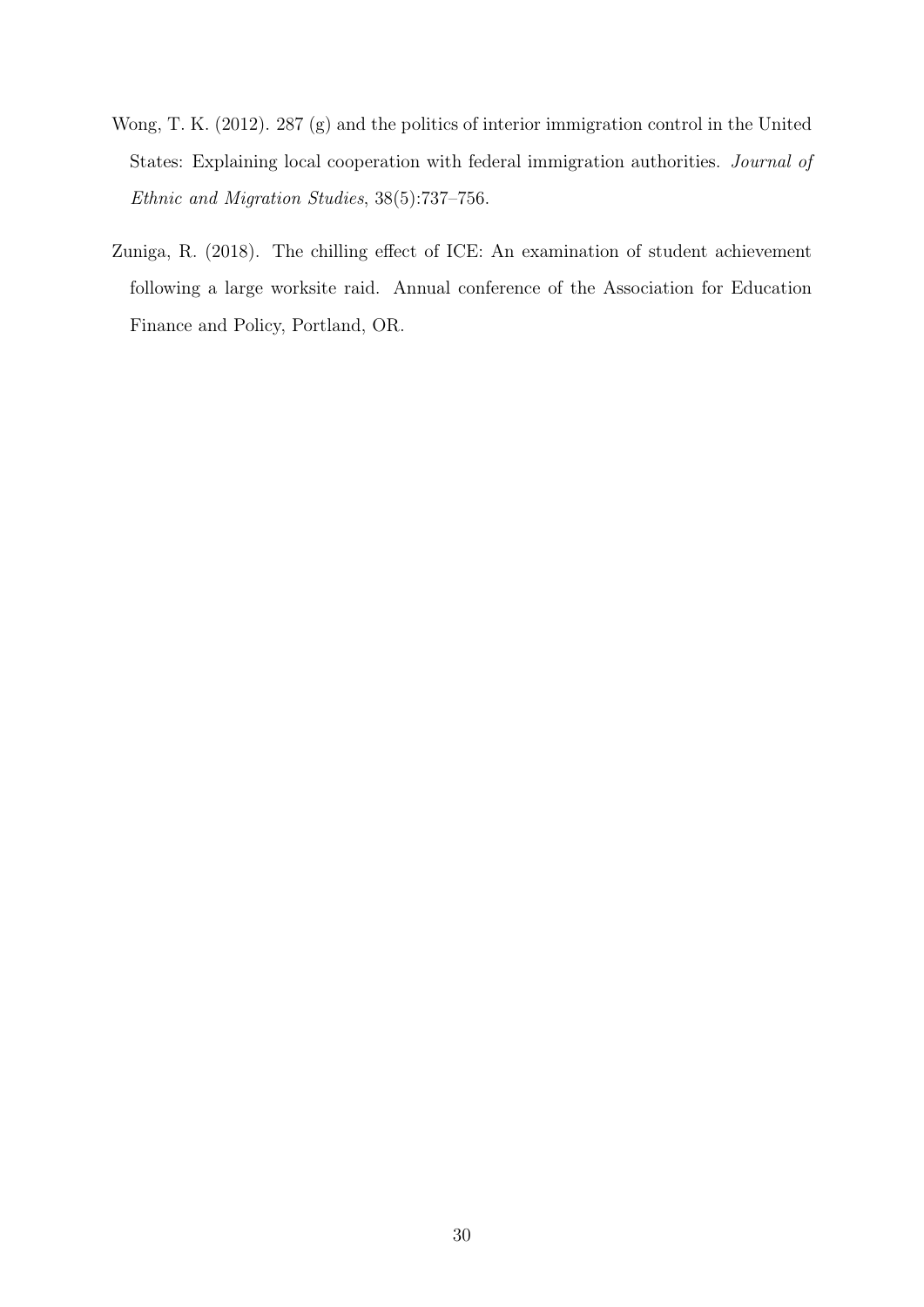## TABLES AND FIGURES

| Law Enforcement Agency                            | Date Requested | Date Signed | Application Status |
|---------------------------------------------------|----------------|-------------|--------------------|
| Alamance County Sheriff's Office                  | 8/21/2006      | 1/10/2007   | Approved           |
| Alexander County Sheriff's Office                 | 2/9/2007       |             | Denied             |
| Buncombe County Sheriff's Office                  | 8/23/2007      |             | Denied             |
| Bunswick County Sheriff's Office                  | 6/4/2007       |             | Denied             |
| Cabarrus County Sheriff's Office                  | 11/8/2006      | 8/2/2007    | Approved           |
| Carteret County Sheriff's Office                  | 12/3/2007      |             | Denied             |
| Catawba County Sheriff's Office                   | 10/16/2006     |             | Denied             |
| Columbus County Sheriff's Office                  | 6/22/2007      |             | Denied             |
| Cumberland County Sheriff's Office                | 5/16/2007      | 6/25/2008   | Approved           |
| Duplin County Sheriff's Office                    | 2/7/2007       |             | Denied             |
| Durham Police Department                          | 1/25/2007      | 2/1/2008    | Approved           |
| Gaston County Sheriff's Office                    | 2/3/2006       | 02/22/2007  | Approved           |
| Guilford County Sheriff's Office                  | 3/21/2007      | 10/15/2009  | Approved           |
| Henderson County Sheriff's Office                 | 4/9/2007       | 06/25/2008  | Approved           |
| Iredell County Sheriff's Office                   | 2/23/2007      |             | Denied             |
| Lee County Sheriff's Office                       | 3/15/2007      |             | Denied             |
| Lincoln Sheriff's Office                          | 6/28/2007      |             | Denied             |
| Mecklenburg County Sheriff's Office               | 11/3/2005      | 02/27/2006  | Approved           |
| New Hanover County (Wilmington Police Department) | 4/5/2007       |             | Denied             |
| Randolph County Sheriff's Office                  | $5/10/2007$    |             | Withdrew           |
| Stokes County Sheriff's Office                    | 5/16/2007      |             | Denied             |
| Surry County Sheriff's Office                     | 5/1/2007       |             | Denied             |
| Union County Sheriff's Office                     | 4/17/2007      |             | Denied             |
| Wake County Sheriff's Office                      | 11/28/2007     | 06/25/2008  | Approved           |
| Yadkin County Sheriff's Office                    | 5/10/2007      |             | Denied             |

Table 1: 287(g) Programs in North Carolina Requested, by Application Status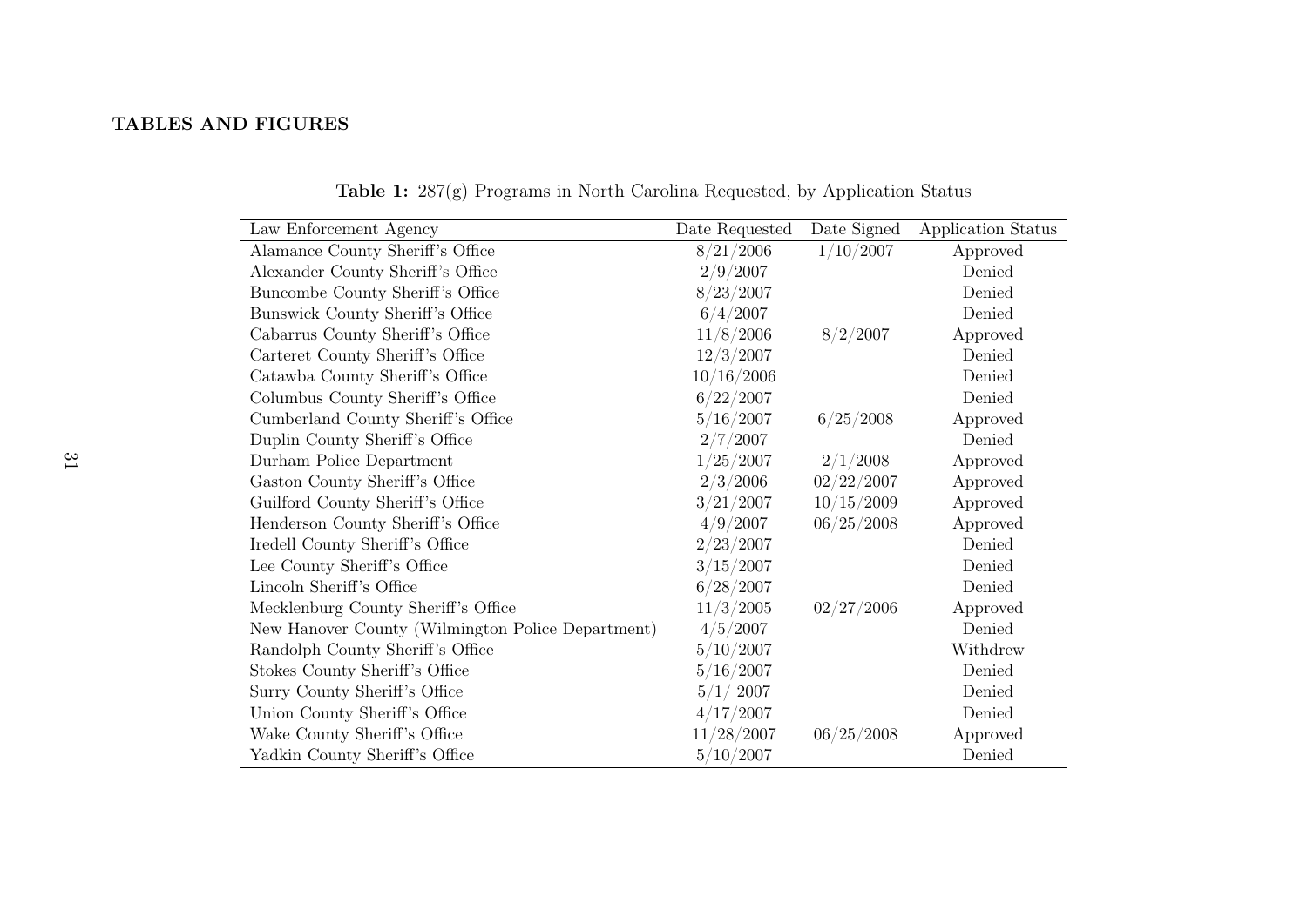|                                 | Did Not   | Not       |           |           |
|---------------------------------|-----------|-----------|-----------|-----------|
|                                 | Apply     | Approved  | Approved  | Total     |
| White, Never LEP                | 58.53%    | 72.02%    | 48.26%    | 57.02%    |
| Hispanic, Ever LEP              | 4.74%     | 5.82%     | 5.92%     | 5.34\%    |
| Hispanic                        | 6.38%     | 7.41\%    | 8.51\%    | 7.32\%    |
| White                           | 58.81%    | 72.49%    | 48.78%    | 57.42%    |
| Black                           | 28.86%    | 15.50%    | 35.92%    | 29.23%    |
| $\text{Asian-American*}$        | 1.25%     | 1.74%     | 3.41\%    | $2.10\%$  |
| American Indian*                | 2.37%     | $0.48\%$  | $0.50\%$  | 1.39%     |
| Multiracial*                    | 2.19%     | 2.26%     | 2.71%     | 2.39%     |
| Female                          | 49.17%    | 49.07%    | 49.20%    | 49.17%    |
| Total Student-Year Observations | 3,079,874 | 1,057,879 | 2,269,917 | 6,407,670 |
| Total Unique Students           | 491,956   | 168,103   | 372,077   | 1,032,136 |

Table 2: Demographic Information, by 287(g) Application and Approval Status

\*I exclude Asian-American, American Indian, and multiracial students in all analyses.

|                                 | Did Not<br>Apply | Not<br>Approved | Approved  | Total     |
|---------------------------------|------------------|-----------------|-----------|-----------|
| Average Days Absent             | 8.03             | 7.34            | 7.82      | 7.84      |
| Average Absence Rate            | 4.85%            | 4.41\%          | 4.81\%    | 4.76%     |
| No Absences                     | 10.68%           | 10.75%          | 11.34\%   | 10.93%    |
| Absent 1 or More Days           | 89.32\%          | 89.25\%         | 88.66\%   | 89.07%    |
| Absent 2 or More Days           | 81.49%           | 81.08\%         | 80.01\%   | 80.90%    |
| Absent 3 or More Days           | 73.23%           | 72.30\%         | 71.09%    | 72.32%    |
| Absent 6 or More Days           | 50.42\%          | 48.03\%         | 47.71\%   | 49.06%    |
| Absent 10 or More Days          | 29.15%           | 26.08%          | 27.10\%   | 27.92%    |
| Absent 15 or More Days          | 14.70%           | 12.18\%         | 13.86%    | 13.99%    |
| Absent 20 or More Days          | 7.97%            | $6.24\%$        | 7.81\%    | 7.63%     |
| Absent 50 or More Days          | $0.77\%$         | $0.50\%$        | $0.93\%$  | 0.78%     |
| Total Student-Year Observations | 3,079,874        | 1,057,879       | 2,269,917 | 6,407,670 |
| Total Unique Students           | 491,956          | 168,103         | 372,077   | 1,032,136 |

|  |  | <b>Table 3:</b> Descriptive Statistics on Absences, by $287(g)$ Application and Approval Status |  |
|--|--|-------------------------------------------------------------------------------------------------|--|
|  |  |                                                                                                 |  |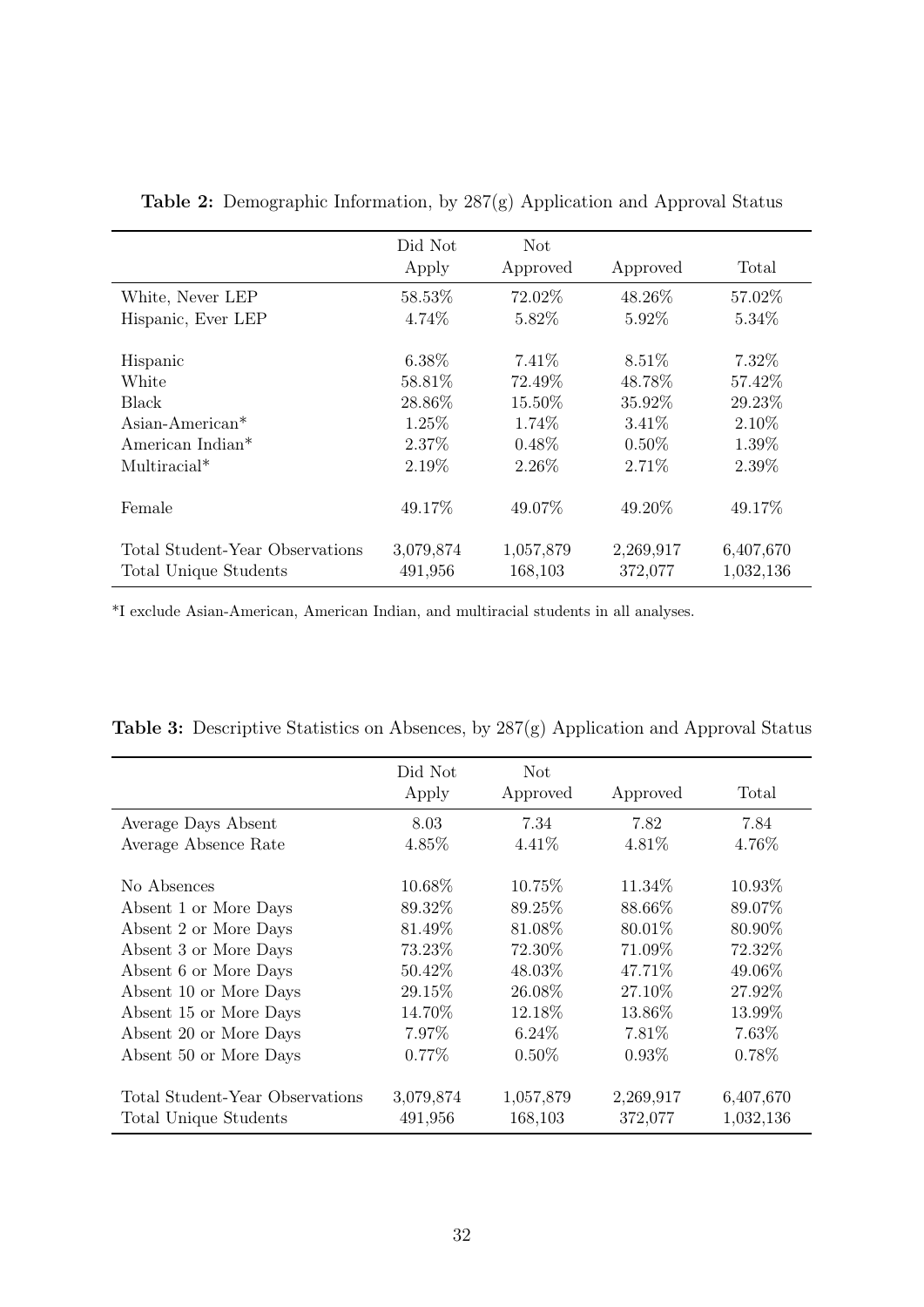|                            | (1)<br>Hispanic Students                      | (2)                                           | (3)<br>White Students                        | (4)                                          | (5)                                       |
|----------------------------|-----------------------------------------------|-----------------------------------------------|----------------------------------------------|----------------------------------------------|-------------------------------------------|
| Variables                  | Classified Ever LEP                           | Hispanic Students                             | Classified Never LEP                         | White Students                               | <b>Black Students</b>                     |
| Post $(P)$                 | $-0.9969*$<br>(0.0731)<br>$[-1.8267, 0.0723]$ | $-0.8601*$<br>(0.0741)<br>$[-1.5217, 0.0637]$ | 0.2808<br>(0.2683)<br>$[-0.1773, 0.9845]$    | 0.2804<br>(0.2623)<br>$[-0.1980, 0.9025]$    | 0.1054<br>(0.5826)<br>$[-0.2958, 0.6560]$ |
| A X P                      | $1.0971***$<br>(0.0020)<br>[0.4408, 1.7110]   | $0.9115***$<br>(0.0090)<br>[0.3489, 1.4963]   | $-0.0706$<br>(0.7327)<br>$[-0.4559, 0.3602]$ | $-0.0696$<br>(0.7277)<br>$[-0.4626, 0.4172]$ | 0.0134<br>(0.9650)<br>$[-0.5866, 0.5703]$ |
| <i><b>Observations</b></i> | 203,473                                       | 271,744                                       | 1,855,102                                    | 1,871,741                                    | 979,169                                   |
| R-squared                  | 0.0427                                        | 0.0357                                        | 0.0055                                       | 0.0055                                       | 0.0207                                    |
| Grade and Gender           | Yes                                           | Yes                                           | Yes                                          | Yes                                          | Yes                                       |
| Secure Communities         | Yes                                           | Yes                                           | Yes                                          | Yes                                          | Yes                                       |
| Year FE                    | Yes                                           | Yes                                           | Yes                                          | Yes                                          | Yes                                       |
| County FE                  | Yes                                           | Yes                                           | Yes                                          | Yes                                          | Yes                                       |

Table 4: Effect of 287(g) Programs on Absences, Difference-in-Differences Models

P-values (in parentheses) and confidence intervals (in brackets) obtained through

wild cluster bootstrap, with clustering at the county-level (999 replications)<br>\*\*\*  $p<0.01$ , \*\*  $p<0.05$ , \*  $p<0.10$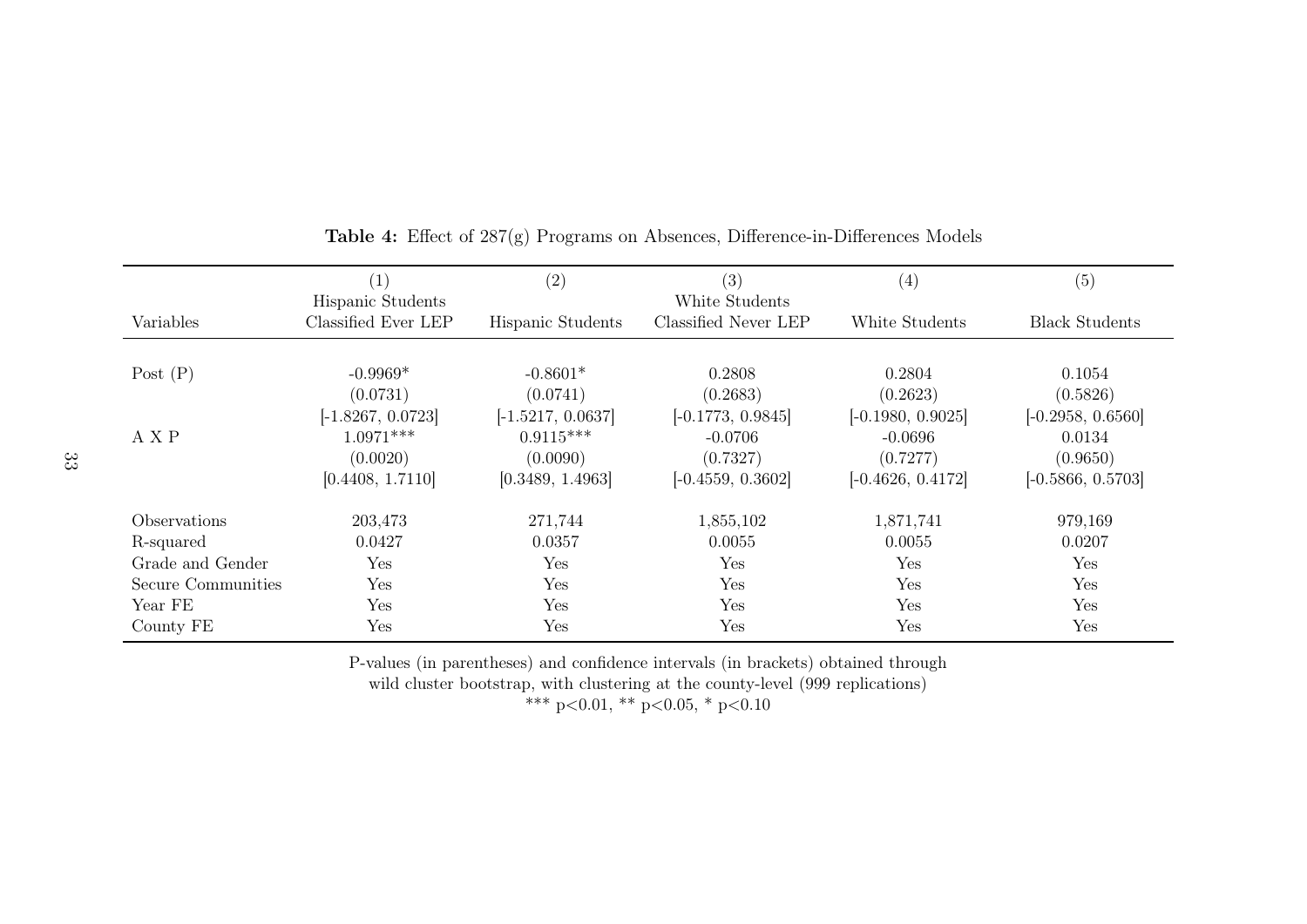|                           | (1)                  | (2)                  | (3)                 |
|---------------------------|----------------------|----------------------|---------------------|
|                           | Hispanic Ever LEP    |                      |                     |
|                           | Compared to White    | Hispanic Compared    | Black Compared to   |
| Variables                 | Never LEP Students   | to White Students    | White Students      |
|                           |                      |                      |                     |
| Treatment Group $(T)$     | $-1.0121***$         | $-0.7208**$          | $-0.5337$           |
|                           | (0.0060)             | (0.0140)             | (0.1431)            |
|                           | $[-1.7201, -0.3412]$ | $[-1.3321, -0.1474]$ | $[-1.3258, 0.1969]$ |
| Post $(P)$                | 0.2558               | 0.2326               | 0.1703              |
|                           | (0.3924)             | (0.4605)             | (0.7207)            |
|                           | $[-0.3024, 0.9884]$  | $[-0.3280, 0.9906]$  | $[-0.5782, 1.2474]$ |
| T X A                     | $1.6860***$          | $1.4207**$           | 0.9853              |
|                           | (0.0070)             | (0.0160)             | (0.1592)            |
|                           | [0.5286, 2.7566]     | [0.2436, 2.4111]     | $[-0.4420, 2.2040]$ |
| T X P                     | $-1.0450*$           | $-0.8050$            | 0.1395              |
|                           | (0.0821)             | (0.1542)             | (0.8639)            |
|                           | $[-2.5162, 0.1273]$  | $[-2.0494, 0.2694]$  | $[-1.2939, 1.3729]$ |
| A X P                     | $-0.0475$            | $-0.0584$            | $-0.1062$           |
|                           | (0.8038)             | (0.7467)             | (0.5616)            |
|                           | $[-0.4021, 0.3548]$  | $[-0.4130, 0.3344]$  | $[-0.4648, 0.3186]$ |
| T X A X P                 | $0.9827**$           | $0.9002***$          | 0.1258              |
|                           | (0.0130)             | (0.0070)             | (0.5966)            |
|                           | [0.3042, 1.6226]     | [0.2928, 1.4241]     | $[-0.3948, 0.6006]$ |
| Observations              | 2,058,575            | 2,143,485            | 2,850,910           |
| R-squared                 | 0.0117               | 0.0114               | 0.0116              |
| Grade and Gender          | Yes                  | Yes                  | Yes                 |
| <b>Secure Communities</b> | Yes                  | Yes                  | Yes                 |
| Year FE                   | Yes                  | Yes                  | Yes                 |
| T X Year FE               | Yes                  | Yes                  | Yes                 |
| County FE                 | Yes                  | Yes                  | Yes                 |

Table 5: Effect of 287(g) Programs on Absences, Difference-in-Difference-in-Differences Models

P-values (in parentheses) and confidence intervals (in brackets) obtained through wild cluster bootstrap, with clustering at the county-level (999 replications) \*\*\* p<0.01, \*\* p<0.05, \* p<0.10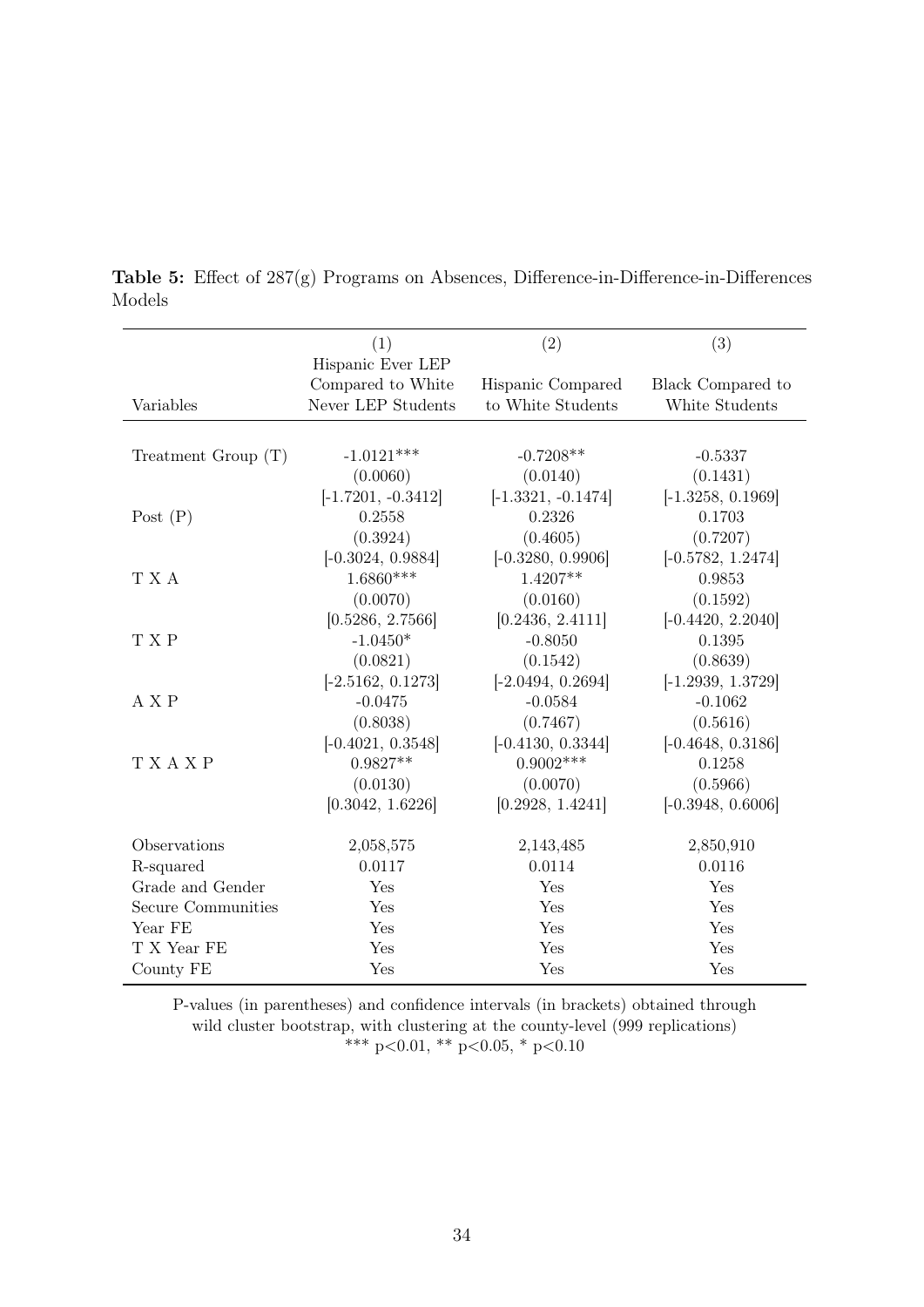Figure 1: Event Study for Effects on Absences, Comparing Hispanic Students Ever Classified as LEP to White Students Never Classified as LEP

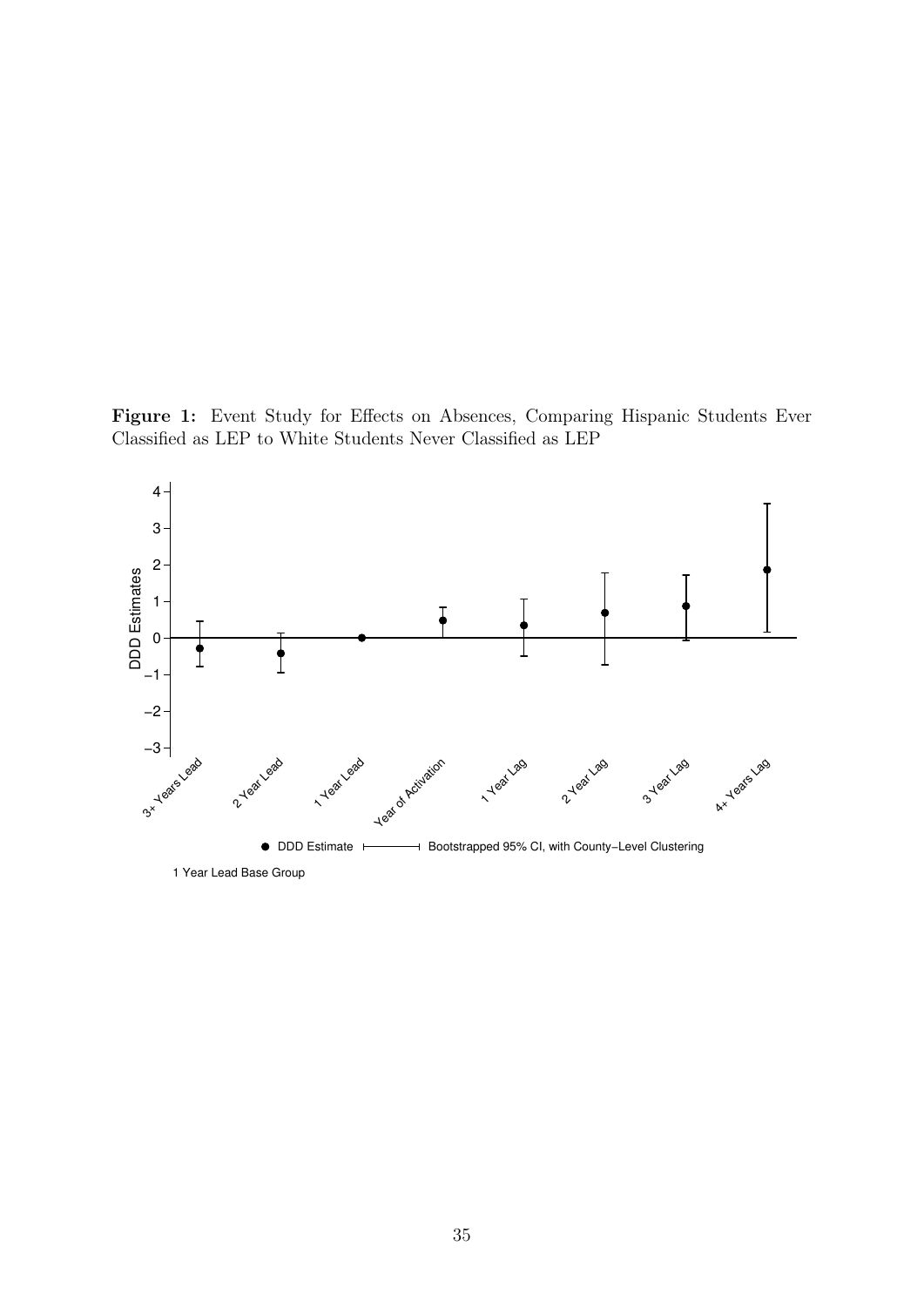|                       | (1)                                                       | (2)                                    |
|-----------------------|-----------------------------------------------------------|----------------------------------------|
| Variables             | Hispanic Ever LEP Compared<br>to White Never LEP Students | Hispanic Compared to White<br>Students |
|                       |                                                           |                                        |
|                       |                                                           |                                        |
| Treatment Group $(T)$ | $-0.1533***$                                              | $-0.1095***$                           |
|                       | (0.0000)                                                  | (0.0000)                               |
| Post $(P)$            | 0.0272                                                    | 0.0248                                 |
|                       | (0.4000)                                                  | (0.3700)                               |
| T X A                 | $0.2418***$                                               | $0.2040***$                            |
|                       | (0.0000)                                                  | (0.0000)                               |
| T X P                 | $-0.0850$                                                 | $-0.0690$                              |
|                       | (0.2200)                                                  | (0.3200)                               |
| A X P                 | $-0.0082$                                                 | $-0.0092$                              |
|                       | (0.7300)                                                  | (0.6700)                               |
| <b>TXAXP</b>          | $0.0680**$                                                | $0.0734***$                            |
|                       | (0.0400)                                                  | (0.0000)                               |
|                       |                                                           |                                        |
| Observations          | 2,058,575                                                 | 2,143,485                              |
| R-squared             | 0.0050                                                    | 0.0049                                 |
| Grade and Gender      | Yes                                                       | Yes                                    |
| Secure Communities    | Yes                                                       | Yes                                    |
| Year FE               | Yes                                                       | Yes                                    |
| T X Year FE           | Yes                                                       | Yes                                    |
| County FE             | Yes                                                       | Yes                                    |

Table 6: Effect of 287(g) Programs on Absences, Negative Binomial Models

P-values (in parentheses) obtained through score cluster bootstrap, with clustering at the county-level (100 replications) \*\*\*  $p<0.01$ , \*\*  $p<0.05$ , \*  $p<0.10$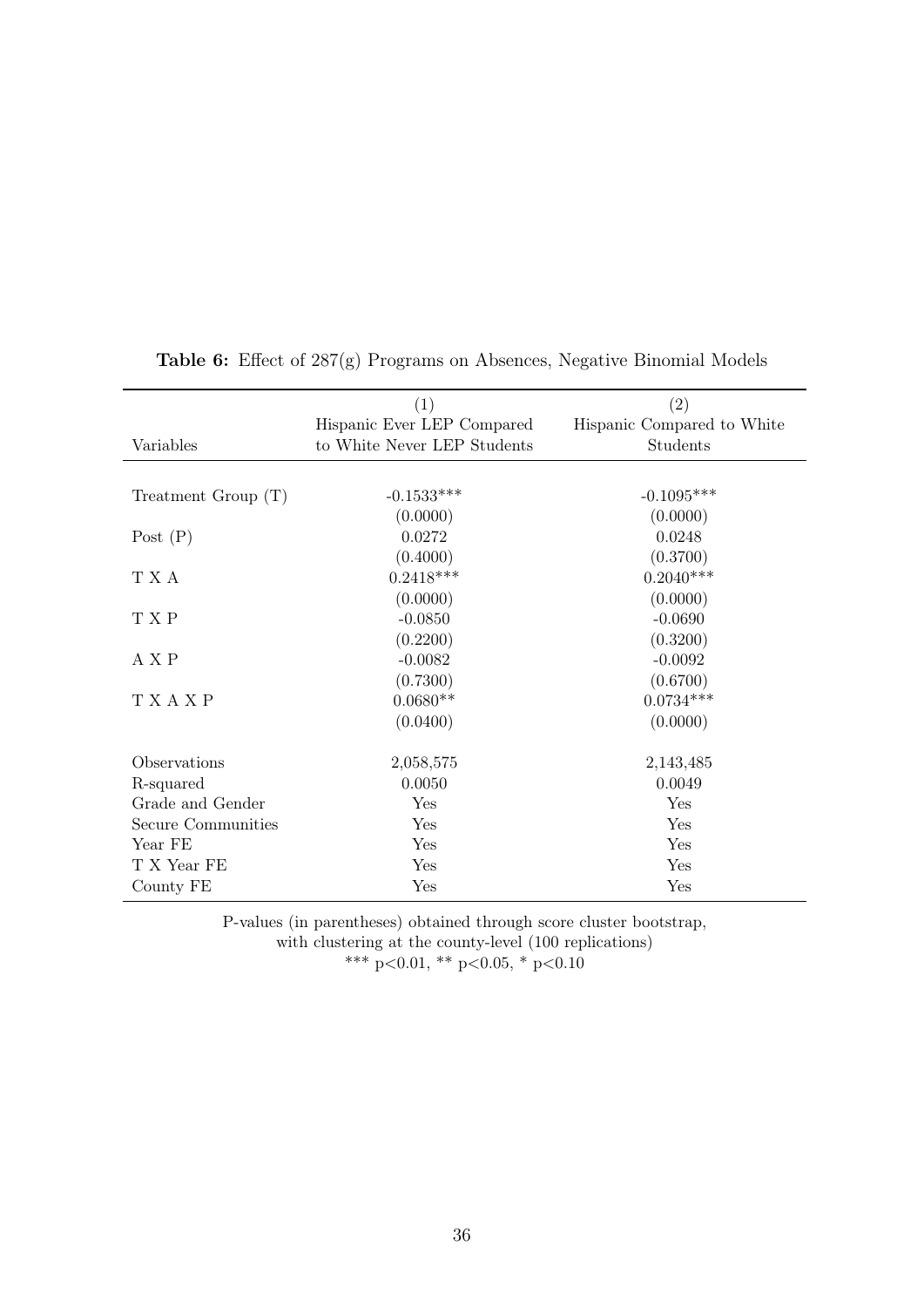|                       | (1)                         | (2)                        |
|-----------------------|-----------------------------|----------------------------|
|                       | Hispanic Ever LEP Compared  | Hispanic Compared to White |
| Variables             | to White Never LEP Students | Students                   |
|                       |                             |                            |
| Treatment Group $(T)$ | $-0.0044**$                 | $-0.0027$                  |
|                       | (0.0260)                    | (0.1401)                   |
|                       | $[-0.0087, -0.0005]$        | $[-0.0065, 0.0010]$        |
| Post $(P)$            | 0.0015                      | 0.0013                     |
|                       | (0.3794)                    | (0.4675)                   |
|                       | $[-0.0019, 0.0058]$         | $[-0.0021, 0.0061]$        |
| T X A                 | $0.0115***$                 | $0.0096**$                 |
|                       | (0.0040)                    | (0.0130)                   |
|                       | [0.0039, 0.0188]            | [0.0021, 0.0164]           |
| T X P                 | $-0.0060$                   | $-0.0045$                  |
|                       | (0.1081)                    | (0.2012)                   |
|                       | $[-0.0151, 0.0013]$         | $[-0.0131, 0.0022]$        |
| A X P                 | $-0.0004$                   | $-0.0005$                  |
|                       | (0.7207)                    | (0.6637)                   |
|                       | $[-0.0025, 0.0021]$         | $[-0.0026, 0.0019]$        |
| <b>TXAXP</b>          | $0.0054**$                  | $0.0050***$                |
|                       | (0.0130)                    | (0.0040)                   |
|                       | [0.0012, 0.0090]            | [0.0017, 0.0085]           |
| Observations          | 2,058,575                   | 2,143,485                  |
| R-squared             | 0.0118                      | 0.0114                     |
| Grade and Gender      | Yes                         | Yes                        |
| Secure Communities    | Yes                         | Yes                        |
| Year FE               | Yes                         | Yes                        |
| T X Year FE           | Yes                         | Yes                        |
| County FE             | Yes                         | Yes                        |

Table 7: Effect of 287(g) Programs on Absence Rate

P-values (in parentheses) and confidence intervals (in brackets) obtained through wild cluster bootstrap, with clustering at the county-level (999 replications) \*\*\* p<0.01, \*\* p<0.05, \* p<0.10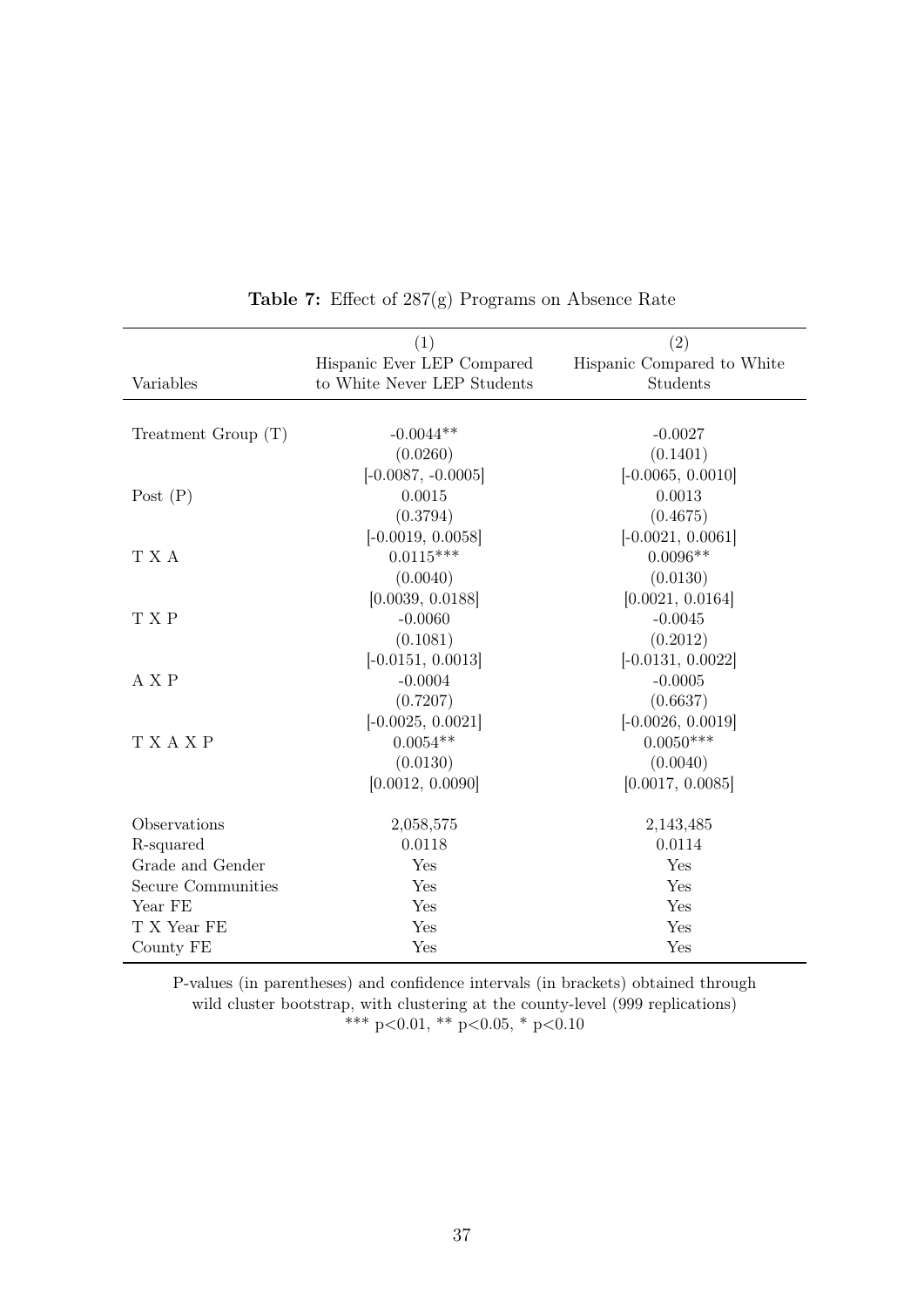| Robustness Check                                 | DDD Estimate | 95% CI           | Obs.      |
|--------------------------------------------------|--------------|------------------|-----------|
| Main Models                                      | $0.9827***$  | [0.2916, 1.5996] | 2,058,575 |
| Varying Control Variables                        |              |                  |           |
| No Controls                                      | $0.6424**$   | [0.0329, 1.2361] | 2,058,575 |
| Controls for Gender, Grade, Year, County, and SC | $0.6969**$   | [0.1334, 1.2042] | 2,058,575 |
| Interacting All Controls with Treatment Group    | $1.1677***$  | [0.4034, 1.8982] | 2,058,575 |
| Adding Grade by County and Grade by Year FE      | $0.7650**$   | [0.1920, 1.2986] | 2,058,575 |
| Varying Control Group                            |              |                  |           |
| Using Black Never LEP Students                   | $0.8810***$  | [0.3417, 1.4716] | 1,171,451 |
| Using All Non-Hispanic and Never LEP Students    | $0.7169**$   | [0.1806, 1.2119] | 3,183,045 |
| Varying Sampling Decisions                       |              |                  |           |
| Excluding 2013                                   | $1.0392**$   | [0.2911, 1.7269] | 1,980,923 |
| <b>Excluding Mobile Students</b>                 | $1.2250***$  | [0.4066, 1.9836] | 1,881,449 |
| 2005 County                                      | $1.2680***$  | [0.5272, 1.9972] | 1,871,201 |

## Table 8: Robustness Checks for Difference-in-Difference-in-Differences Estimates

Confidence intervals obtained through wild cluster bootstrap, with clustering at the county-level (999 replications)<br>\*\*\* p<0.01, \*\* p<0.05, \* p<0.10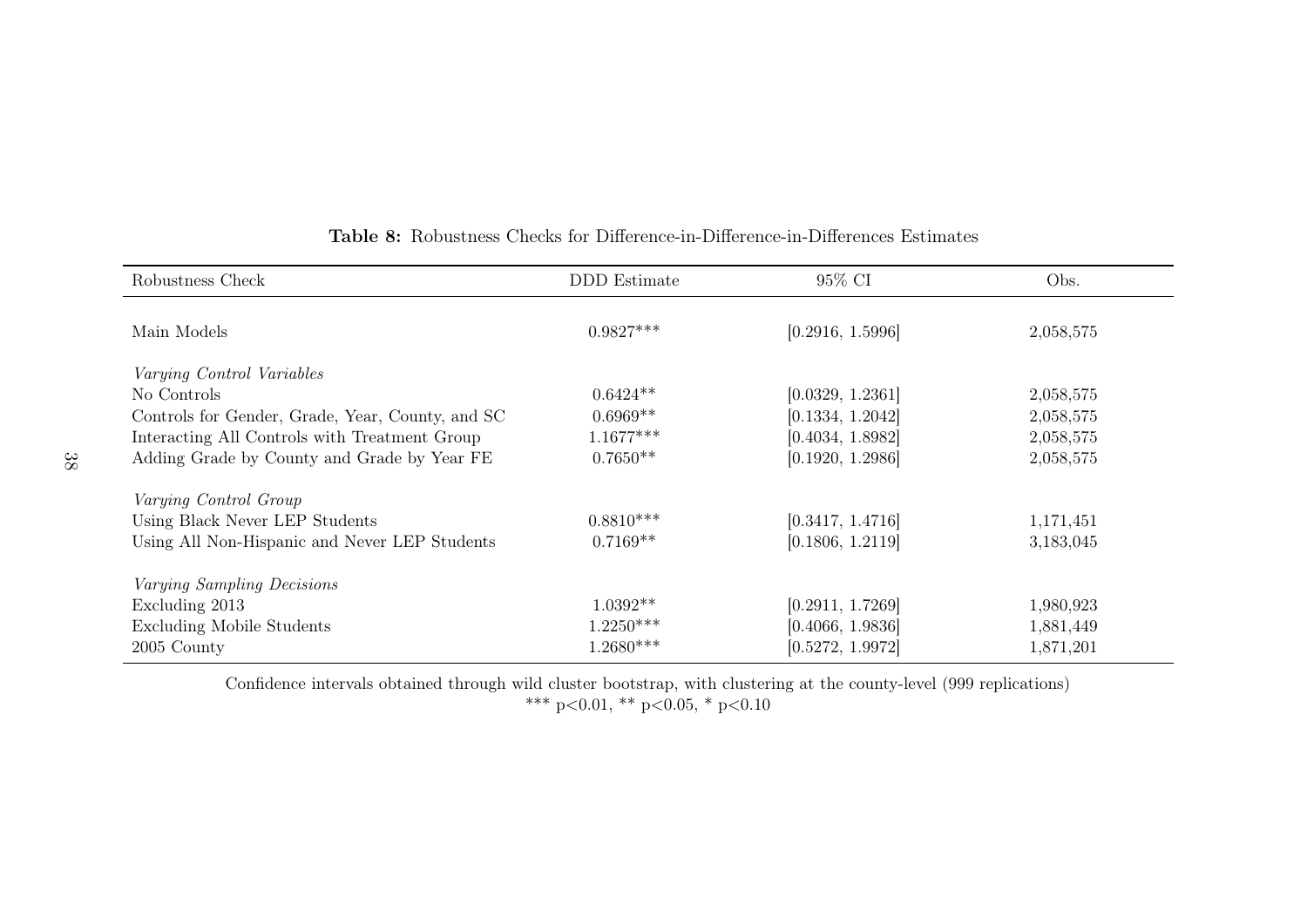

Figure 2: Effect of 287(g) Programs on Absences, Dropping Counties Iteratively

Figure 3: Randomly Assigning Students to Treatment Group



DDD estimate from main model shown in red for comparison.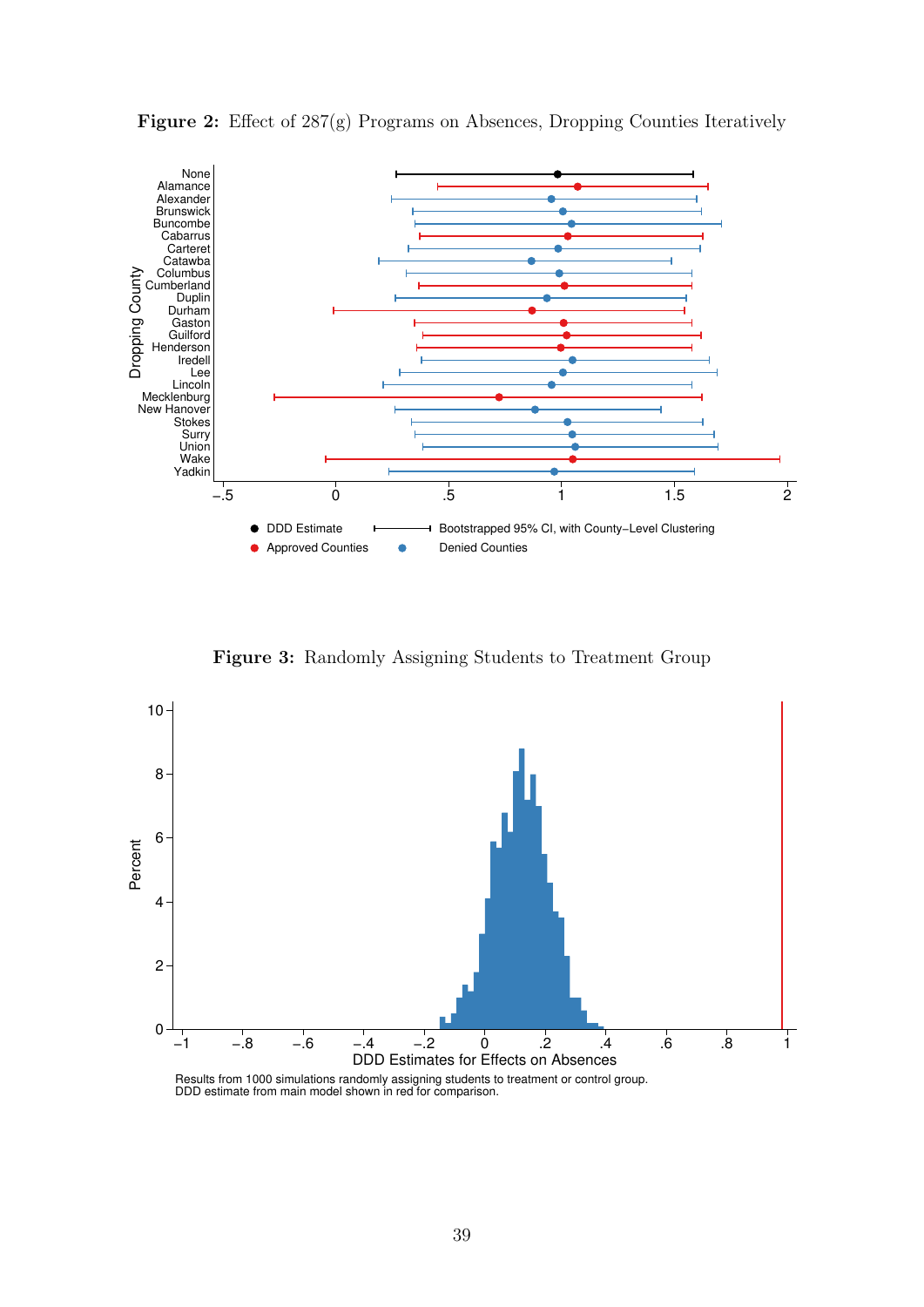Figure 4: Randomly Assigning Hispanic Ever LEP and White Never LEP Students to Counties



Figure 5: Effects of 287(g) Programs on a Series of Absence Indicators



Includes bootstrapped 95% confidence intervals, with county−level clustering.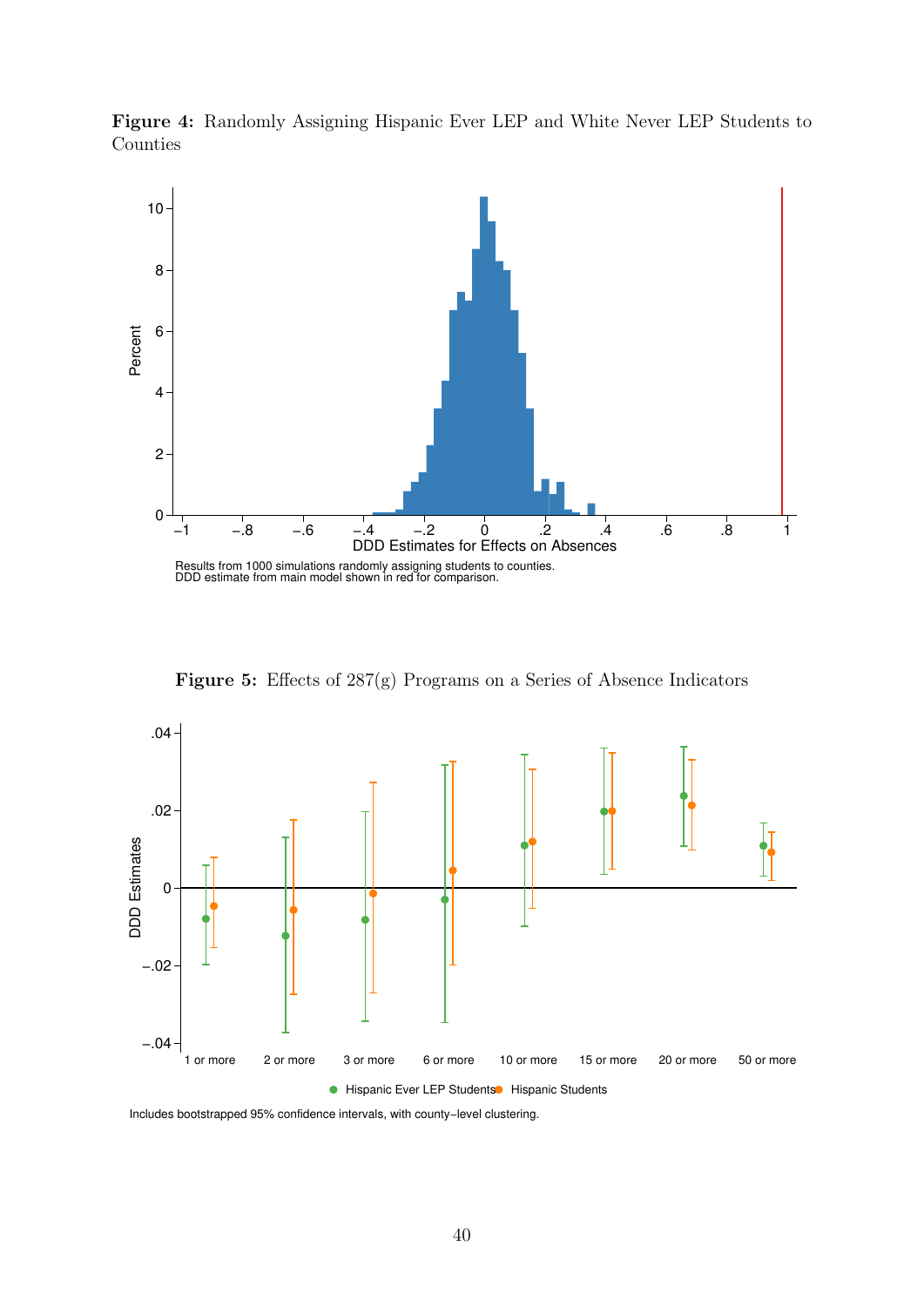| Variables                        | (1)<br>Math          | (2)<br>Reading       |
|----------------------------------|----------------------|----------------------|
| Hispanic Ever LEP Students $(T)$ | $-0.5169***$         | $-0.6501***$         |
|                                  | (0.0000)             | (0.0000)             |
|                                  | $[-0.6301, -0.4111]$ | $[-0.7803, -0.5417]$ |
| Post $(P)$                       | 0.0311               | $-0.0071$            |
|                                  | (0.1812)             | (0.5385)             |
|                                  | $[-0.0225, 0.0737]$  | $[-0.0317, 0.0172]$  |
| T X A                            | $-0.3647***$         | $-0.3349***$         |
|                                  | (0.0030)             | (0.0040)             |
|                                  | $[-0.5700, -0.1396]$ | $[-0.5274, -0.1137]$ |
| T X P                            | $-0.0162$            | $-0.0052$            |
|                                  | (0.8498)             | (0.9419)             |
|                                  | $[-0.1515, 0.1624]$  | $[-0.1378, 0.1740]$  |
| A X P                            | $-0.0742**$          | $-0.0259$            |
|                                  | (0.0280)             | (0.2583)             |
|                                  | $[-0.1351, -0.0119]$ | $[-0.0690, 0.0216]$  |
| T X A X P                        | 0.0298               | 0.0309               |
|                                  | (0.6296)             | (0.4535)             |
|                                  | $[-0.0931, 0.1553]$  | $[-0.0583, 0.1156]$  |
| Observations                     | 893,307              | 890,070              |
| R-squared                        | 0.0662               | 0.0940               |
| Grade and Gender                 | Yes                  | Yes                  |
| Secure Communities               | Yes                  | Yes                  |
| Year FE                          | Yes                  | Yes                  |
| T X Year FE                      | Yes                  | Yes                  |
| County FE                        | $_{\rm Yes}$         | Yes                  |

Table 9: Effect of 287(g) Programs on Achievement in Grades 3-8

P-values (in parentheses) and confidence intervals (in brackets) obtained through wild cluster bootstrap, with clustering at the county-level (999 replications) \*\*\* p<0.01, \*\* p<0.05, \* p<0.10